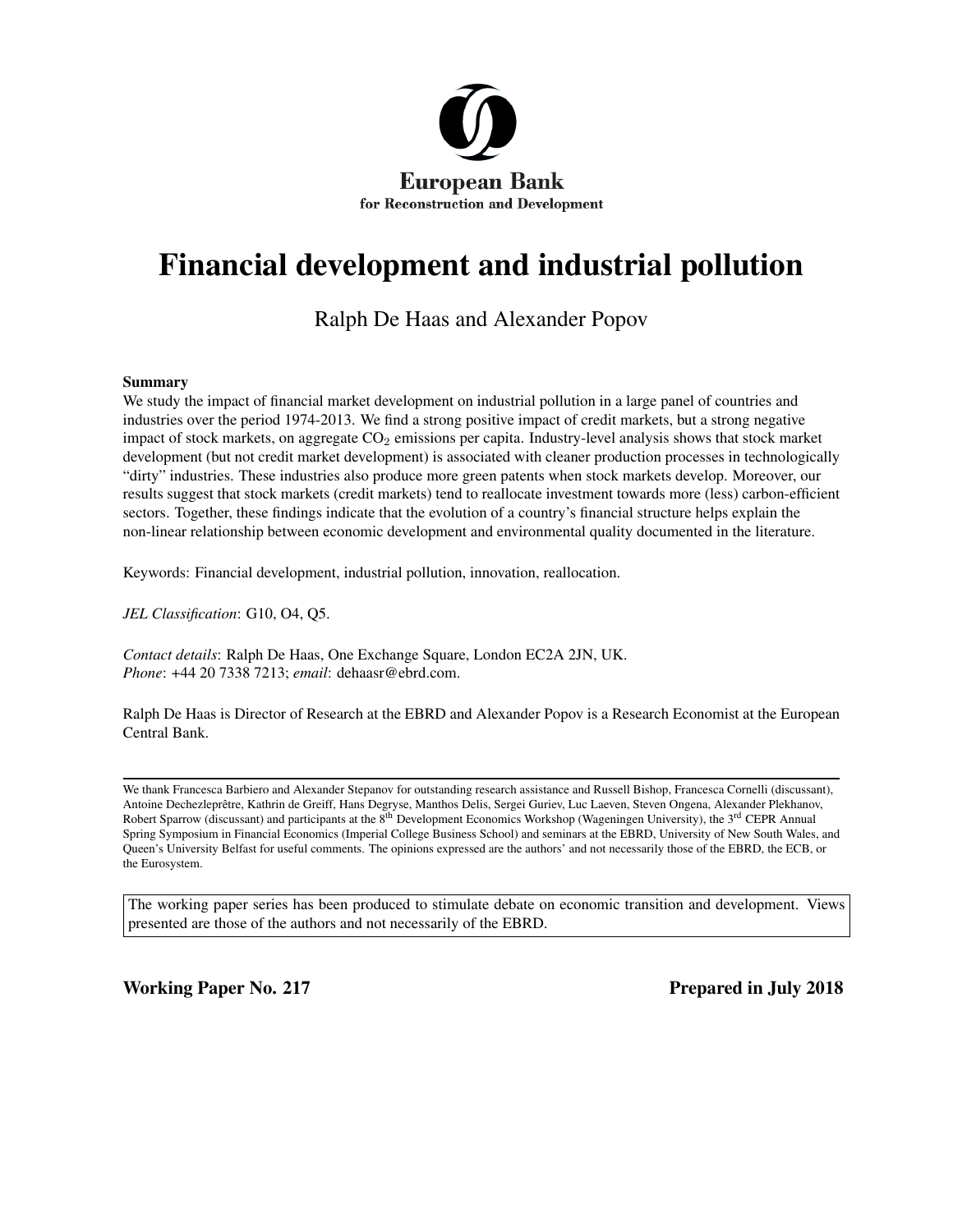# 1 Introduction

The 2015 Paris Climate Conference (COP21) has put finance firmly at the heart of the debate on environmental degradation. The leaders of the G20 stated their intention to scale up so-called green-finance initiatives to fund low-carbon infrastructure and other climate solutions. A key example is the burgeoning market for green bonds to finance projects that save energy, reduce carbon emissions, or curtail pollution more generally. Other green-finance initiatives include the establishment of the British Green Investment Bank, which specialises in projects related to environmental preservation, and the creation of a green-credit department by the largest bank in the world – ICBC in China. Similar initiatives are being developed by many other industrialised and developing countries.

Somewhat paradoxically, the interest in green finance has also laid bare our limited understanding of the relation between regular finance and environmental pollution. To date, no rigorous empirical evidence exists on how finance affects industrial pollution as economies grow. Are well-developed banking sectors and stock markets detrimental to the environment as they fuel growth and the concomitant emission of pollutants? Or can financial development steer economies towards more sustainable growth by favouring clean industries over dirty ones? These are pertinent questions because most of the global transition to a low-carbon economy will need to be funded by the private financial sector if international climate goals are to be met on time (UNEP, 2011). A better understanding of how banks and stock markets affect carbon emissions can also help policy-makers to benchmark the ability of special green-finance initiatives to reduce such emissions.

To analyse the mechanisms that connect financial development, industrial composition and environmental degradation – as measured by the emission of  $CO<sub>2</sub>$  – we exploit a 73-country, 18-industry, 40-year panel.<sup>1</sup> To preview our results, we find a strong positive impact of credit markets, but a strong negative impact of stock markets, on aggregate  $CO<sub>2</sub>$  emissions per capita. Additional findings indicate that industries that pollute more for intrinsic, technological reasons emit more carbon dioxide when credit markets develop. We find that stock markets have the opposite effect: industries that pollute more for technological reasons, produce relatively less carbon dioxide where and when stock markets grow. Our analysis also sheds light on the mechanisms that underpin these results. In particular, we show that while stock markets facilitate the adoption of cleaner technologies in polluting industries, the opposite holds true for credit markets. Auxiliary evidence from sectoral patenting data confirms that deeper stock markets (credit markets) are associated with more (less) green innovation in traditionally polluting industries. Moreover, our results suggest that – holding cross-industry differences in technology constant – stock markets (credit markets) tend to reallocate investment towards more (less) carbon-efficient sectors. These empirical regularities are robust to controlling for a host of potential confounding factors, such as general economic development, country-industry fixed effects, and unobservable country and industry trends.

 ${}^{1}CO_{2}$  emissions are widely considered to be the main source of global warming as they account for over half of all radiative forcing (net solar retention) by the earth (IPCC, 1990; 2007). The monitoring and regulation of anthropogenic  $CO_2$  emissions is therefore at the core of international climate negotiations.  $CO_2$  emissions also proxy for other air pollutants caused by fossil fuels such as methane, carbon monoxide, SO<sub>2</sub>, and nitrous oxides.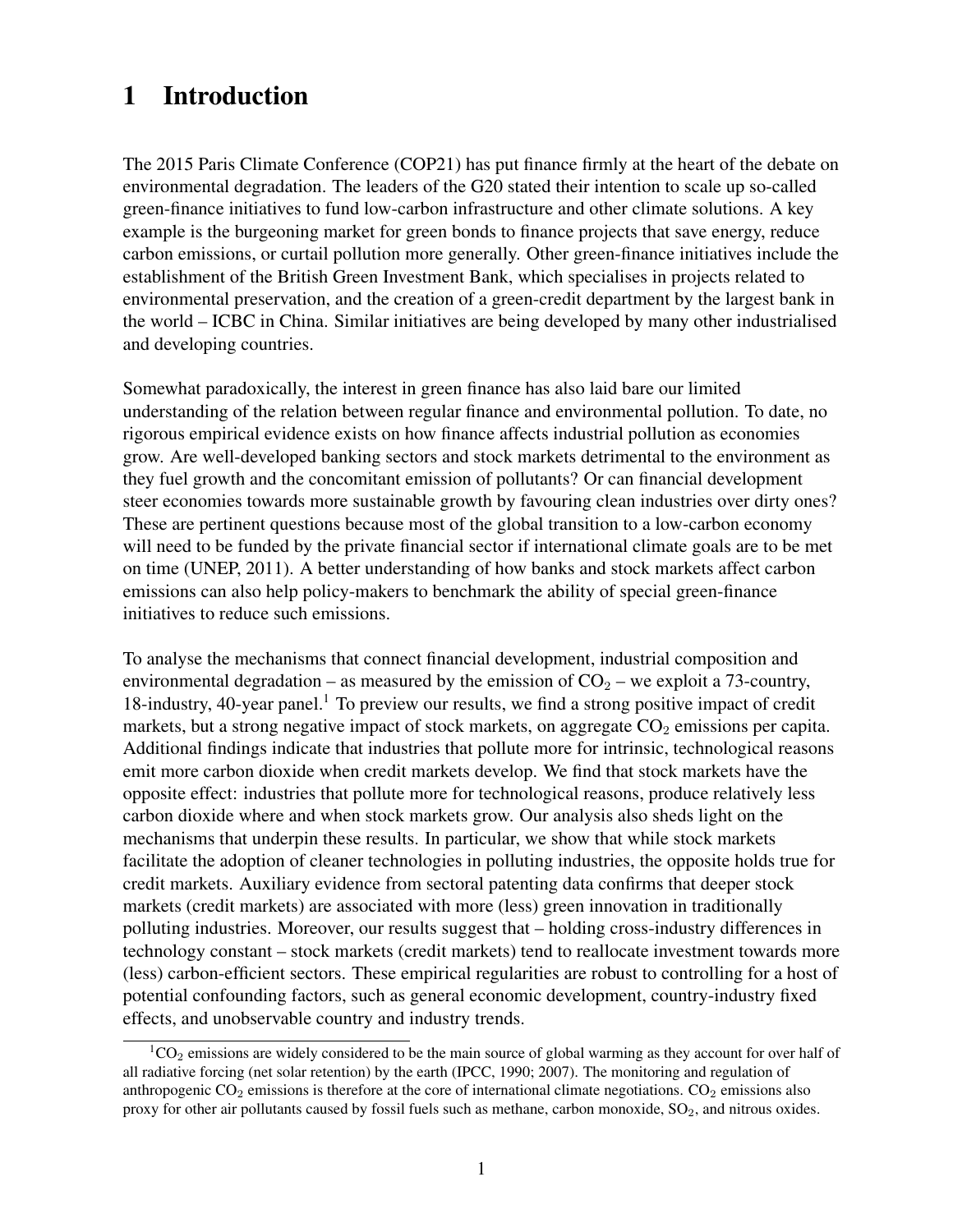This paper contributes to (and connects) two strands of the literature. First, we inform the debate on economic development and environmental pollution. This literature has focused mostly on the environmental Kuznets hypothesis, according to which pollution increases at early stages of development but declines once a country surpasses a certain income level. Two main mechanisms underlie this hypothesis. First, during the early stages of development, a move from agriculture to manufacturing and heavy industry is associated with both higher incomes and more pollution per capita. After some point, however, the structure of the economy moves towards light industry and services, and this shift goes hand-in-hand with a levelling off or even a reduction in pollution.<sup>2</sup> Second, when economies develop, breakthroughs at the technological frontier (or the adoption of technologies from more advanced countries) may substitute clean for dirty technologies and reduce pollution per unit of output (within a given sector).<sup>3</sup>

While empirical work provides evidence for a Kuznets curve for a variety of pollutants, the evidence for  $CO_2$  emissions is mixed.<sup>4</sup> Schmalensee, Stoker and Judson (1998) find an inverse U-curve in the relationship between per capita GDP and  $CO<sub>2</sub>$  emissions while Holtz-Eakin and Selden (1995) show that  $CO_2$  emissions go up with per capita GDP but merely stabilise when economies reach a certain income level. Our contribution is to explore the role of finance in shaping the relation between economic growth and carbon emissions. Empirical evidence on the diffusion of low-carbon technologies is still lacking (Burke et al., 2016) and our findings shed light on the role of finance in this regard.

More specifically, we assess how banks and stock markets affect the two main mechanisms that underpin the Kuznets hypothesis: a shift towards less-polluting sectors and an innovation-driven reduction in pollution within sectors. A move towards greener technologies can involve substantial investments and therefore be conditional on the availability of external finance.<sup>5</sup> Schumpeterian growth models, such as Aghion, Howitt and Mayer-Foulkes (2005), suggest that financial constraints can prevent firms in less-developed countries from exploiting research and development (R&D) that was carried out in countries closer to the technological frontier. Financial development can then facilitate the absorption of state-of-the art technologies and help mitigate environmental pollution.

<sup>&</sup>lt;sup>2</sup>Hettige, Lucas and Wheeler (1992) and Hettige, Mani and Wheeler (2000) find that the sectoral composition of an economy gets cleaner when a country reaches middle-income status and moves towards less-polluting services.

<sup>&</sup>lt;sup>3</sup>For instance, Newell, Jaffe and Stavins (1999) find that oil price increases stimulate innovation to make air conditioners more energy efficient. Aghion et al. (2016) show how higher fuel prices redirect the car industry towards clean innovation (electric and hybrid technologies) and away from dirty technology (internal combustion engines). Related papers stress that policy interventions may be needed to stimulate clean technologies and move countries towards sustainable growth. Acemoglu, Aghion, Bursztyn and Hemous (2012) and Acemoglu, Akcigit, Hanley and Kerr (2016) develop endogenous growth models with directed technical change in which sustainable growth depends on temporary carbon taxes and research subsidies that redirect innovation towards clean technologies.

<sup>4</sup>Grossman and Krueger (1995) find a Kuznets curve for urban air pollution and the contamination of river basins. For a critical review of empirical research on the environmental Kuznets curve, see Dasgupta, Laplante, Wang and Wheeler (2002).

<sup>&</sup>lt;sup>5</sup>Levine et al. (2018) show how positive credit supply shocks in US counties, stemming from increased fracking of shale oil in other counties, reduce local air pollution. At the firm level, the authors confirm that a relaxation of credit constraints is associated with a decline in emitted toxic air pollutants. In a similar vein, Goetz (2018) finds that financially constrained firms reduced toxic emissions when their capital cost decreased as a result of the US Maturity Extension Program.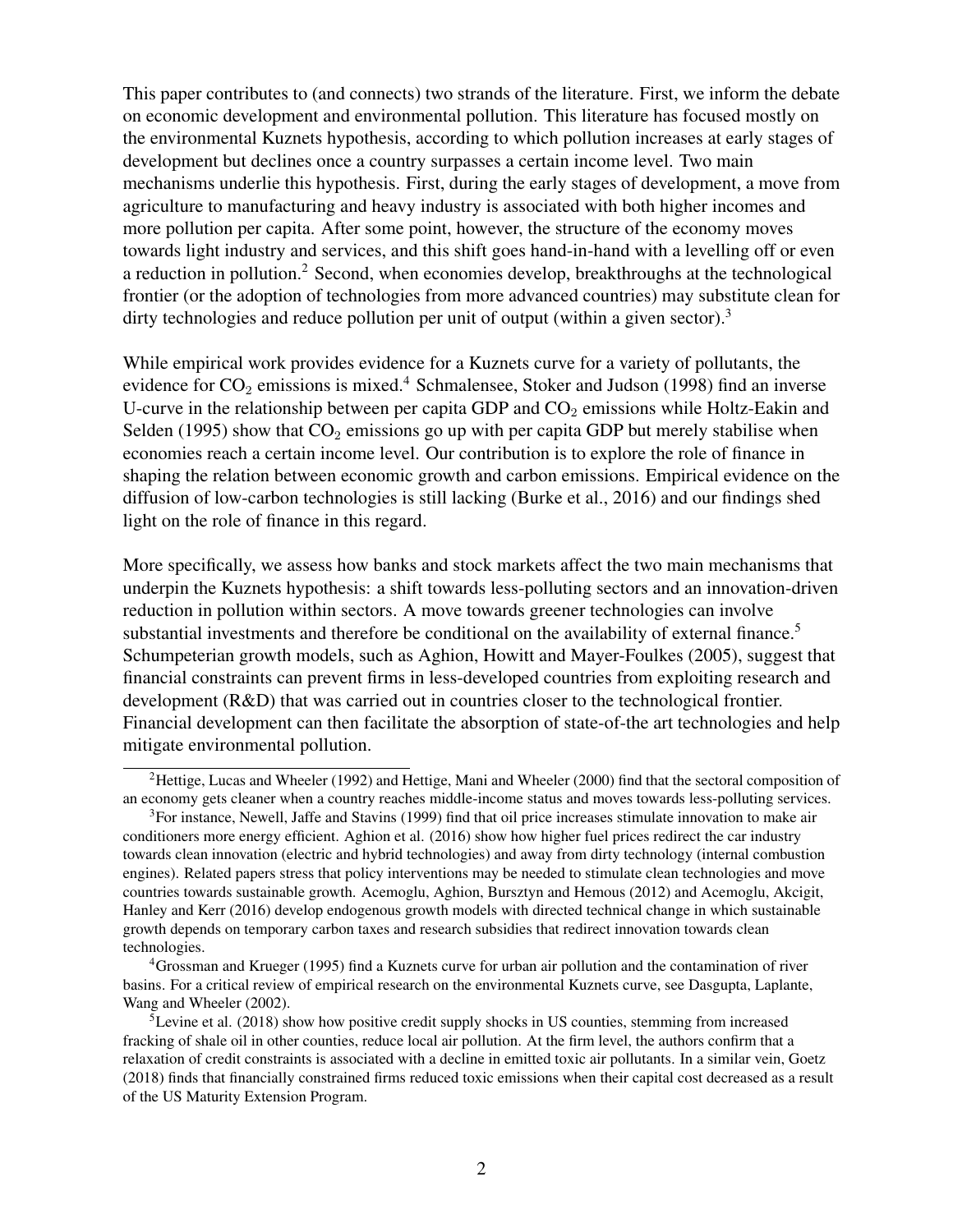Second, our results also contribute to the literature on the relationship between financial structure and economic development. A substantial body of empirical evidence has by now established that growing financial systems contribute to economic growth in a causal sense.<sup>6</sup> While earlier findings suggest that the *structure* of the financial system – bank-based versus market-based – matters little for its ability to stimulate growth (Beck and Levine, 2002), more recent research qualifies this finding by showing that the impact of banking on growth declines (and the impact of securities markets on growth increases) as national income rises (Demirgüç-Kunt, Feyen and Levine, 2013; Gambacorta, Yang and Tsatsaronis, 2014). Our contribution is to assess whether the structure of the financial system matters for the degree of environmental degradation that accompanies the process of economic development.

The rest of the paper is structured as follows. Section 2 sets out the main arguments as to why banks and stock markets may have a different impact on industrial pollution. Section 3 then presents our empirical methodology, after which section 4 describes the data. Section 5 then presents the empirical results. Section 6 concludes with a discussion of our main findings.

 $6$ For comprehensive surveys of this literature, see Levine (2005), Beck (2008), and Popov (2017).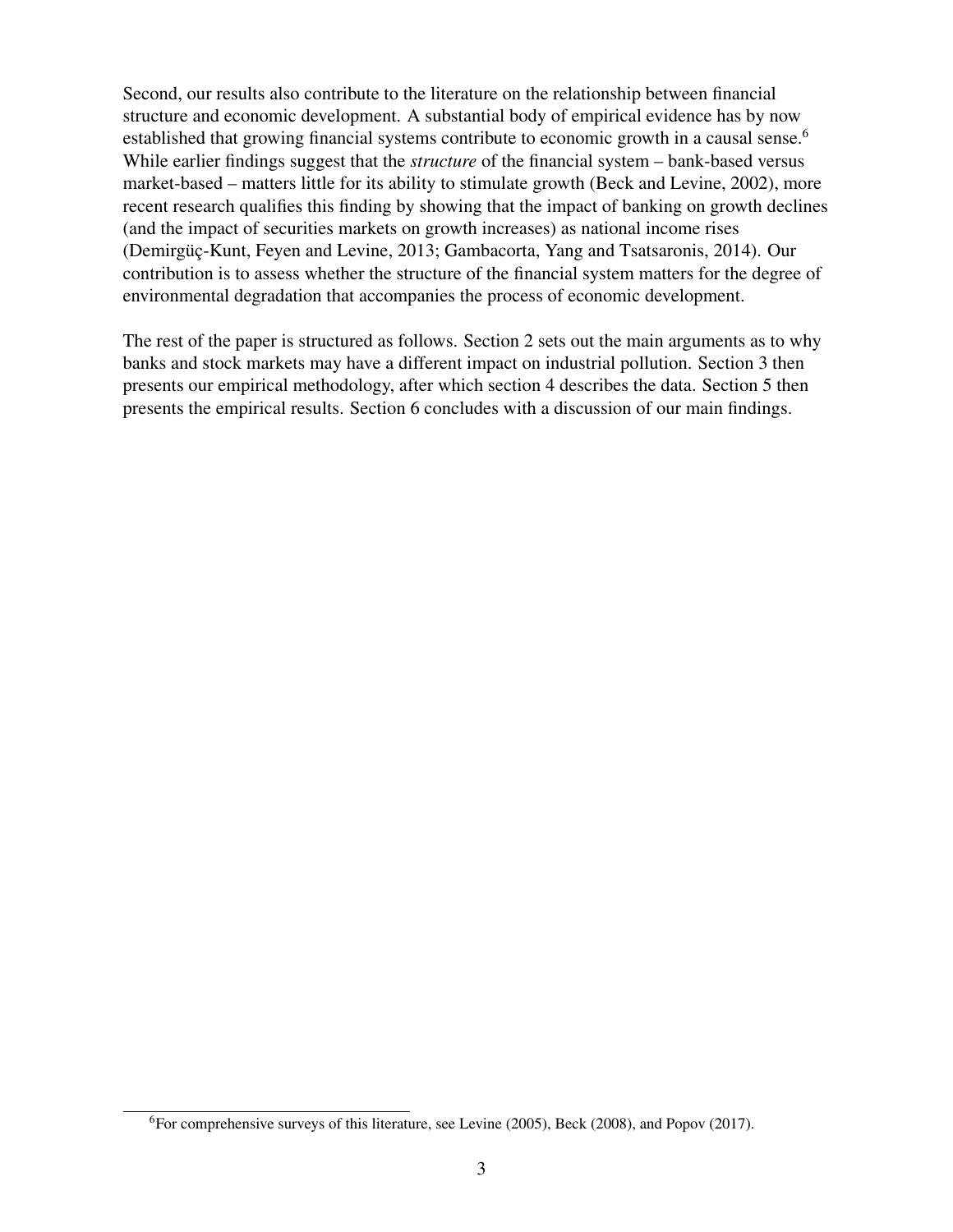# 2 Banks, stock markets and industrial pollution

Financial structure, the relative importance of credit versus stock markets, matters if different forms of finance affect industrial pollution to a different extent or through different channels. Several theoretical arguments suggest that banks may be less suited to reducing industrial pollution than stock markets. First, banks are "dirtier" financiers to the extent that they are technologically conservative: they may fear that funding new (and possibly cleaner) technologies erodes the value of the collateral that underlies existing loans, which mostly represent old (dirtier) technologies (Minetti, 2011). Second, banks can also hesitate to finance green technologies if the related innovation involves assets that are intangible, firm-specific, and linked to human capital (Hall and Lerner, 2010). Such assets are difficult to redeploy elsewhere and therefore hard to collateralise (Carpenter and Petersen, 2002). Third, banks may also simply lack the skills to assess (green) technologies at the early stages of adoption (Ueda, 2004). In line with this skeptical view of banks as financiers of innovative technologies, Hsu, Tian and Xu (2014) provide cross-country evidence that industries that depend on external finance and are high-tech intensive are less (more) likely to file patents in countries with better developed credit (equity) markets. Fourth, banks typically operate with a shorter time horizon (the loan maturity) as compared with equity investors and are hence less interested in whether funded assets will become less valuable (or even stranded) in the more distant future. Indeed, Ongena, Delis and de Greiff (2018) show that banks only very recently (after 2015) started to price the climate-policy risk of lending to firms with large fossil fuel reserves.<sup>7</sup>

In contrast, stock markets may be better suited to finance innovative (and greener) industries. Equity contracts are more appropriate to finance green innovations that are characterised by both high risks and high potential returns. $8$  Equity investors may also care more about future pollution so that stock prices rationally discount future cash flows of polluting industries.<sup>9</sup> Empirical evidence shows that stock markets indeed punish firms that perform badly in environmental terms (such as after environmental accidents) (Salinger, 1992) and reward those that do well in terms of environmental friendliness (Klassen and McLaughlin, 1996). Chava (2014) shows that firms with environmental concerns also tend to have fewer institutional owners.

In all, we conjecture that stock markets facilitate the adoption of cleaner technologies in

<sup>9</sup>For instance, oil company ExxonMobil recently gave in to investor demand for more disclosure of the impact of climate policies on the firm's future activities (*Financial Times*, 2017). A stock-market listing may nevertheless lead to short-termism and distorted investment decisions if firm managers believe that equity investors do not properly value long-term projects (Narayanan, 1985; Asker, Farre-Mensa and Ljungqvist, 2015).

 $7$ Dasgupta, Laplante, Wang and Wheeler (2002) argue that banks may refuse to lend to a firm if they are worried about environmental liability. This suggests that screening by banks helps to weed out at least the (visibly) most polluting industries. Indeed, recent anecdotal evidence (Zeller, 2010) suggests that banks have started to scrutinise the dirtiest industries more as they fear the financial and reputational repercussions of lending to such firms. Yet, this narrow focus on reputational risk and environmental liability does not preclude banks with a short-term horizon from lending to less visibly polluting industries, such as those producing large amounts of greenhouse gases.

<sup>&</sup>lt;sup>8</sup>Brown, Martinsson and Petersen (2017) show that while credit markets mainly foster growth in industries that rely on external finance for physical capital accumulation, equity markets have a comparative advantage in financing technology-led growth. In line with this, Kim and Weisbach (2008) find that a majority of the funds that firms raise in public stock issues is invested in R&D.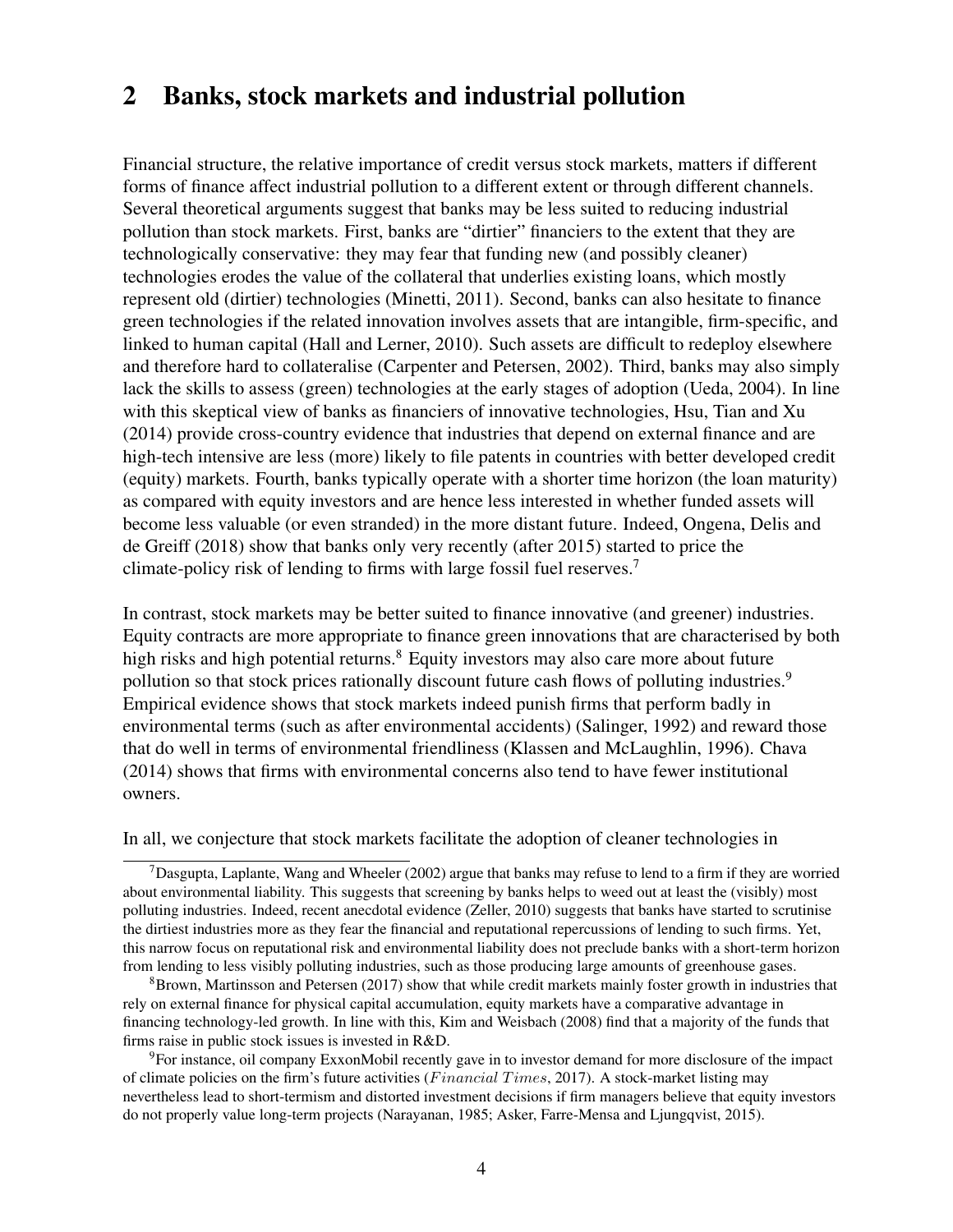polluting industries, while we expect no or less of such a role for credit markets. Ultimately, however, whether banks or stock markets are better suited to limiting or even reducing environmental pollution remains an empirical question.<sup>10</sup> The aim of this paper is therefore to provide robust empirical evidence on how, and how much, banks and stock markets contribute to carbon emissions at both the country and the industry level.

<sup>&</sup>lt;sup>10</sup>Chava (2014) shows how the environmental profile of a firm affects both the cost of its equity and its debt capital, suggesting that both banks and equity investors take environmental concerns into account. Higher capital costs can be an important channel through which investor concerns affect firm behaviour and their pollution intensity. If higher capital costs outweigh the cost of greening the production structure, firms will switch to a more expensive but less polluting technology (Heinkel, Kraus and Zechner, 2001).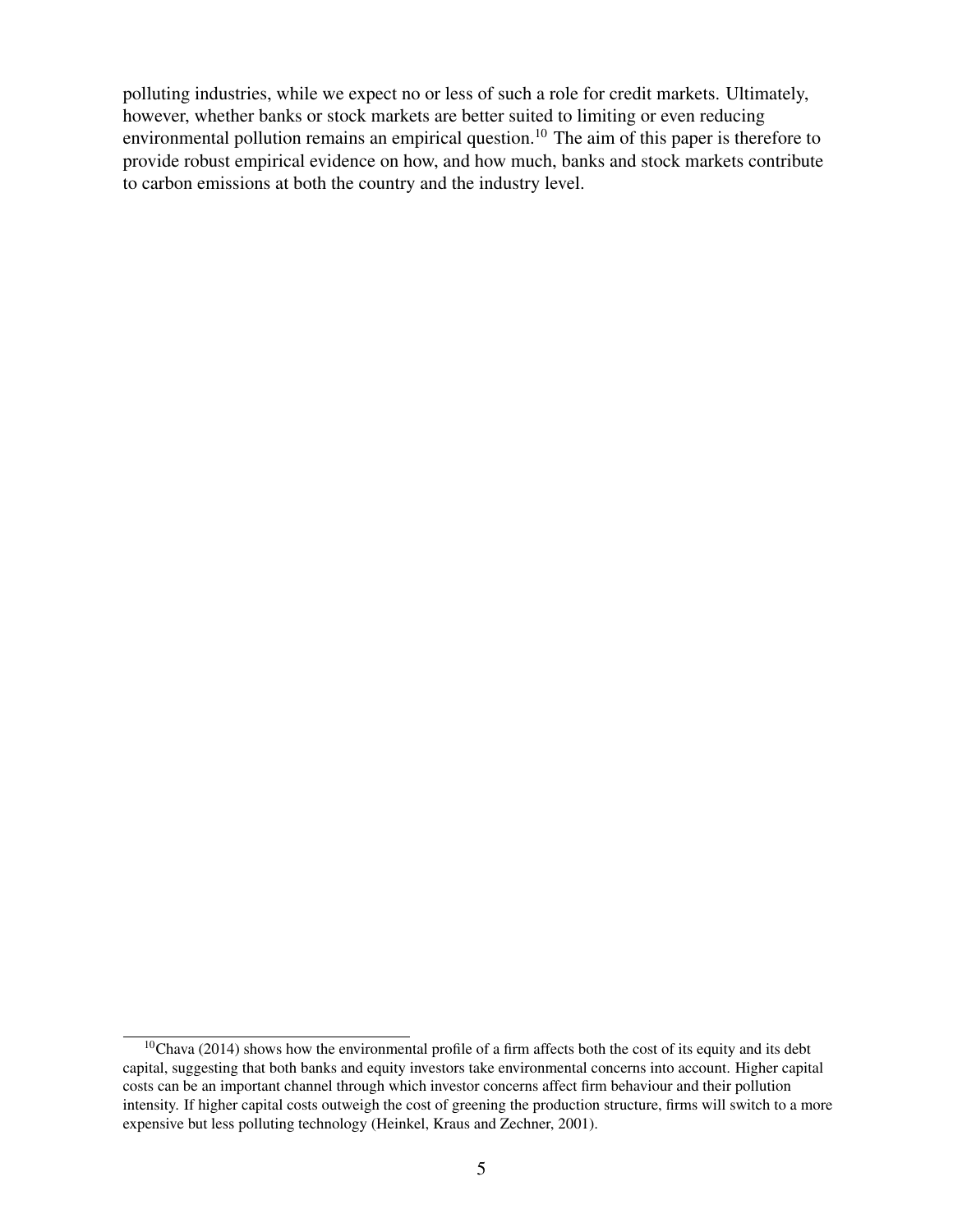# 3 Empirical methodology

We begin by estimating a regression where we map financial markets development into carbon dioxide emissions and where we use a country as the unit of observation. In the process, we distinguish between the effect of developments in credit markets from the effect of developments in stock markets. We estimate the following specification:

$$
\frac{CO_{2c,t}}{Population_{c,t}} = \beta_1 Credit_{c,t-1} + \beta_2 Stock_{c,t-1} + \beta_3 X_{c,t-1} + \varphi_c + \phi_t + \varepsilon_{c,t}
$$
\n(1)

where  $\frac{CO_{2c,t}}{Population_{c,t}}$  denotes total per capita emissions of carbon dioxide in country c during year t. Credit<sub>c,t−1</sub> is total credit extended to the private sector by deposit money banks and other credit institutions, normalised by GDP, in country c during year  $t - 1$ . Stock<sub>c,t−1</sub> is the total value of all listed shares, normalised by GDP, in country c during year  $t - 1$ . Arguably, countries with deeper credit markets also tend to have more mature stock markets, which is reflected in an unconditional correlation between  $Credit_{c,t}$  and  $Stock_{c,t}$  of 0.5. Nevertheless, the two variables capture qualitatively different developments – debt finance versus equity finance – which have different theoretical implications for the adoption of dirty versus clean technologies.  $X_{c,t-1}$ denotes a vector of time-varying country-specific variables. Lastly,  $\varphi_c$  is a vector of country dummies;  $\phi_t$  is a vector of year dummies; and  $\varepsilon_{c,t}$  is an idiosyncratic error term.

The vector  $X$  includes factors that can account for a sizeable portion of the variation in cross-country  $CO<sub>2</sub>$  emissions. One such factor is economic development, the pollution impact of which can be positive at early stages of development as the economy utilises the cheapest technologies available, and negative at later stages when the economy innovates to reduce pollution (the environmental Kuznets-curve argument). We account for this by including the logarithm of per-capita GDP, both on its own and squared. Another factor is macroeconomic stability, which we capture by including the level of inflation on the right-hand side of the regression. The phase of the business cycle can also have an impact on pollution levels. For example, the economy may cleanse itself from obsolete technologies during recessions. To account for this, we include proxies for recessions and for systemic banking crises.<sup>11</sup> Lastly, the inclusion of country dummies allows us to net out the impact of unobservable country-specific time-invariant influences, such as comparative advantage or appetite for regulation. The inclusion of year dummies allows us to purge our estimates from the effect of unobservable

 $<sup>11</sup>$ Caballero and Hammour (1994) provide a vintage model in which production units that embody the latest</sup> technology are continuously being produced as innovation proceeds. At the same time, outdated units with the inferior technology are continuously being destroyed. During a recession, outdated units are most likely to turn unprofitable and to be scrapped. (A related idea is the "pit-stop" view of recessions, according to which recessions stimulate productivity-improving activities because of their temporarily low opportunity costs (Gali and Hammour, 1991)). We argue that recessions may also involve an environmental cleansing effect as inferior-technology companies are typically also the least energy efficient ones. A recession will then prune these companies and hence improve the energy efficiency of the average (surviving) firm. Any such positive effects may be partly counterbalanced, however, if renewable-energy investments are put on hold, thus delaying the introduction of cleaner technologies. Indeed, Campello, Graham and Harvey (2010) show that firms that were financially constrained during the global financial crisis cut spending on technology and capital investments and bypassed attractive investment opportunities.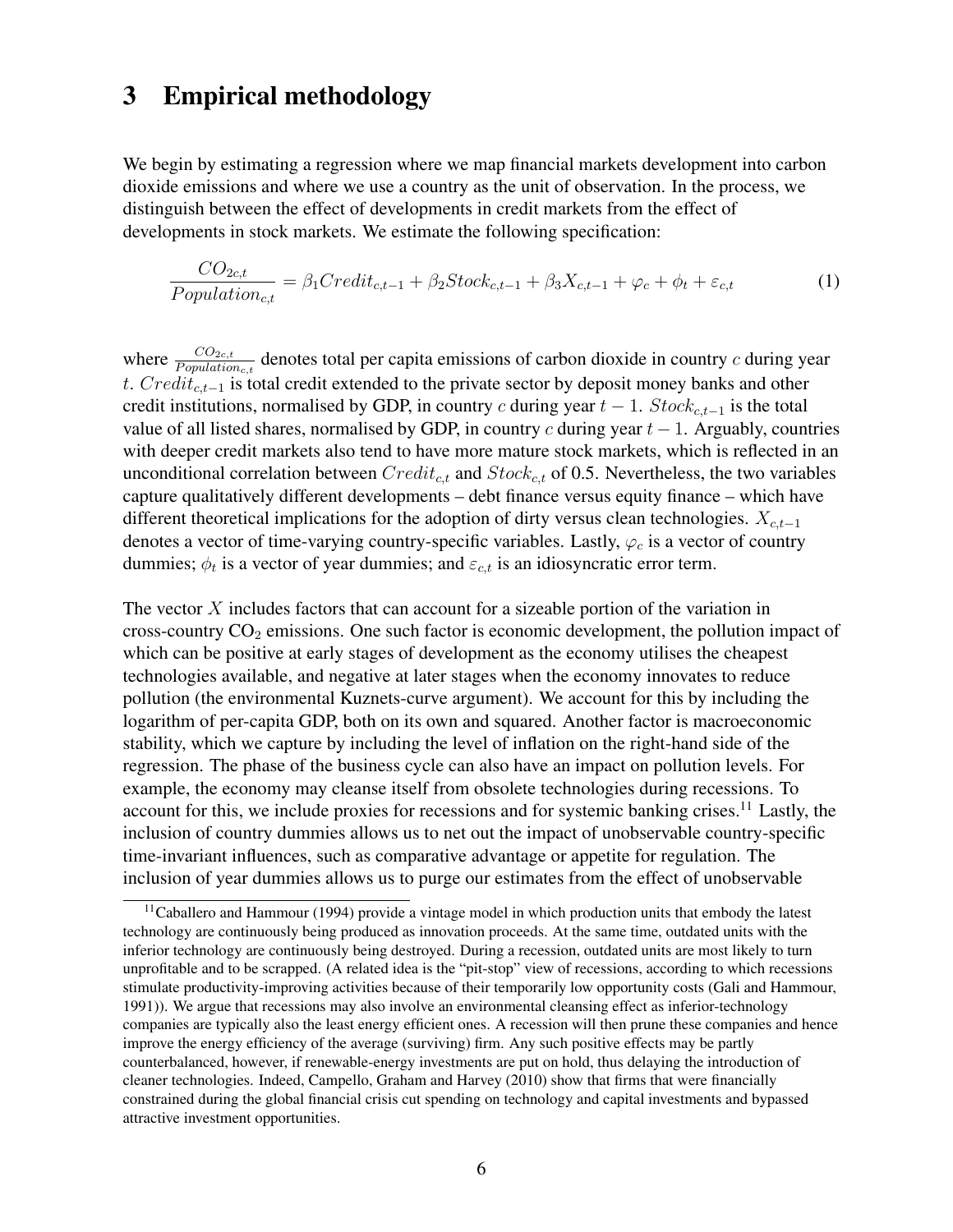global trends common to all countries in the dataset, such as the "Great Moderation" or the adoption of a new technology across countries around the same time.

Interpreting the results from equation (1) as causal rests on the assumption that financial development is unaffected by current or expected per-capita pollution levels, and that pollution and financial development are not affected by a common factor. The latter assumption is particularly questionable. For example, if global demand increases, particularly for the type of products that are produced by technologically "dirty" industries,  $CO<sub>2</sub>$  emissions and financial depth will increase simultaneously without there necessarily being a causal link from finance to pollution.

We address this point by employing a cross-country, cross-industry regression framework where we assess the relative impact of within-country financial development on different types of industries, depending on their technological propensity to pollute. We estimate the following model:

$$
\frac{CO_{2c,s,t}}{Population_{c,t}} = \beta_1 Credit_{c,t-1} \times Pollution \text{ intensity}_s
$$
  
+  $\beta_2 Stock_{c,t-1} \times Pollution \text{ intensity}_s$   
+  $\beta_3 X_{c,s,t-1} + \varphi_{c,s} + \phi_{c,t} + \theta_{s,t} + \varepsilon_{c,s,t}$  (2)

where  $\frac{CO_{2c,s,t}}{Population_{c,t}}$  denotes total per-capita emissions of carbon dioxide by industry s in country c during year t. As in Model (1),  $Credit_{c,t-1}$  is total credit extended to the private sector by deposit money banks and other credit institutions, normalised by GDP, in country  $c$  during year  $t-1$ , and  $Stock_{c,t-1}$  is the total value of all listed shares, normalised by GDP, in country c during year  $t - 1$ . Pollution intensity<sub>s</sub> is a time-invariant, sector-specific variable that measures the average carbon dioxide emissions of sector s per unit of value added, in the global sample during the sample period. The underlying assumption is that the global average of a sector's emissions per unit of output captures the sector's global propensity to pollute. In robustness tests, we also employ a proxy for  $P$ *ollution intensity<sub>s</sub>* that captures average carbon dioxide emissions by the respective sector in the United States, over the sample period, and one based on the industry's global average air pollution per employee.

In the most saturated version of Model (1), we control for  $X_{c,s,t-1}$ , a vector of interactions between industry characteristics and country factors. For a start, we control for the interaction between the industry benchmark for pollution intensity and a host of time-varying country-specific factors which capture the extent of economic development (GDP per capita), the size of the market (population), and the business cycle (inflation, whether the country is experiencing a recession, and whether the country is experiencing a banking crisis). This test is aimed at controlling for the possibility that the impact of financial development on pollution is contaminated by concurrent developments in the country's economy. We also control for interactions of the country's credit and stock markets with other natural industrial benchmarks, such as the industry's dependence on external financing, the industry's growth opportunities, and the industry's asset tangibility. All these tests aim to control for the possibility that pollution intensity captures a different property of the industrial composition via which the effect of financial markets manifests itself.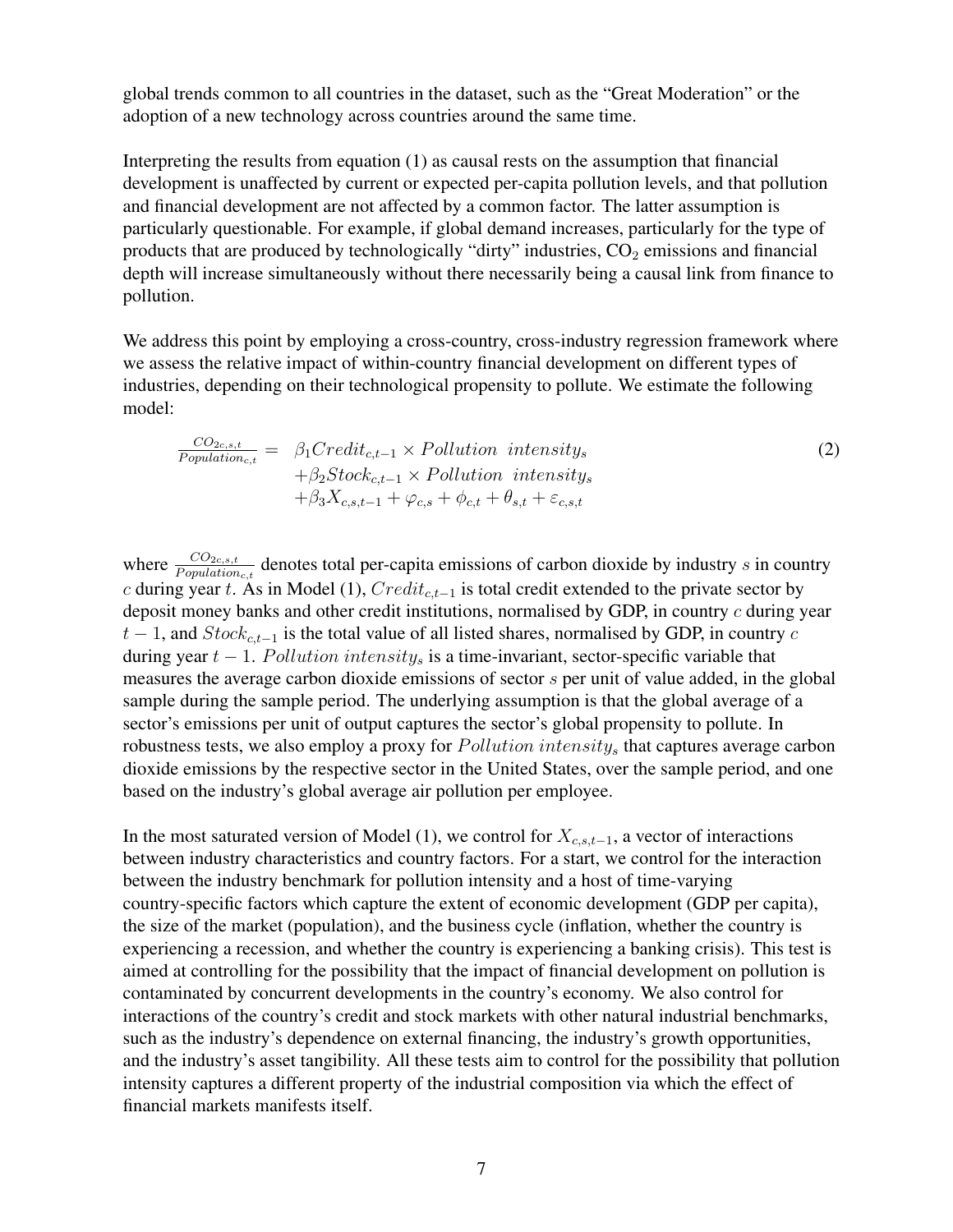Lastly, we saturate the empirical specification with interactions of country and sector dummies  $(\varphi_{c,s})$ , interactions of country and year dummies  $(\phi_{c,t})$ , and interactions of sector and year dummies  $(\theta_{s,t})$ .  $\varphi_{c,s}$  nets out all variation that is specific to a sector in a country and does not change over time (for example, the comparative advantage of agriculture in France).  $\phi_{c,t}$ eliminates the impact of unobservable, time-varying factors that are common to all industries within a country (for example, the population's demand for regulation). Lastly,  $\theta_{s,t}$  controls for all variation that is coming from unobservable, time-varying factors that are specific to an industry and common to all countries (for example, technological development in air transport).

In the next two steps, we test for the channels through which financial development affects overall pollution. In particular, we study the impact of financial development on (1) between-industry reallocation and (2) within-industry innovation. The first mechanism is one whereby some types of financial markets are better at reallocating investment away from technologically "dirty" towards technologically "clean" industries, holding technology constant. The second mechanism is one whereby – holding the industrial structure constant – some types of financial markets are better at improving the energy efficiency of technologically "dirty" industries, bringing them closer to their technological frontier.

We evaluate the first hypothesis using the following regression model:

$$
\Delta Value \ added_{c,s,t} = \beta_1 Credit_{c,t-1} \times Pollution \ intensity_s
$$
  
+  $\beta_2 Stock_{c,t-1} \times Pollution \ intensity_s$   
+  $\beta_3 X_{c,s,t-1} + \varphi_{c,s} + \phi_{c,t} + \theta_{s,t} + \varepsilon_{c,s,t}$  (3)

where relative to Model (2), the only change is that the dependent variable denotes the percentage change in value added between year  $t - 1$  and year t by industry s in country c. The evolution of this variable over time thus measures the industry's growth relative to other industries in the country. This therefore captures the degree of reallocation that takes place in the economy from technologically dirty towards technologically clean industries. Earlier work has shown how well-developed stock and credit markets make countries more responsive to global common shocks by allowing firms to better take advantage of time-varying sectoral growth opportunities (Fisman and Love, 2007). Financially developed countries increase investment more (less) in growing (declining) industries (Wurgler, 2000).

We evaluate the second hypothesis in two ways. First, we estimate the regression model:

$$
\frac{CO_{2c,s,t}}{Value \ added_{c,s,t}} = \beta_1 Credit_{c,t-1} \times Pollution \ intensity_s
$$
  
+  $\beta_2 Stock_{c,t-1} \times Pollution \ intensity_s$   
+  $\beta_3 X_{c,s,t-1} + \varphi_{c,s} + \phi_{c,t} + \theta_{s,t} + \varepsilon_{c,s,t}$  (4)

where relative to Model (2), the only change is that the dependent variable denotes the total emissions of carbon dioxide by industry s in country c during year t, divided by the total value added of industry  $s$  in country  $c$  during year  $t$ . The evolution of this variable over time thus measures the industry's degree of efficiency improvement – that is, how dirty the production process is for a unit of produced output.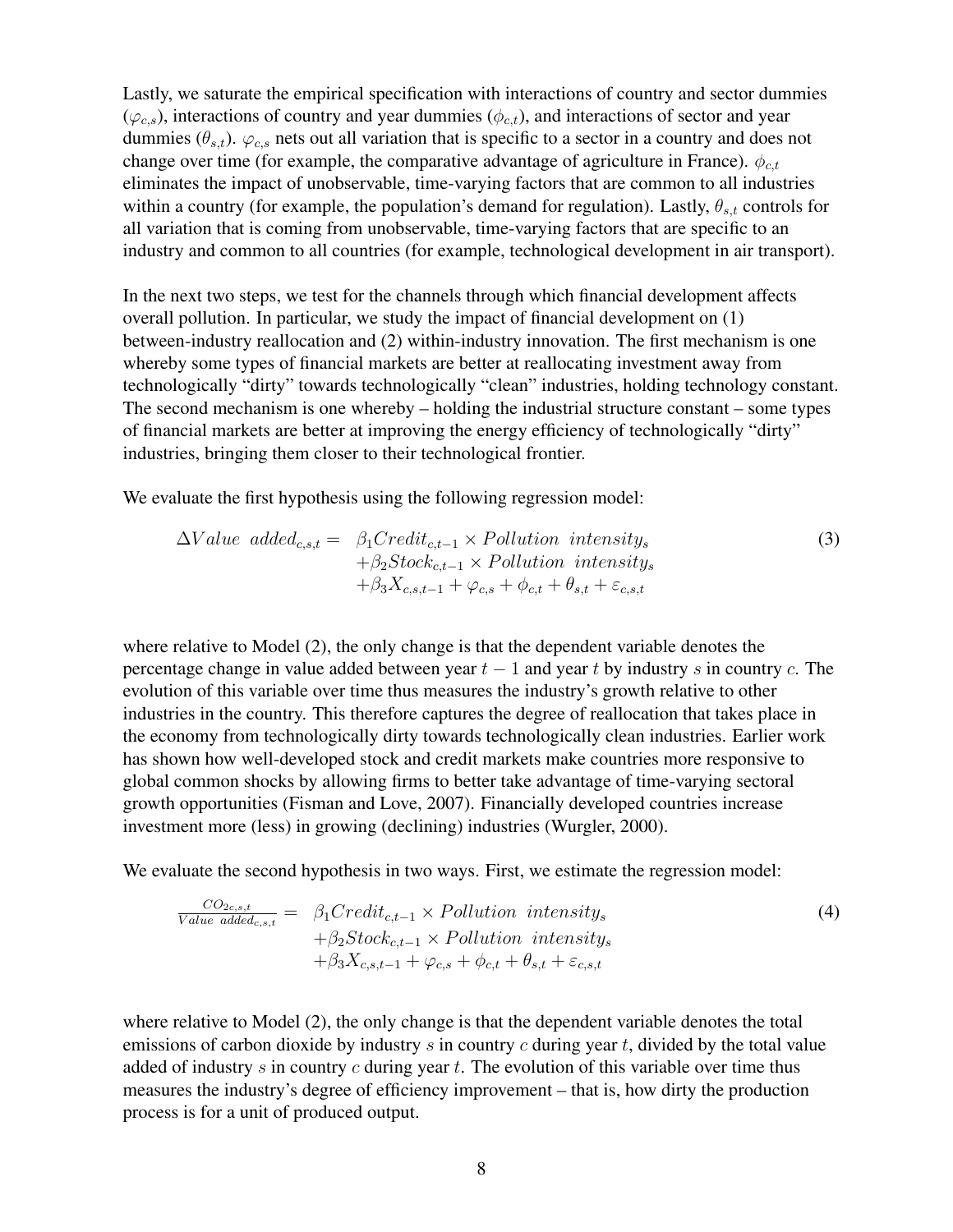Lastly, we also ask whether any within-industry efficiency gains come through an enhanced propensity of technologically dirty industries to engage in patented innovation. To that end, we evaluate the following model:

$$
\frac{Patents_{c,s,t}}{Population_{c,t}} = \beta_1 Credit_{c,t-1} \times Pollution \text{ intensity}_s
$$
  
+  $\beta_2 Stock_{c,t-1} \times Pollution \text{ intensity}_s$   
+ $\beta_3 X_{c,s,t-1} + \varphi_{c,s} + \phi_{c,t} + \theta_{s,t} + \varepsilon_{c,s,t}$  (5)

Here, the dependent variable denotes the number of total patents, or of various measures of "green" patents, in industry s in country c during year t, divided by the population in country  $c$ during year  $t$ . The evolution of this variable over time thus measures directly the industry's propensity to innovate away from dirty technologies.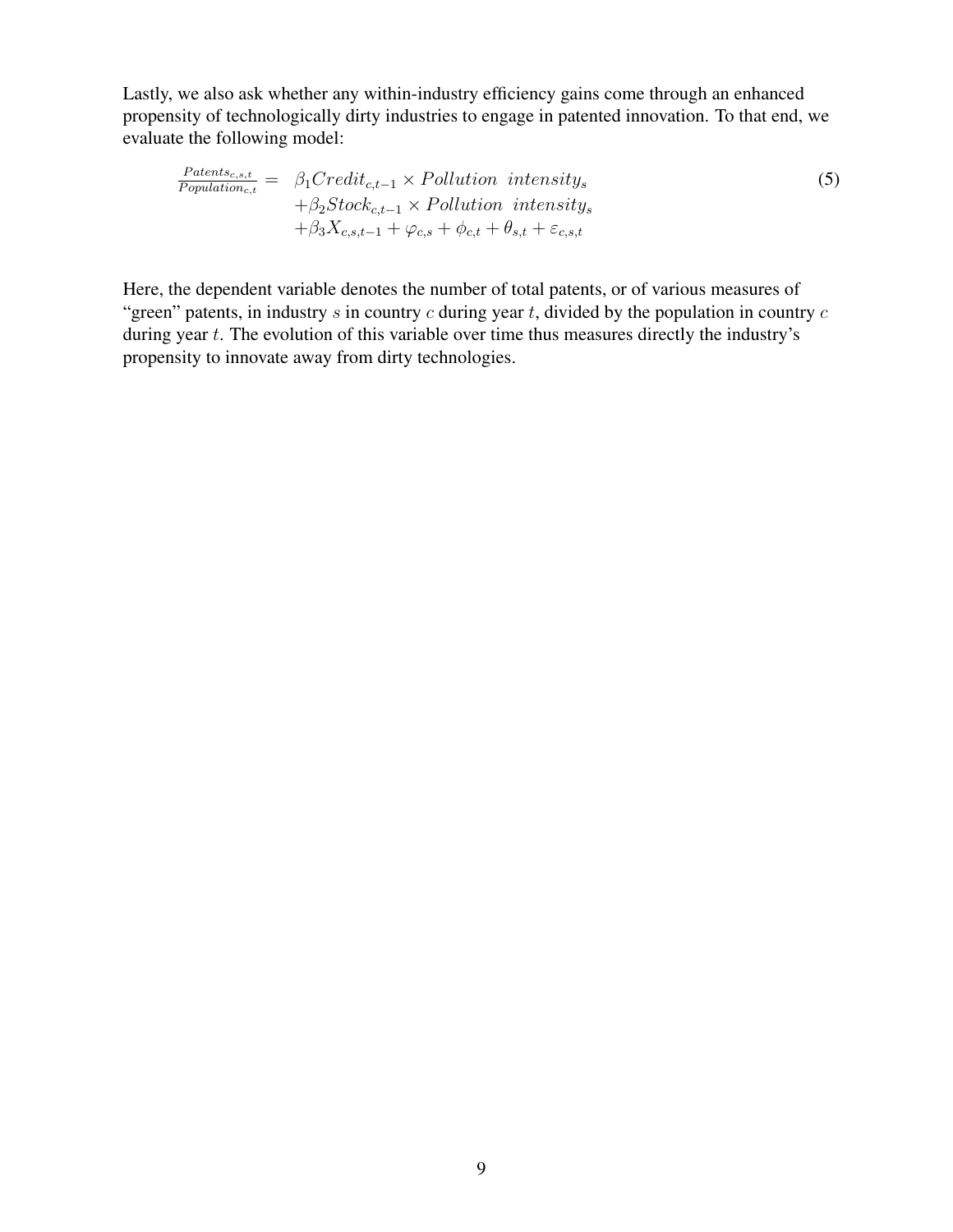# 4 Data

This section introduces the four main data sources used in the empirical analysis. We first describe the data on carbon dioxide emissions, then the industry-level data on output and green patents, and finally the country-level data on financial development. We also discuss the matching of the industry-level data. Appendix Table A1 contains all variable definitions and data sources.

### 4.1  $CO<sub>2</sub>$  emissions

We obtain data on  $CO<sub>2</sub>$  emissions from fuel combustion at the sectoral level from the International Energy Agency (IEA).<sup>12</sup> The dataset contains information for 137 countries over the period 1974-2013. Information on  $CO_2$  emissions is reported both at the aggregate level and for a total of 18 industrial sectors, which are based on NACE Rev. 1.1. These sectors encompass each country's entire economy, and not just the manufacturing sector, which is important given that some of the main  $CO_2$ -polluting activities, such as energy supply and land transportation, are of a non-manufacturing nature. The 18 sectors are: (1) Agriculture, hunting, forestry and fishing; (2) Mining and quarrying; (3) Food products, beverages and tobacco; (4) Textiles, textile products, leather and footwear; (5) Wood and products of wood and cork; (6) Pulp, paper, paper products, printing and publishing; (7) Chemical, rubber, plastics and fuel products; (8) Other non-metallic mineral products; (9) Basic metals and fabricated metal products; (10) Machinery and equipment; (11) Transport equipment; (12) Electricity, gas and water supply; (13) Construction; (14) Land transport – transport via pipelines; (15) Water transport; (16) Air transport; (17) Real estate, renting and business activities; and (18) Community, social and personal services.

We next produce a dataset consisting of countries that each have a fair representation of industries with non-missing  $CO<sub>2</sub>$  data. We drop countries that have fewer than 10 sectors with at least 10 years of  $CO_2$  emissions data. This excludes 82 countries so that the final dataset consists of 55 countries with at least 10 sectors with at least 10 years of  $CO<sub>2</sub>$  emissions data. We combine the country-level and the industry-level data on  $CO<sub>2</sub>$  emissions with data on each country's population, which allows us to construct the dependent variables in Models (1), (2), and (5).

### 4.2 Industry value added

To calculate the dependent variables in Models (3) and (4), we need industry-level data on value added. We obtain those from two sources. The first one is the United Nations Industrial Development Organization (UNIDO) dataset, which contains data on value added in manufacturing (21 industries) for all countries in the IEA dataset. The second one is the OECD's STAN Database for Structural Analysis which provides data on value added for all

<sup>&</sup>lt;sup>12</sup>Eighty percent of anthropogenic  $CO_2$  emissions are due to the combustion of fossil fuels (Pepper et al., 1992).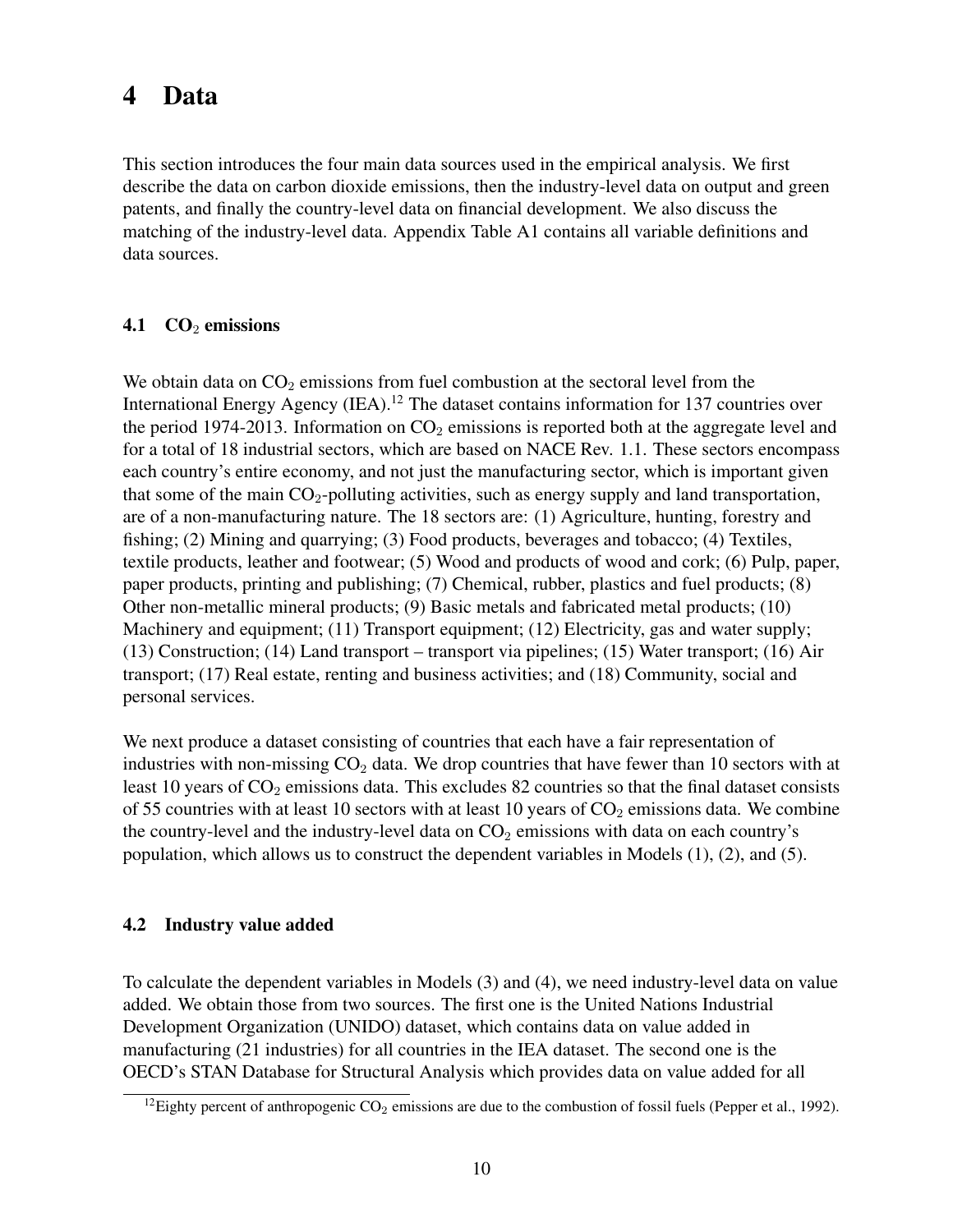sectors (62) in the economy, but it only covers 33 OECD countries. Therefore, we can calculate proxies for  $CO<sub>2</sub>$  emissions per unit of value added, for value added growth, and for each sector's share of total output in the country, for two separate data sets. Both cover the period 1974–2013 and one contains 55 countries and 21 sectors while the other comprises 33 countries and 62 sectors. The main tests in the paper are based on the former dataset with a view to maximising country coverage, but we also include tests based on the latter dataset, in order to maximise sectoral coverage. We winsorise the data on value added growth at a maximum of 100 per cent growth and decline. In order to make overall value added by the same industry comparable across countries, we first convert all nominal output into US dollars and then deflate it to create a time series of real industrial output.

### 4.3 Green patents

We use the Patent Statistical database (PATSTAT) of the European Patent Office (EPO) to calculate the number of green patents across countries, sectors and years. PATSTAT is the largest international patent database. Because of an average delay in data delivery and processing in PATSTAT of 3.5 years, our patent data end in 2013. To create our patent variables, we follow the methodological guidelines of the OECD Patent Statistics Manual. First, we take the year of the application as the reference year unless a priority patent was submitted in another country. In the latter case, the reference year is the year of the original priority filing. This ensures that we closely track the actual timing of inventive performance. Second, we take the country of residence of the inventors as the reference country. If a patent has multiple inventors from different countries, we utilise fractional counts (that is, every country is attributed a corresponding share of the patent). Third, every patent indicator is based on data from a single patent office and we use the United States as the primary patent office.<sup>13</sup>

PATSTAT classifies each patent according to the International Patent Classification (IPC). We round this very detailed classification to 4-character IPC codes and use the concordance table of Lybbert and Zolas  $(2014)$  to convert IPC 4-character sectors into ISIC 2-digit sectors.<sup>14</sup> We then calculate the sum of all green patents in a particular country, sector and year. The resulting variable, Green patents, measures all granted patents that belong to the EPO Y02/Y04S climate change mitigation technology (CCMT) tagging scheme. CCMTs include technologies to reduce the amount of greenhouse gas emitted into the atmosphere when producing or consuming energy. The Y02/Y04S scheme provides the most reliable method for identifying green patents and has become the standard in studies on green innovation. We count all granted patents that belong to the EPO Y02/Y04S CCMT tagging scheme. This includes Y02P patents, which concern innovations that make production in a number of energy-intensive sectors more energy efficient. Y02P also includes green technologies applicable across sectors, such as those relating to the efficient use of energy and flexible manufacturing systems. The other categories

 $<sup>13</sup>$ In unreported robustness checks, we calculate patent indicators based on EPO data (which are only available</sup> after 1978). The correlation coefficients between US and EPO based indicators range between 0.75 and 0.81.

 $14$ PATSTAT also classifies patents according to NACE 2. A drawback of this classification is that it only covers manufacturing. Given that the scope of our analysis is broader, we do not use this as our baseline approach but only in robustness checks. To ensure comparability between both approaches, we convert NACE 2 into ISIC 3.1. The correlation coefficients between both types of indicators vary between 0.93 and 0.98.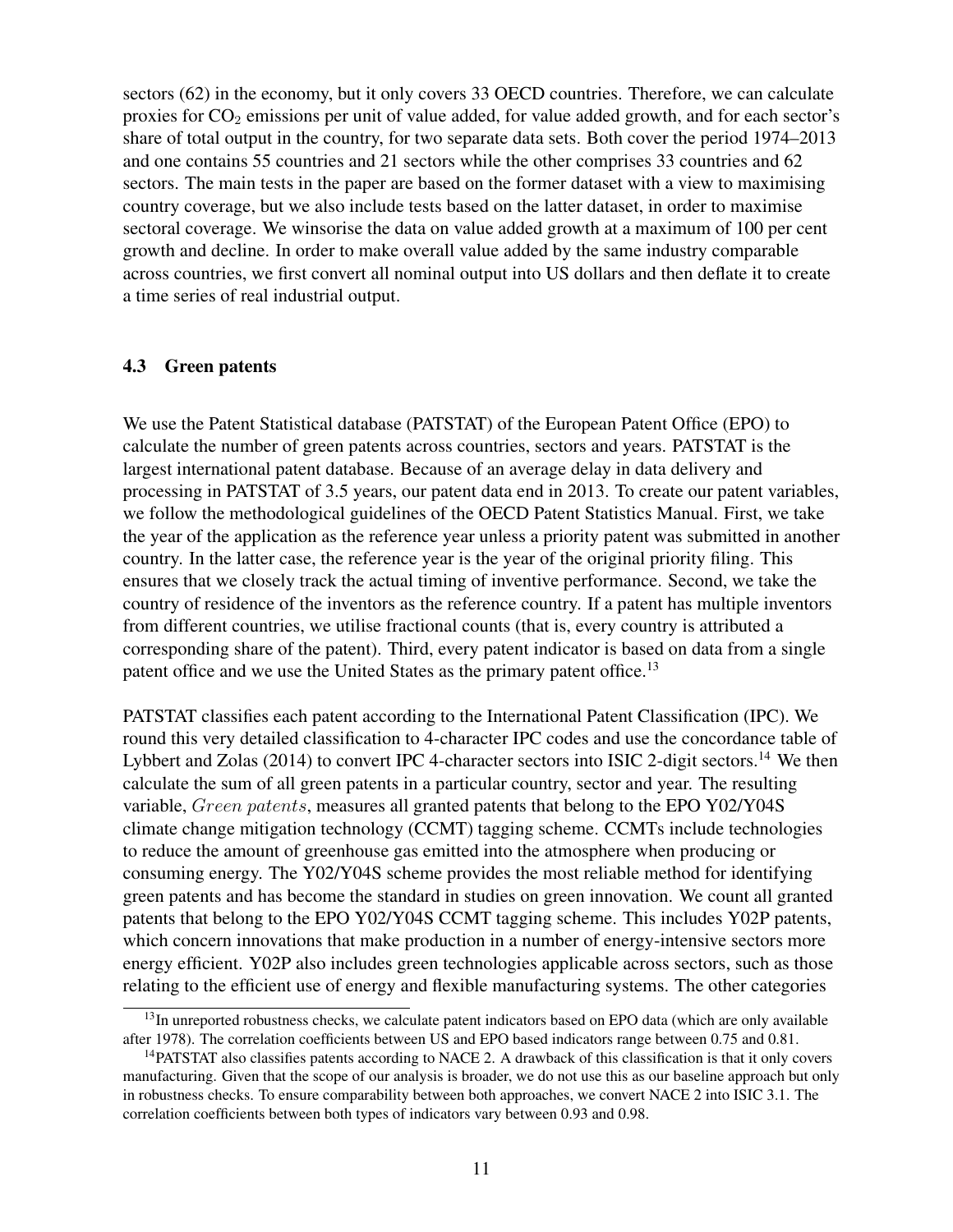included are green inventions related to buildings and home appliances (Y02B), alternative (none fossil) energy sources (Y02E), and smart grids (Y04S). Lastly, we also count patents in Y02T (Climate change mitigation technologies related to transportation) and Y02W (Climate change mitigation technologies related to solid and liquid waste treatment).

# 4.4 Country-level data

Our first measure of financial development, Credit, is the ratio of credit extended to the private sector to GDP. The numerator is the value of total credit by financial intermediaries to the private sector (lines 22d and 42d in the IMF International Financial Statistics), and so this measure excludes credit by central banks (which may reflect political rather than economic considerations). It also excludes credit to the public sector and cross claims of one group of intermediaries on another. Lastly, it counts credit from all financial institutions rather than only deposit money banks. The data come from Beck et al. (2016) and are available for all countries in the dataset.

The second measure, *Stock*, is the ratio of stock market capitalisation to GDP. In practice, what goes in the numerator is the value of all traded stocks in the economy, so this is a measure of the total value of traded stock, not of the intensity with which trading occurs. These data too come from Beck et al. (2016) and are available for all countries in the dataset.

Chart 1 plots the per-year sample average of these two explanatory variables between 1974 and 2013. This shows that stock market development strongly lags credit market development over time. The growth of credit markets is more gradual, while stock markets are prone to steep booms and busts. In terms of ratio to GDP, stock markets have only overtaken credit markets for a brief period during the dot-com bubble of the 1990s and in the run-up to the global financial crisis during the early to mid-2000s.

In addition to these two variables, we use data on real per capita GDP, on population, on inflation, and on recessions (calculated as an instance of negative GDP growth) from the World Development Indicators. Data on systemic banking crises come from Laeven and Valencia (2013).

# 4.5 Concordance and summary statistics

Our data are available in different industrial classifications. The original IEA data on carbon dioxide emissions are classified across 18 industrial sectors, using IEA's classification. The UNIDO and STAN data on value added are classified in 2-digit industrial classes using the ISIC classification. This calls for a concordance procedure to match the disaggregated ISIC sectors with the broader IEA sectors. The matching results in a total of 18 industrial sectors with data on both carbon dioxide emissions and industrial output. While some sectors are uniquely matched between IEA and UNIDO/STAN, others result from the merging of ISIC classes. For example, ISIC 15 "Food products and beverages" and ISIC 16 "Tobacco products" are merged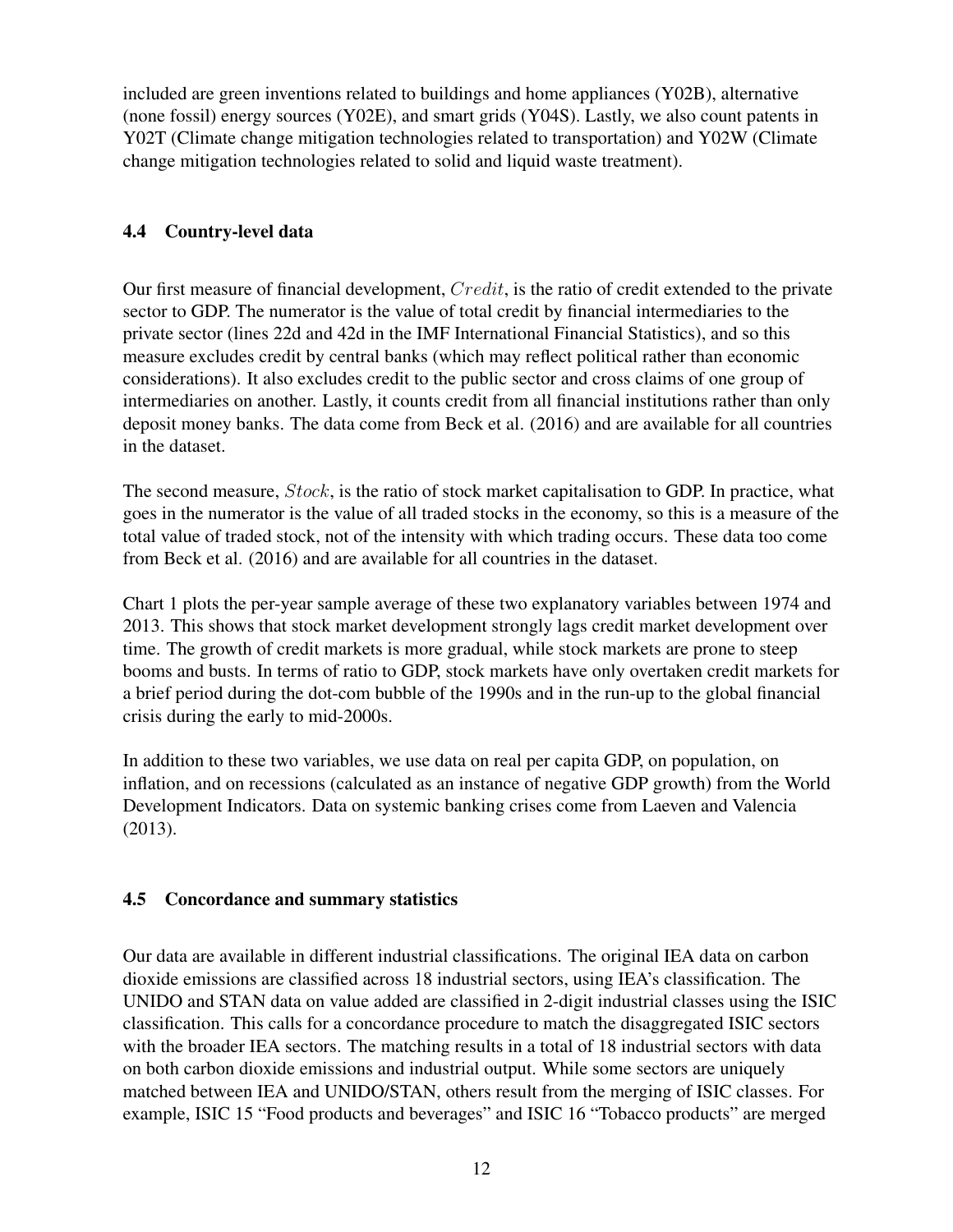into ISIC 15–16 "Food products, beverages, and tobacco", to be matched to the corresponding IEA industry class.

Table 1 summarises the data. At the country level, we use aggregate  $CO<sub>2</sub>$  emissions (in tonnes), divided by the country's population. The average country emits 6.87 tonnes of  $CO<sub>2</sub>$  per capita. The summary of the financial development proxies shows that while countries typically have more developed credit than stock markets, stock market development is more dispersed. The data on GDP per capita make it clear that the dataset contains a good mix of developing countries, emerging markets and industrialised economies (see Appendix Table A2 for a list of all sample countries). The median country in the dataset has a population of 16.3 million and annual inflation of 2.3 per cent. On average, a country is in a recession once every five years, and it experiences a banking crisis once every eight years.

The industry-level data from UNIDO show that the median industry emits 0.08 tonnes of carbon dioxide per capita per year, and 1 tonne per million US dollars of value added. Over the sample period, the median industry grows by 1 per cent per year and makes up about 4.8 per cent of total manufacturing. These values are relatively consistent across the UNIDO and STAN datasets. However, the median STAN industry records larger per-capita emissions than the median UNIDO industry because the two heaviest polluters – ISIC 40 and 41 "Electricity, gas and water supply" and ISIC 60 "Land transport – transport via pipelines" – are not manufacturing industries. In terms of green patents, the average country-industry produces around 0.1 such patents per 1 million people in the global sample, and 0.16 per 1 million people in the OECD sample.

Table 2 presents the concordance key to match 62 ISIC classes into 16 IEA ones. It also summarises, by sector, the main industrial benchmark in the paper, "Pollution intensity", calculated as the average per capita emissions of carbon dioxide by all firms in the respective sector across the world and over the whole sample period.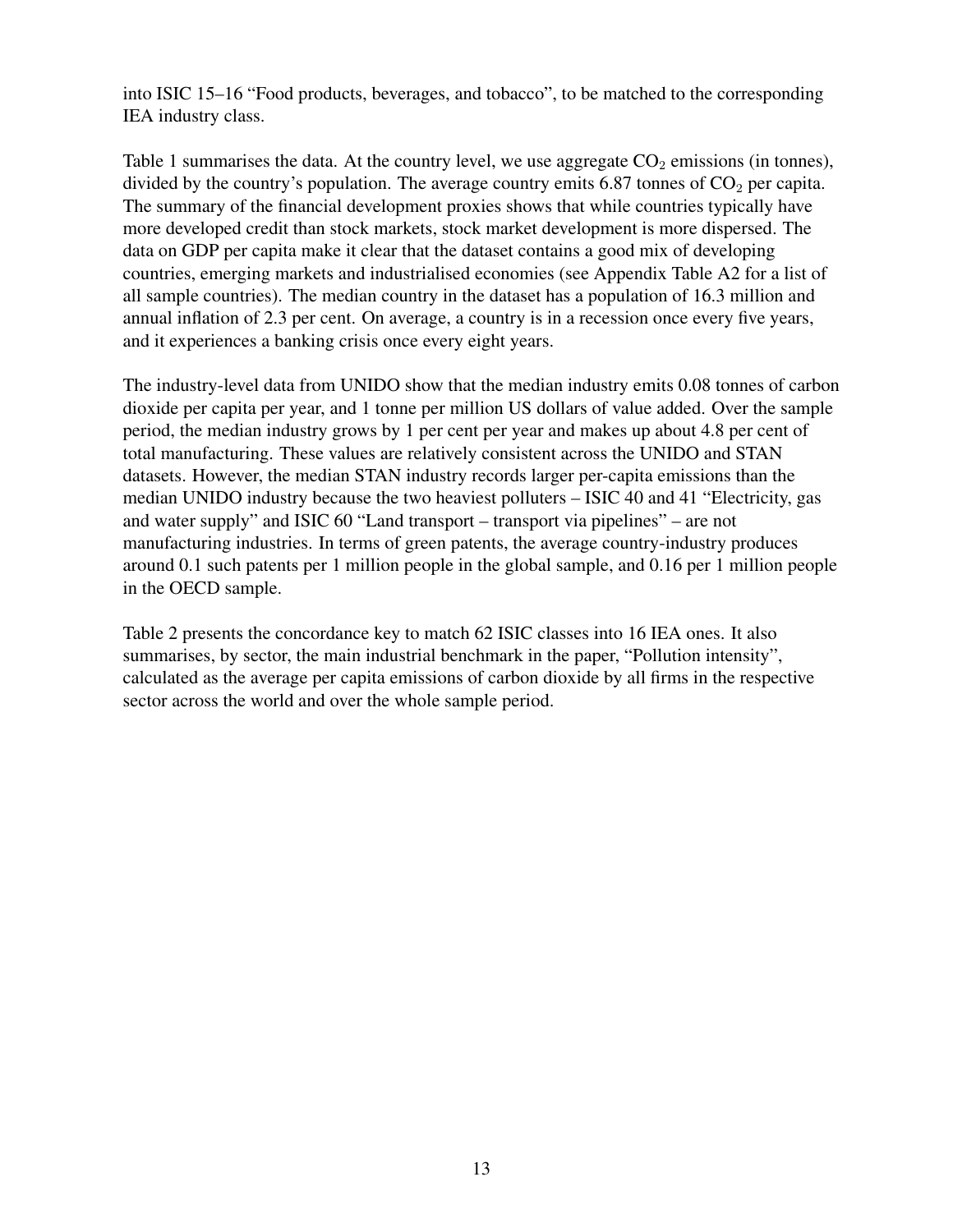# 5 Empirical results

This section consists of five subsections. Section 5.1 investigates the effect of credit and stock market development on aggregate pollution. In section 5.2, we then assess the impact of both types of finance on industry-level pollution, distinguishing between technologically "dirty" and "clean" industries. Section 5.3 investigates the degree to which between-industry reallocation and within-industry efficiency improvements explain the statistical association between finance and emissions. Section 5.4 provides robustness tests. Lastly, in section 5.5, we analyse the impact of finance on patented technological innovation at the industry level.

## 5.1 Financial development and pollution: aggregate results

Table 3 reports our baseline results for the impact of financial markets development on carbon dioxide emissions, using aggregate data. We estimate different versions of Model (1) in the full panel of 73 countries for the period 1974-2013. This results in a maximum of 2,847 data points (given the lagged structure of the analysis). However, because financial data, pollution data, and country controls are not available for each country-year, the number of observations is reduced to 1,571 in the regression without country-specific controls, and down to 1,451 in the regressions with country controls. Country and year dummies purge our estimates from the impact of unobservable country-specific time-invariant influences and from the effect of unobservable global trends.

In column (1), we regress country-level per capita pollution on the size of credit markets, proxied by the ratio of credit extended to the private sector to GDP (Credit). The results strongly suggest that growing credit markets are associated with higher levels of  $CO<sub>2</sub>$  pollution. Numerically, the point estimate implies that going from the 10th to the 90th percentile of the sample, credit market development increases aggregate  $CO<sub>2</sub>$  emissions by 0.5 tonnes per capita, or by one-tenth of a sample standard deviation. The effect is significant at the 1 per cent statistical level.

In column (2) we regress country-level per capita pollution on the size of stock markets, proxied by the ratio of stock market capitalisation to GDP (Stock). We record the opposite effect to the one in column (1): larger stock markets are associated with substantially lower levels of  $CO<sub>2</sub>$ pollution. Numerically, the point estimate implies that going from the 10th to the 90th percentile of the sample, stock market development reduces aggregate  $CO<sub>2</sub>$  emissions by 0.3 tonnes per capita, or by one-sixteenth of a sample standard deviation. This effect is significant at the 5 per cent level.

In column (3) we include both measures of financial development. We confirm that credit markets and stock markets have a simultaneous and statistically significant, but opposite, effect on carbon dioxide emissions. Deeper credit markets increase, while deeper stock markets reduce, overall pollution from  $CO<sub>2</sub>$ . The regression with the two financial variables and with country and year dummies explains 0.95 of the variation in per capita carbon dioxide emissions.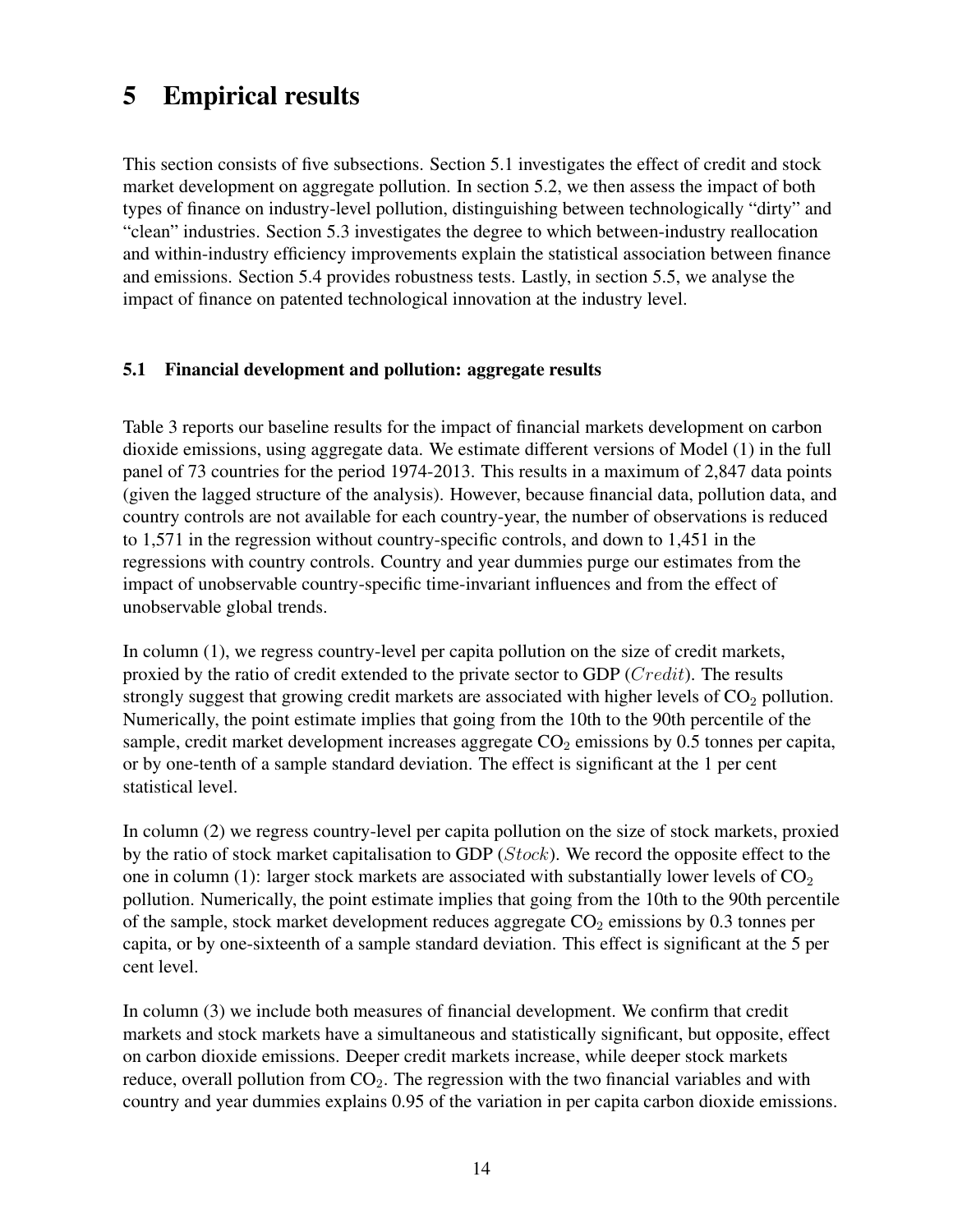Next, we include controls for other time-varying country-specific characteristics. First, we account for the fact that financial development is correlated with general economic development, and so the former may simply pick up the effect of a general increase in wealth on the demand for pollution. However, when we add GDP per capita to the regression (column (4)), we find that this is not the case: while the economies of richer countries generate more per capita pollution, the positive effect of credit markets and the negative impact of stock markets still obtain, with undiminished economic and statistical strength.

The same is true in column (5) where we add the square term of GDP per capita. We confirm the standard environmental Kuznets curve whereby per capita  $CO<sub>2</sub>$  emissions first increase and then decrease with economic development. More specifically, this specification indicates that carbon emissions start to decline at an annual income of around US\$ 40,000 which is the 85th percentile in our country-level income distribution. This is in line with earlier estimates by Holtz-Eakin and Selden (1995) who find a peak in  $CO_2$  emissions at a per capita GDP of around US\$ 35,000.

In this regression, we also include a number of other controls, which turn out to have the expected sign. In particular, both recessions and banking crises are associated with lower per capita  $CO<sub>2</sub>$  emissions. There are two potential explanations for this effect. For one, overall output goes down during a recession or a crisis, reducing overall pollution, too. Second, the economy may be using the downturn to purge itself from obsolete (that is, relatively dirty) technologies (Schumpeter, 1912; Caballero and Hammour, 1994). Crucially, the positive effect of credit markets and the negative effect of stock markets are still recorded in this most saturated specification. Numerically, the point estimates imply that going from the 10th to the 90th percentile of the sample, credit market development increases aggregate  $CO<sub>2</sub>$  emissions by 0.28 of a sample standard deviation, and that going from the 10th to the 90th percentile of the sample, stock market development reduces aggregate  $CO<sub>2</sub>$  emissions by 0.12 of a sample standard deviation.

Our empirical tests demonstrate that financial development is to a large extent responsible for the inverse-U shape of the environmental Kuznets curve. Because stock markets only catch up with credit markets at later stages of development (see Chart 1), our results imply that the pattern of per-capita pollution over time is intimately related to the sequential development of different types of financial markets. We thus conclude that the evolution of financial structure helps explain the non-linear relationship between economic development and environmental quality that has been documented in the literature (for instance, Grossman and Krueger, 1995).

### 5.2 Financial development and pollution: industry-level results

We next turn to evaluating evidence based on an analysis of the sector-level data. The evidence derived from aggregate data reported in the previous sub-section may be problematic for several reasons. Conceptually, incomplete risk-sharing may prevent the aggregate economy from behaving like a representative agent (Attanasio and Davis, 1996). Econometrically, both financial development and industrial pollution could be driven by any of a long list of common omitted variables that financial sector development could merely be a proxy of. Economies with better growth opportunities in polluting sectors may be developing their financial markets earlier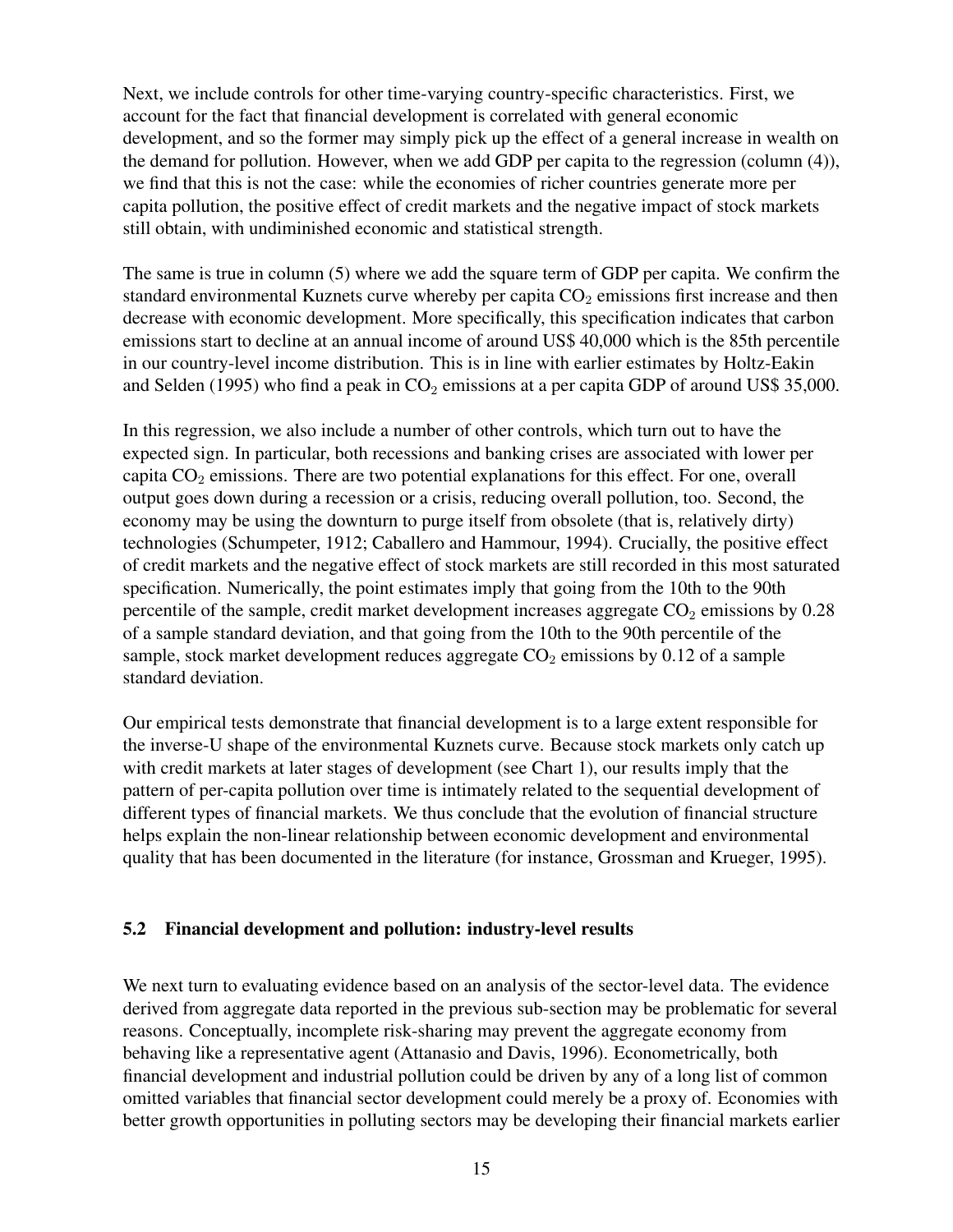as well. These issues are only imperfectly addressed by the matrix of country and year dummies and by the country-specific controls in the previous subsection. To address these issues, we adapt the cross-country, cross-industry methodology first suggested by Rajan and Zingales (1998) to evaluate the sectoral channels through which financial markets affect industrial pollution. We start by constructing a proxy for the industry's natural propensity to pollute that is exogenous to pollution in each particular industry-country. The main proxy we use is the industry-specific average  $CO<sub>2</sub>$  emissions per unit of output, calculated across all countries and years in the sample. The assumption is that a global average reflects the technological frontier of an industry rather than its performance in an individual country. In robustness tests, we follow Rajan and Zingales (1998) more closely and calculate each industry's average  $CO<sub>2</sub>$  emissions per unit of output in the United States. The assumption in this case is that an industry's pollution intensity in a country with few regulatory impediments and with deep and liquid financial markets reflects the industry's inherent propensity to pollute and is unaffected by regulatory arrangements or by credit constraints.

In Table 4 we evaluate Model (2) to test whether technologically dirty sectors produce higher carbon dioxide emissions than technologically clean sectors in countries with growing financial markets. The estimates in column (1) strongly suggest that industries which pollute relatively more for inherent, technological reasons, generate relatively higher carbon dioxide emissions in countries with expanding credit markets. This effect is significant at the 1 per cent statistical level and is economically meaningful, too. In column (2), we find that stock markets have the exact opposite effect: namely, industries which pollute relatively more for technology-related reasons, produce relatively lower carbon dioxide emissions in countries with deepening stock markets. Once again, the effect is significant at the 1 per cent statistical level. We also note that sectors which constitute a larger share of the overall economy – in terms of value added – pollute more per capita than relatively smaller sectors.

The opposite effects of the two types of financial markets still obtain when we include them together (column (3)). In this case, the numerical impact of credit markets is almost twice as high as that of stock markets. This suggests that pollution in a country will increase materially if private credit and stock market capitalisation simultaneously increase by the same factor. In this way, the estimates in column (3) of Table 4 mirror conceptually those in column (3) of Table 3.

Crucially, all regressions in Table 4 (and thereafter) are saturated with interactions of country-sector dummies, country-year dummies and sector-year dummies. The inclusion of these makes sure that the effect we measure in the data is not contaminated by unobservable factors that are specific to a sector in a country and that do not change over time, by unobservable time-varying factors that are common to all industries within a country, and to unobservable, time-varying factors that are specific to an industry and common to all countries.

### 5.3 Financial development and pollution: channels

Our main finding so far is that per capita carbon dioxide emissions increase with credit market development and decline with stock market development, more so in industries that are technologically dirty. This naturally raises the question via which channels credit translates into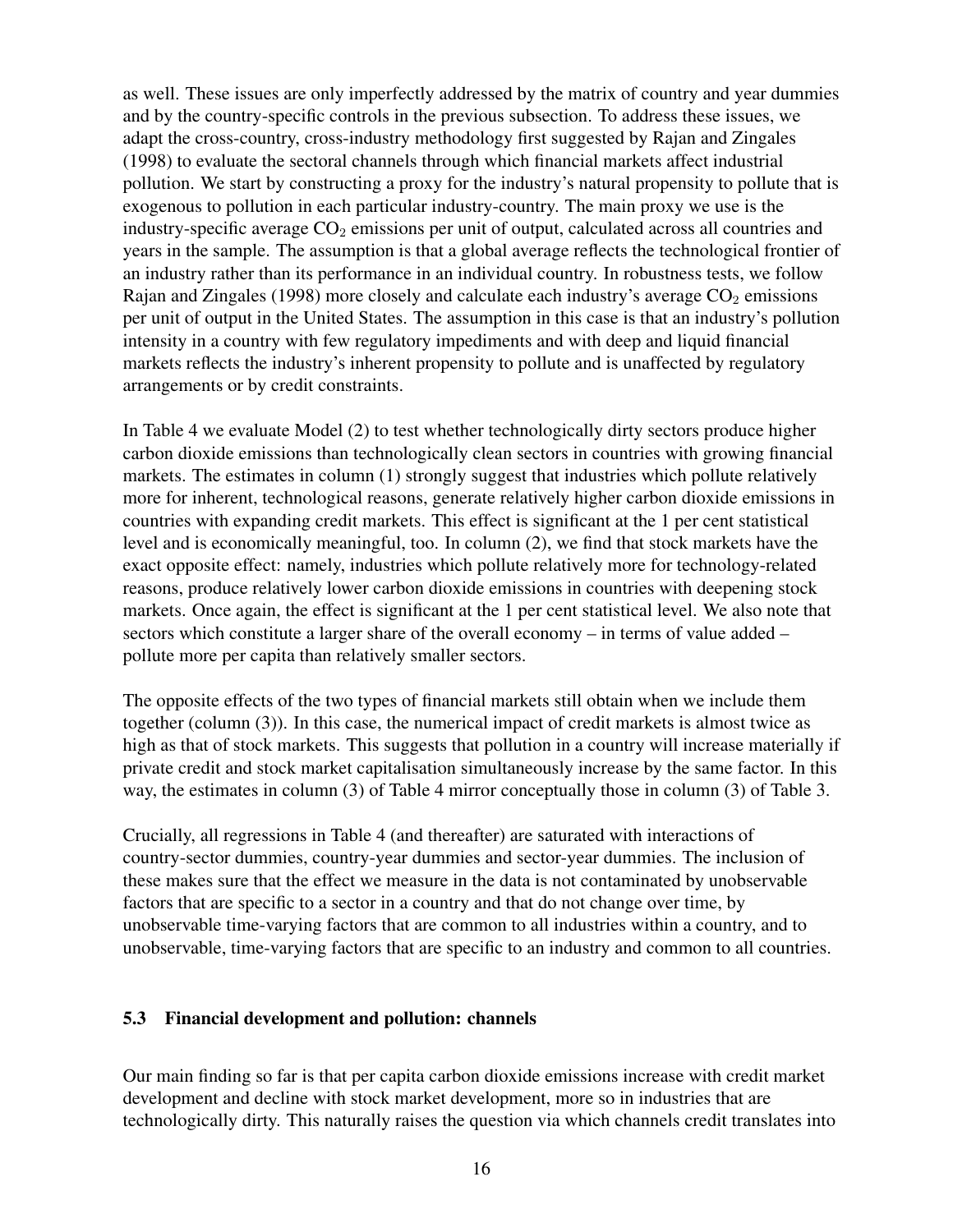higher, and equity into lower, industrial pollution. There are two such potential channels. The first one is cross-industry reallocation whereby – holding technology constant – stock markets reallocate investment towards, and credit markets reallocate investment away from, relatively clean industrial sectors. The second channel is within-industry technological innovation whereby – holding the industrial structure constant – industries over time adopt more efficient (in our case, cleaner) technologies. If this channel is at play, our results would imply that access to equity finance facilitates the process of within-industry technological innovation, while access to credit slows it down by perpetuating firms' use of inefficient (dirty) technologies and/or by facilitating the adoption of such technologies. In what follows, we test for whether any of the two, or both, channels are indeed operational.

## *5.3.1 Cross-industry reallocation*

In Table 5 we test the first channel by running Model (3) on our data. By doing so, we replicate Table 4, but this time the dependent variable is the growth in value added in a particular industry in a particular country during a particular year. As before, all regressions are saturated with interactions of country-sector dummies, country-year dummies and sector-year dummies. In this case, a negative coefficient on the interaction term of interest would imply that financial markets development results in a reallocation of investment away from technologically dirty industries. This test is conceptually similar to Wurgler (2000) who finds that in countries with deeper financial markets, investment is higher in booming than in declining sectors.

In all specifications we find that larger sectors grow more slowly, a result in line with theories of growth convergence. In a country-industry setting, this effect also mirrors the canonical work in this line of research by Rajan and Zingales (1998). Turning to the main variables of interest, in column (1), we find that technologically dirty sectors grow faster in countries with growing credit markets. However, the effect is not significant at any statistical level. In column (2), we find that dirty industries grow more slowly (or, conversely, that clean industries grow faster) in countries with expanding stock markets. This effect is significant at the 10 per cent statistical level. Once we estimate the effect of the two types of financial markets jointly (column (3)), we find that both continue to exert the already documented effects (positive in the case of credit markets, and negative in the case of stock markets). In this case, both effects are significant at the 10 per cent statistical level.

We conclude that there is evidence to confirm the conjecture that – holding cross-industry differences in technology constant – credit markets promote a reallocation of investment towards dirtier sectors. This can partially explain the positive impact of growing credit markets on per capita pollution that we find in Table 4. At the same time, the opposite holds for stock markets and this helps explain the decline in per-capita  $CO<sub>2</sub>$  emissions by technologically dirty industries in countries with deepening stock markets.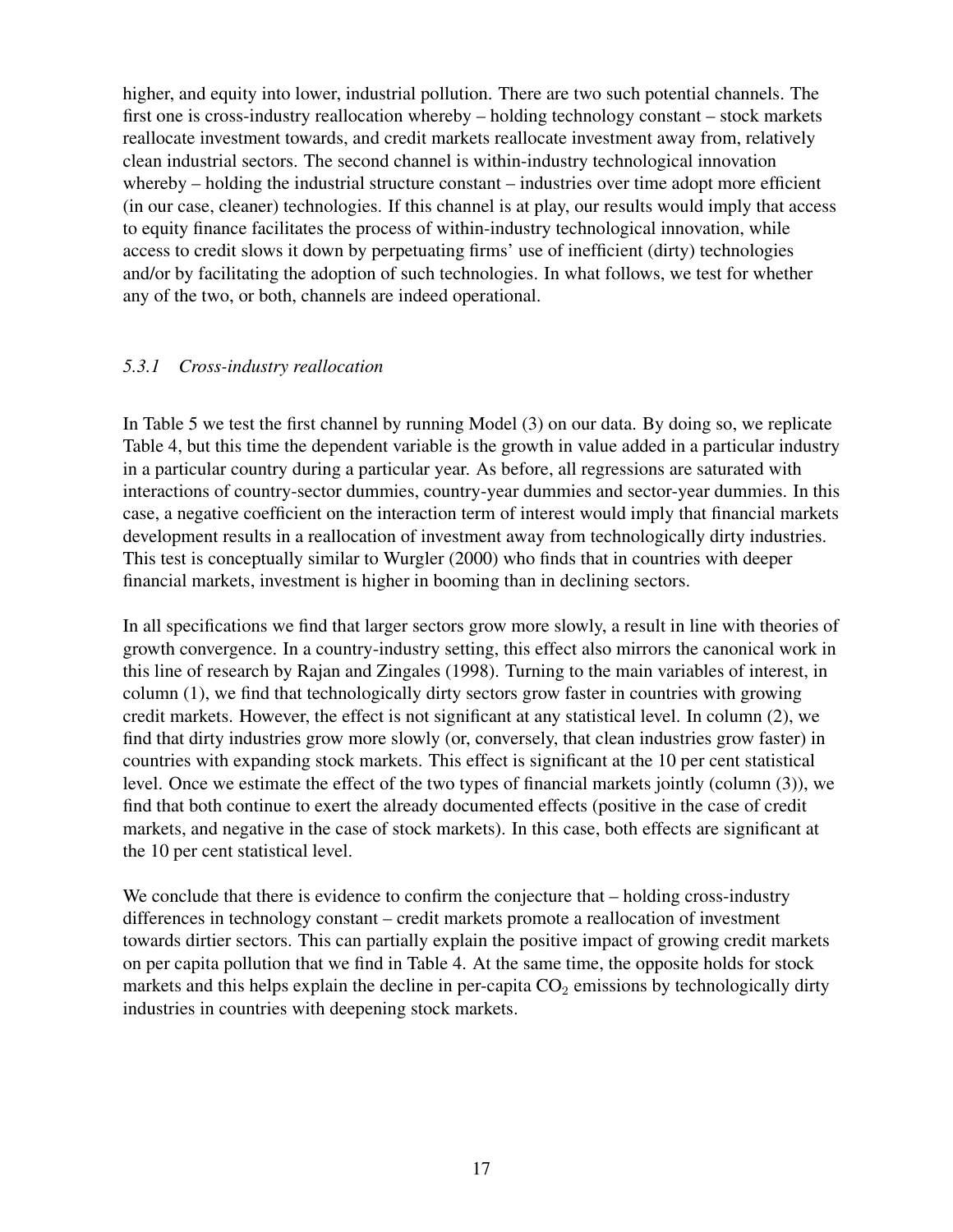### *5.3.2 Within-industry efficiency improvement*

In Table 6 we test the second channel by estimating Model (4) on our data. In this model, the dependent variable is  $CO_2$  emissions per unit of value added, rather than  $CO_2$  emissions per capita. Once again, all regressions are saturated with interactions of country-sector dummies, country-year dummies and sector-year dummies. In this case, a negative coefficient on the interaction term of interest would imply that financial development results in a technological improvement within an environmentally dirty industry, regardless of its level of overall growth.

In column (1) we find evidence of declining levels of within-industry technological innovation as credit markets develop. In particular, we find that in countries with growing credit markets, and relative to clean sectors, dirty sectors exhibit higher levels of  $CO<sub>2</sub>$  per unit of value added. The effect is significant at the five per cent statistical level. We next look at the independent effect of stock markets on pollution per unit of output. The evidence in column (2) suggests that stock markets have the opposite effect: pollution levels per unit of value added decline in dirty sectors, relative to clean ones, in countries with deepening stock markets. This effect is significant at the 1 per cent statistical level, and it is numerically stronger than the effect of credit markets. Once we juxtapose the two types of financial markets, we find that both effects still obtain, and both are statistically significant (column (3)). The magnitude of the point estimates implies that the impact of stock markets on pollution per unit of output is considerably more powerful than that of credit markets. In particular,  $CO<sub>2</sub>$  emissions per unit of value added would decrease if a country was to double the overall size of its financial system, while holding constant the ratio of credit to stock markets.

The evidence thus strongly suggests that stock markets facilitate the adoption of cleaner technologies in polluting industries. There is weaker evidence for the opposite effect in countries with developed credit markets. The evidence in Table 6 thus helps explain the negative impact of stock markets, and the positive effect of credit markets, on per capita pollution documented in Table 4.<sup>15</sup>

## 5.4 Financial development and pollution: robustness

## *5.4.1 Controlling for other country- and industry-specific factors*

We next test the robustness of our results to the impact of a host of country factors that could impact industry-specific emission levels and that are correlated with financial development. First, we take all country-specific variables included in column (5) of Table 3, interact them with each sector's benchmark technological pollution intensity, and include them alongside the main covariates. We do so in all regressions, in order to saturate the model with a number of potential

<sup>&</sup>lt;sup>15</sup>We find a consistent picture when we instead include the overall size of a country's financial system (that is, stock and credit markets combined) and financial structure (that is, the ratio between the size of the stock and credit market) as explanatory variables. While a growing financial system benefits relatively dirty industries, this effect becomes smaller when stock markets develop faster than credit markets (Appendix Table A3).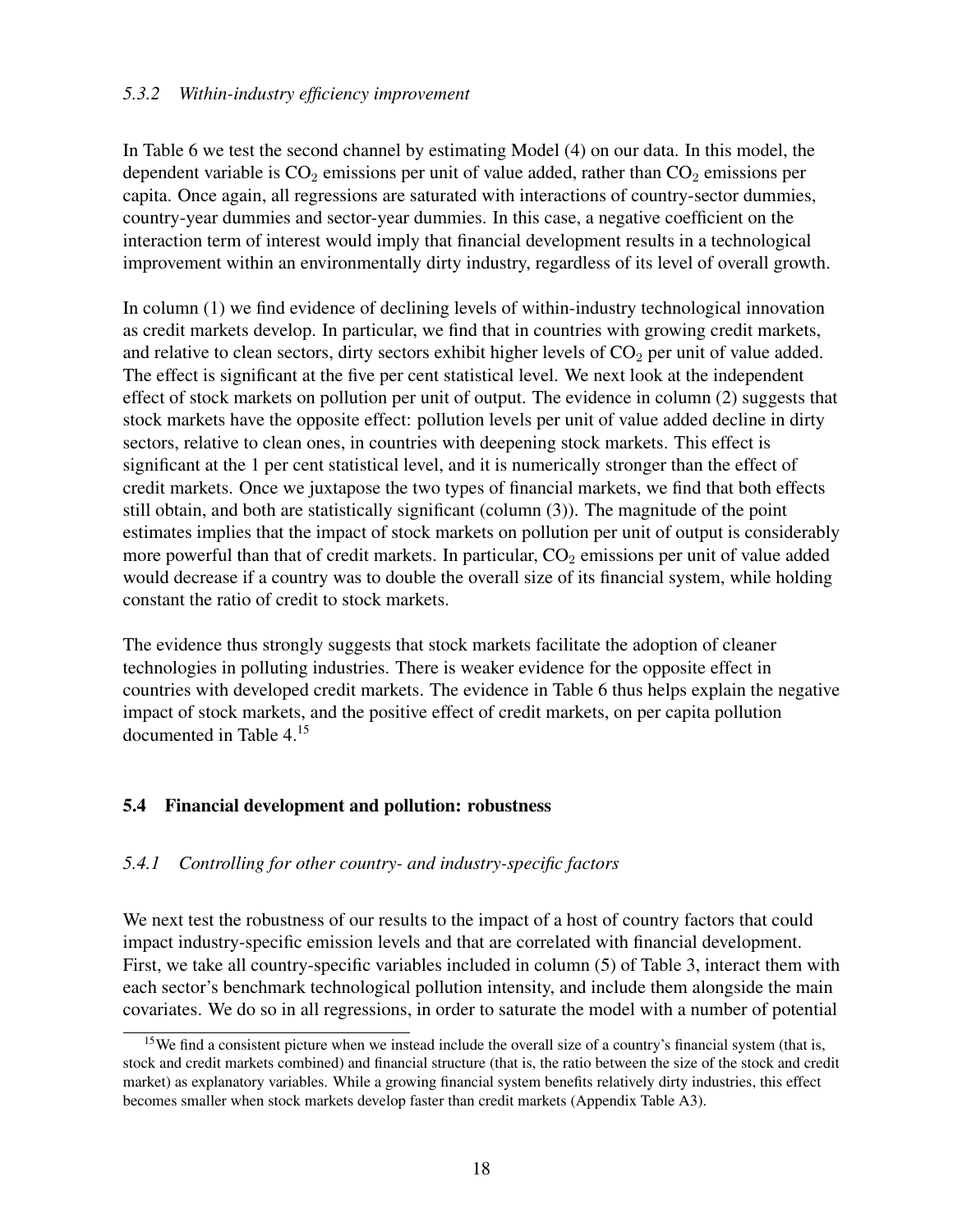channels which may operate alongside financial structure, such as economic development, market size, and the business cycle.

We also include interactions of *Credit* and *Stock* with three additional industry-specific benchmarks. The first one is External dependence, proxied as in Rajan and Zingales (1998) by the difference between investment and cash flow. Data come from Duygan-Bump et al. (2015). This variable controls for the possibility that the financial structure operates through the industry's natural reliance on external financing, and not through its propensity to pollute. The second benchmark is *Growth opportunities*, measured as the industry's global average sales growth in a particular year. The interaction of this benchmark with the country's financial structure controls for the possibility that changes in credit and equity financing result in changes in pollution through the channel of global growth opportunities. The third benchmark is Asset tangibility, measured as the ratio of an industry's tangible assets to total assets. Data come from Braun (2003). The interaction of this benchmark with the size of credit and stock markets accounts for the possibility that, for instance, the impact of financial structure on pollution by dirty industries reflects that such industries are also more reliant on tangible assets which credit markets are more likely to fund. We add the three industry benchmarks to the regression, one by one, in order to evaluate their independent impact on pollution intensity.

Similar to Table 3, Table 7 indicates that a number of country-specific factors are significantly correlated with pollution. For example,  $CO<sub>2</sub>$  emissions are lower in richer countries, both per-capita (columns  $(1)$ – $(3)$ ) and per-unit of output (columns  $(7)$ – $(9)$ ). Per capita pollution also declines with market size (columns  $(1)$ – $(3)$ ). The business cycle exerts a similar effect on pollution levels as recorded in Table 3: per capita pollution is higher during the expansion phase of the cycle (proxied by higher inflation), and it is lower during the contraction phase (proxied by whether the country is in a recession or experiencing a banking crisis).

The impact of the alternative industry benchmarks is nuanced. We find that industries dependent on external finance pollute more per capita as credit markets develop, but less in countries with deepening stock markets (column (1)). Industries facing better global growth opportunities pollute more, both per capita (column (2)) and per unit of output (column (8)), in countries with expanding stock markets. Lastly, there is some evidence that part of the positive impact of credit markets on pollution in technologically dirty industries operates through these sectors' differential reliance on tangible assets (column (3)).

Importantly, the main results recorded in columns  $(1)$ – $(3)$  survive in this more saturated specification. We still find that per capita carbon dioxide emissions increase relatively more in dirty sectors in countries with growing credit markets, and decrease in countries with deepening stock markets (columns  $(1)$ – $(3)$ ). Technologically clean industries grow faster in countries with expanding stock markets but this effect is only significant in one case out of three (column (4)). Lastly, the efficiency gains from more developed stock markets are not sensitive to adding the full range of country and industry controls (columns  $(7)$ – $(9)$ ). The documented effect continues to be economically significant, too. For example, the coefficient on the interaction of pollution intensity and stock market development in column (1) (-0.1445) suggests that moving from the 25th to the 75th percentile of stock market development is associated with a decline in  $CO<sub>2</sub>$ emissions per capita in an industry at the 75th percentile of pollution intensity – relative to an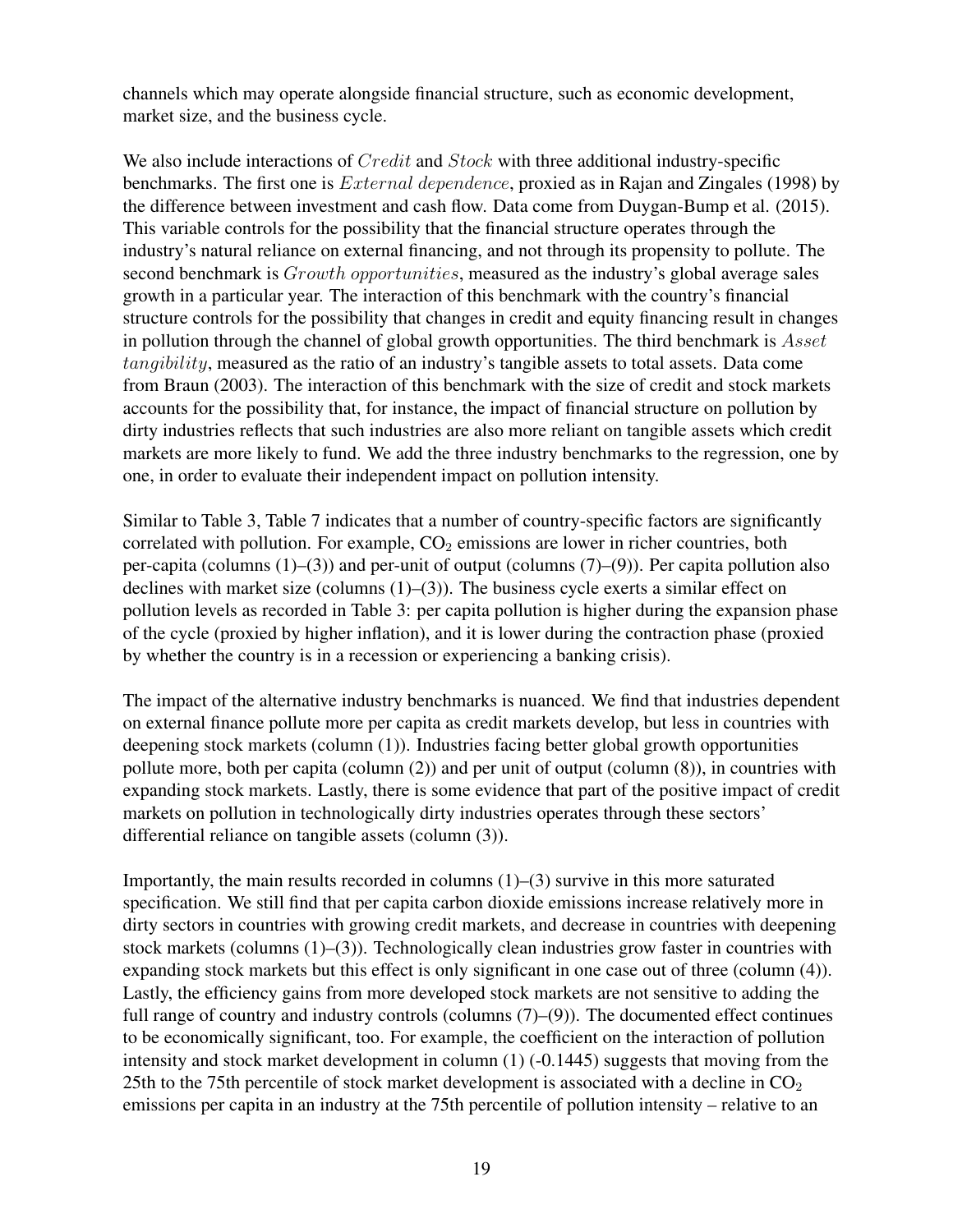industry at the 25th percentile of pollution intensity – of 0.030. This equals 7.2 per cent of the sample mean.

### *5.4.2 Robustness to alternative pollution-intensity measures*

We next subject our results to a set of robustness tests where we employ alternative industry proxies for pollution intensity. Our industry benchmark for pollution intensity may be an imperfect proxy for the industry's "true" propensity to pollute. Recall that the benchmark we have used so far is based on average  $CO<sub>2</sub>$  emissions per unit of output over the sample period, in the global sample. This benchmark could be distorted if in many countries regulation is stringent and/or polluting firms are credit constrained, resulting in lower pollution than the industry's technology would imply.

One alternative is to calculate this variable on the basis of pollution per unit of output in one particular country that is simultaneously characterised by a relatively lax regulatory environment and deep financial markets. Consistent with the original idea in Rajan and Zingales (1998), the United States is a prime example of such a country.<sup>16</sup> To bring this idea to the analysis, we first calculate for each industry an alternative benchmark for pollution intensity using only US data on average  $CO<sub>2</sub>$  emissions per unit of output over the sample period. The correlation between the two benchmarks is 0.92, suggesting that the ranking of industries in terms of inherent propensity to pollute is not a feature of one particular pollution-intensity measure.

Second, we use the measure of pollution per worker developed by the World Bank's Industrial Pollution Projection System (IPPS). IPPS was developed from a database of environmental and economic data for about 200,000 facilities spanning 1,500 product categories with different operating technologies and pollutants. We focus on air pollution in the form of sulphur dioxide  $(SO<sub>2</sub>)$ , nitrogen dioxide  $(SO<sub>2</sub>)$ , carbon monoxide  $(CO)$ , volatile organic compounds, and total particulates. This measure therefore complements our  $CO<sub>2</sub>$  baseline measure of air pollution. We use IPPS values with respect to employment based on the same level of industry aggregation that we use in the rest of the paper. IPPS is an especially useful tool to estimate pollution load in developing countries where sufficient data for mass balance calculations from production processes are not available.

With these two new benchmarks in hand, we re-estimate Models (2)-(4), and report the results in Table 8. The reported results are in remarkable agreement with our previous estimates. In columns (1) and (2) we find that  $CO<sub>2</sub>$  emissions per capita are significantly higher (lower) in technologically dirty industries in countries with more developed credit markets (stock markets). Both effects are significant at least at the 5 per cent statistical level. These results fully

<sup>&</sup>lt;sup>16</sup>The OECD publishes two Environmental Policy Stringency (EPS) indices, one for the energy sector and one for the economy as a whole. These indices measure the stringency of regulation to mitigate greenhouse gases, including emission trading schemes for  $CO_2$  and  $SO_2$ , taxes on  $CO_2$ , taxes on the industrial use of diesel, and so on. According to 2012 data, the American EPS index for the energy sector was among the five lowest across the OECD while the economy-wide EPS index was in the bottom half. Over the period 1990-2012, the US economy-wide index value was typically below the OECD average and never among the top 10 OECD countries. Source: https://stats.oecd.org/.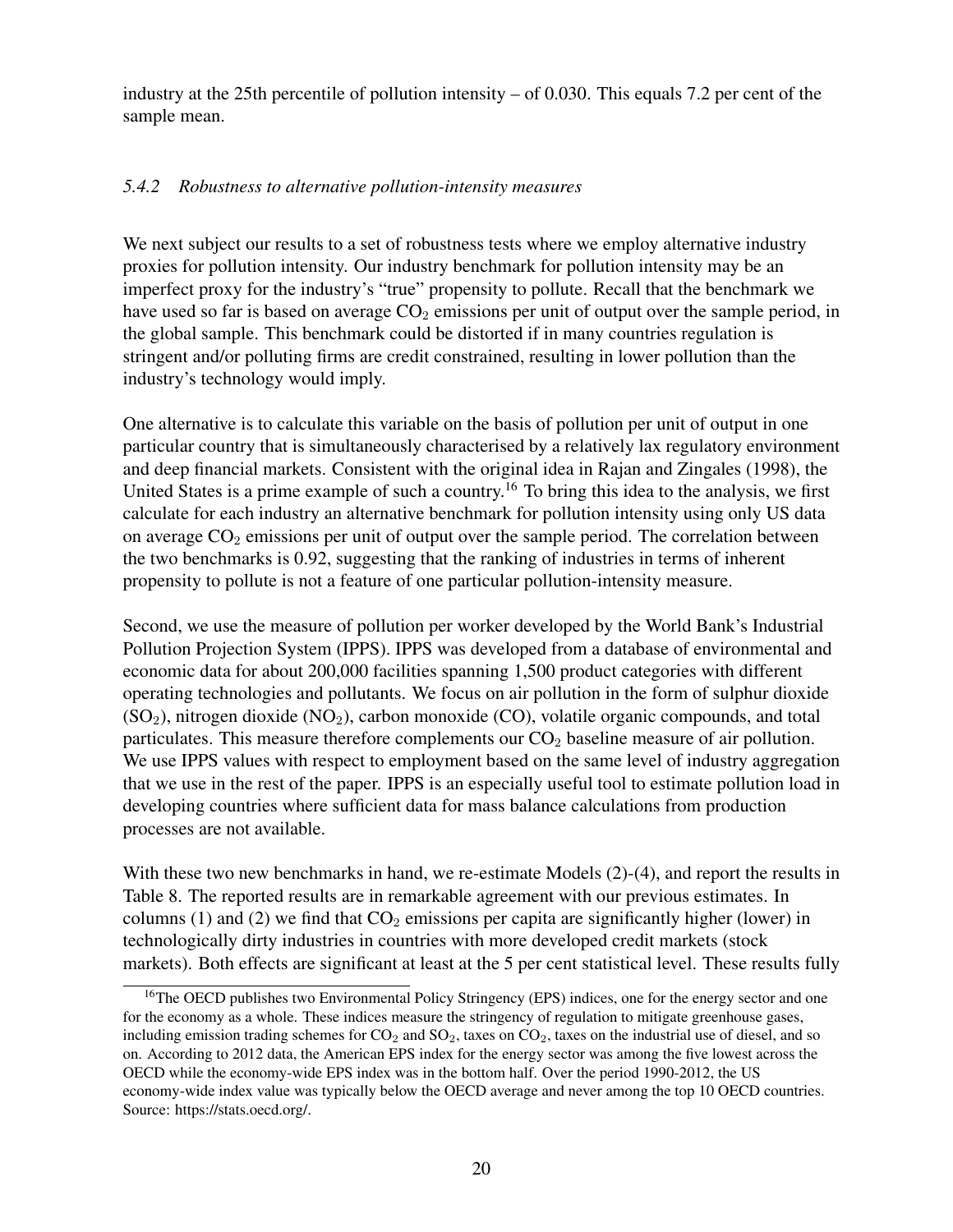confirm the evidence in Table 4, and suggest that the impact of financial development on industrial pollution is independent of the benchmark used to classify industries as either dirty or clean. We also document weak evidence that growing stock markets are associated with slower growth in technologically dirty industries when we use US data to construct the industry benchmark for pollution intensity (column (3)). Lastly, we confirm our prior results on the relationship between financial structure and production efficiency: technologically dirty sectors emit more  $CO<sub>2</sub>$  per unit of output in countries with growing credit markets, while the opposite is true of countries with deepening stock markets (columns (5) and (6)).

## *5.4.3 Finance and pollution at later stages of development*

A remaining question is whether our results are driven by a particular sample choice. Our findings so far are based on the UNIDO sample which features more countries (53) but fewer sectors  $(9 \text{ manufacturing ones})$ .<sup>17</sup> The UNIDO sample contains many developing countries and emerging markets. Therefore, this particular sample choice may produce empirical regularities that are driven by the manufacturing industry in countries with relatively low levels of financial development.

We now make a different sample choice. First, we only focus on those country-years where both the level of credit market development and stock market development is above the 25th percentile. In that way, we make sure that we capture empirical regularities that are not driven by financial imperfections at early stages of financial development.

Second, we replicate our tests in the OECD sample, using data from STAN. This alternative dataset allows us to run our tests on a sample of fewer countries (33) but more sectors (16), encompassing the whole economy with the exception of services. This is potentially important because the four heaviest polluters according to Table 2–the sectors "Electricity, gas and water supply", "Land transport – transport via pipelines", "Water transport", and "Air transport"–are not part of manufacturing. In this way, we make sure that our results are not driven by a special relationship between finance and pollution in the manufacturing sector.

With this strategy in hand, we replicate the most saturated versions of Models  $(2)$ ,  $(3)$  and  $(4)$  – that is, the ones with country-sector dummies, country-year dummies, and sector-year dummies. We report the results from these tests in Table 9. We find that the stage of overall financial development does not matter much, as all previous results are confirmed in a sample excluding countries at very low levels of financial development. We continue to find that credit markets increase per capita pollution levels, owing to a reduction in within-industry efficiency, and that stock markets reduce per capita pollution levels, owing to a simultaneous reduction in the size of dirty industries and an increase in within-industry efficiency (columns (1)–(3)).

When we move to the OECD sample, we find that deeper stock markets are still associated with a reduction in per-capita pollution levels (column (4)), and that this result is fully driven by an

 $17$ Together with primary industry, the manufacturing sector accounts for almost 40 per cent of worldwide greenhouse gas emissions (Martin, de Preux and Wagner, 2014).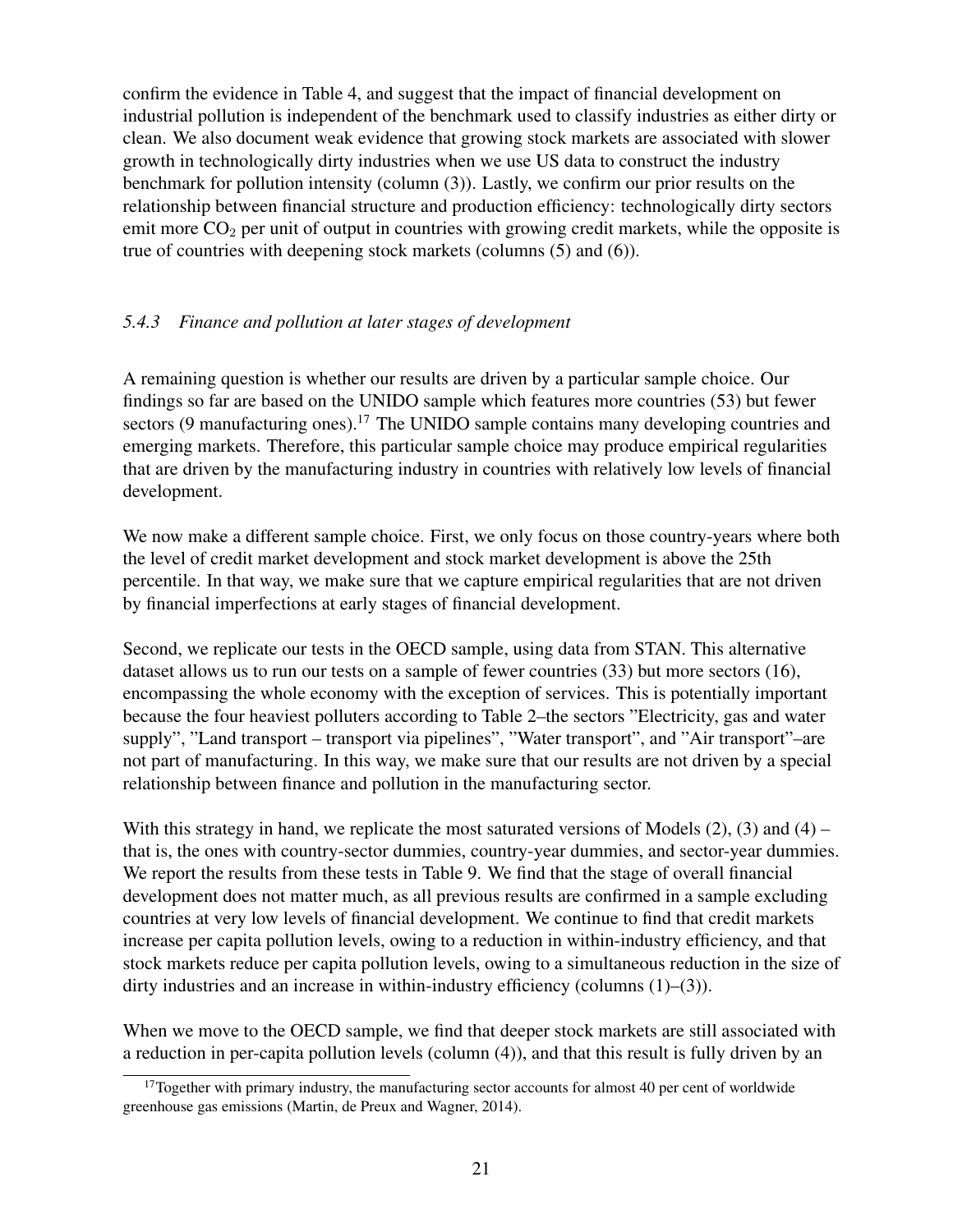increase in within-industry efficiency (column (6)). However, we now find that controlling for stock market development, deeper credit markets are also associated with a reduction in per capita pollution levels (column (4)). This effect is due to relatively faster growth in technologically clean industries (column (5)).

The evidence in Table 9 thus suggests that the negative impact of stock markets on industrial pollution is not a feature of a sample dominated by lower-income countries or by economies at early stages of financial development. However, the impact of credit markets on industrial pollution appears to reverse at later stages of development, suggesting that overall financial development exerts a positive impact on environmental quality once countries reach a certain income level.

### 5.5 Green innovation

In the previous sections, we found that  $CO<sub>2</sub>$  emissions per unit of output decline with stock market development, relatively more in technologically dirty industries. The intuitive interpretation of this result is that this development is plausibly related to the propensity of dirty industries to innovate relatively faster in countries where more of their financing comes from equity markets. We now aim to provide direct evidence for this conjecture.

We begin by incorporating in our analysis data on industrial patenting for the countries in our dataset. In particular, we make use of a uniquely comprehensive global dataset on green patents, PATSTAT, which reports patents classified according to the International Patent Classification (IPC). For the countries and industries in our sample, we calculate four separate variables. The first one, "Total patents", measures all patents granted to an industry in a country, regardless of the patent's underlying technological contribution. The second one, "Green patents", measures all granted patents that belong to the EPO Y02/Y04S climate change mitigation technology (CCMT) tagging scheme. The third one, "Green patents (excluding transportation and waste)", counts all granted patents that belong to the EPO Y02/Y04S CCMT tagging scheme, with the exception of Y02T (Climate change mitigation technologies related to transportation) and Y02T (Climate change mitigation technologies related to solid and liquid waste treatment). The resulting group of patents consists of patents related to energy efficiency (Y02P), buildings and home appliances (Y02B), alternative (none fossil) energy sources (Y02E), and smart grids (Y04S). The fourth variable, "Green patents (energy intensive sectors)", counts patents that belong only to the arguably most important category of patents when it comes to green innovation, Y02P.

With these data in hand, we can now proceed to estimate Model (5). Table 10 reports the resulting estimates. This table follows the logic of Tables (4)–(6) whereby we test for the effect of credit markets and of stock markets first separately, and then jointly. The data suggest that patenting activity in technologically dirty industries declines with credit market development. This is the case both for total patents (column  $(1)$ ) and for various green patent aggregates (columns  $(2)$ – $(4)$ ). At the same time, the number of green patents per capita increases relatively more in technologically dirty industries in countries with deeper stock markets. This effect is only significant at the 10 per cent statistical level, but is consistent across all three specifications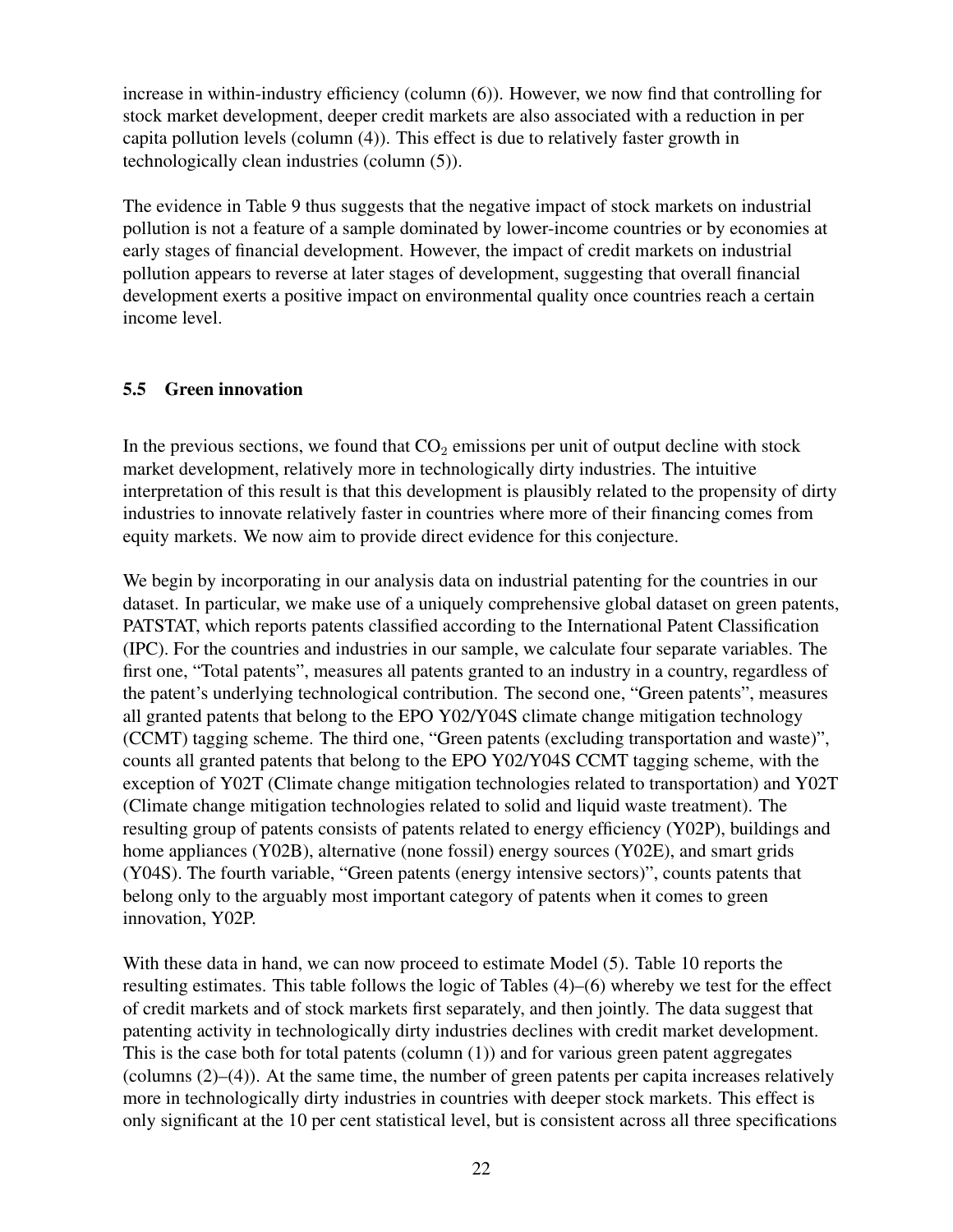(columns (2)–(4)). These results complement those of Hsu, Tian and Xu (2014), who show that industries that depend on external finance and are high-tech intensive are less (more) likely to file patents in countries with better developed credit (equity) markets. We find that credit and stock markets also have contrasting effects on the ability of polluting industries to become greener through innovation.

This effect is economically meaningful, too. For example, the coefficient of 0.0529 in column (2) suggests that moving from the 25th to the 75th percentile of stock market development is associated with an increase in the number of green patents generated by an industry at the 75th percentile of pollution intensity – relative to one at the 25th percentile of pollution intensity – by 0.0049 patents per million, which is equal to 8 per cent of the sample mean. <sup>18</sup>

<sup>&</sup>lt;sup>18</sup>As many country-industry-year cells are empty, we also estimate this table using logit regressions on the basis of a sample of non-zero observations. The results in Appendix Table A4 are broadly in line with those reported here.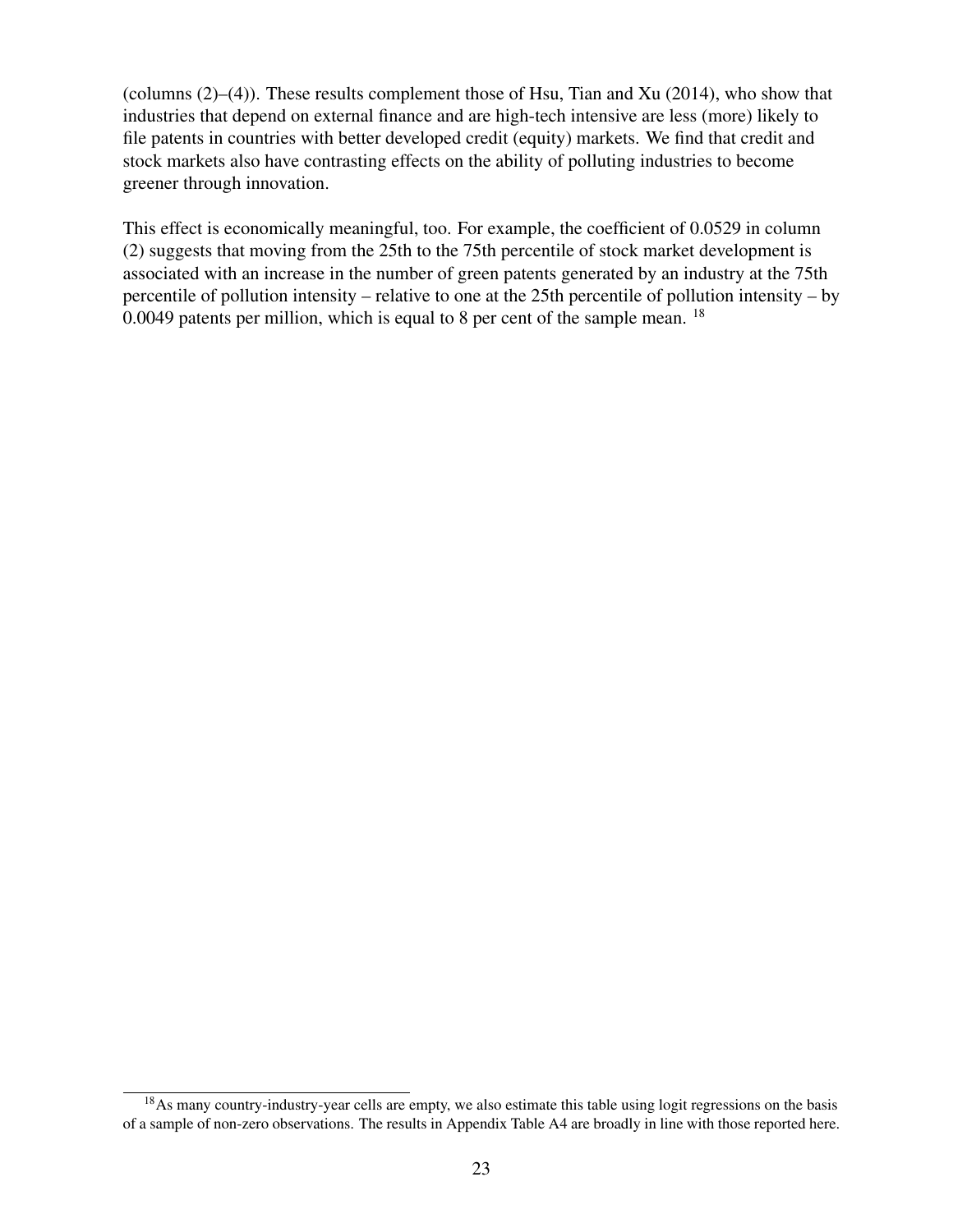# 6 Conclusion

The rapid growth of green finance, and the myriad associated policy initiatives, contrasts sharply with the paucity of the existing evidence on the impact of conventional finance on carbon emissions and other forms of pollution. To help quantify this role, we study the relationship between financial development and industrial pollution in a large panel dataset of countries and industries over the period 1974-2013. We find a strong positive impact of credit markets, but a strong negative impact of stock markets, on aggregate  $CO<sub>2</sub>$  emissions per capita. When further analysing the impact of financial development on industries that pollute relatively more for intrinsic technological reasons, we find that such industries emit relatively more carbon dioxide in countries with larger credit markets. At the same time, such dirty industries produce relatively less carbon dioxide in countries with deepening stock markets. This first set of results can be interpreted in light of the Kuznets-curve argument that industrial pollution follows an inverse-U shape over the development cycle. Our empirical setting addresses this issue head on by juxtaposing the effects of bank and market intermediation. As stock markets tend to develop at later stages of development than credit markets, our findings show that financial development directly contributes to the concave shape of industrial pollution over time.

We next study the mechanisms that underpin these country- and industry-level results. We find strong evidence for the conjecture that stock markets facilitate the adoption of cleaner technologies in polluting industries. At the same time, credit market development reduces within-industry pollution efficiency. Further analysis of sectoral patenting data confirms that deeper stock markets (credit markets) are associated with more (less) green innovation in traditionally polluting industries. We also document weak evidence that – holding cross-industry differences in technology constant – credit markets tend to reallocate investment towards dirtier sectors, while the opposite is true for stock markets. These empirical regularities are broadly robust to controlling for a host of potential confounding factors, such as general economic development, market size, the business cycle, country-industry fixed effects, and unobservable country and industry trends.

In sum, our findings indicate that not only financial development but also financial structure has an important effect on environmental quality. This suggests that countries with a bank-based financial system that aim to "green" their economy, such as through the promotion of green bonds or other green-finance initiatives, should consider stimulating the development of conventional equity markets as well. This holds especially for middle-income countries where carbon dioxide emissions may have increased more or less linearly during the development process. There, according to our findings, stock markets could play an important role in making future growth greener, in particular by stimulating innovation that leads to cleaner production processes within industries.

In parallel, countries can take measures to counterbalance the tendency of credit markets to (continue to) finance relatively dirty industries. Examples include the green credit guidelines and resolutions that China and Brazil introduced in 2012 and 2014, respectively, to encourage banks to improve their environmental and social performance and to lend more to firms that are part of the low-carbon economy. From an industry perspective, adherence to the so-called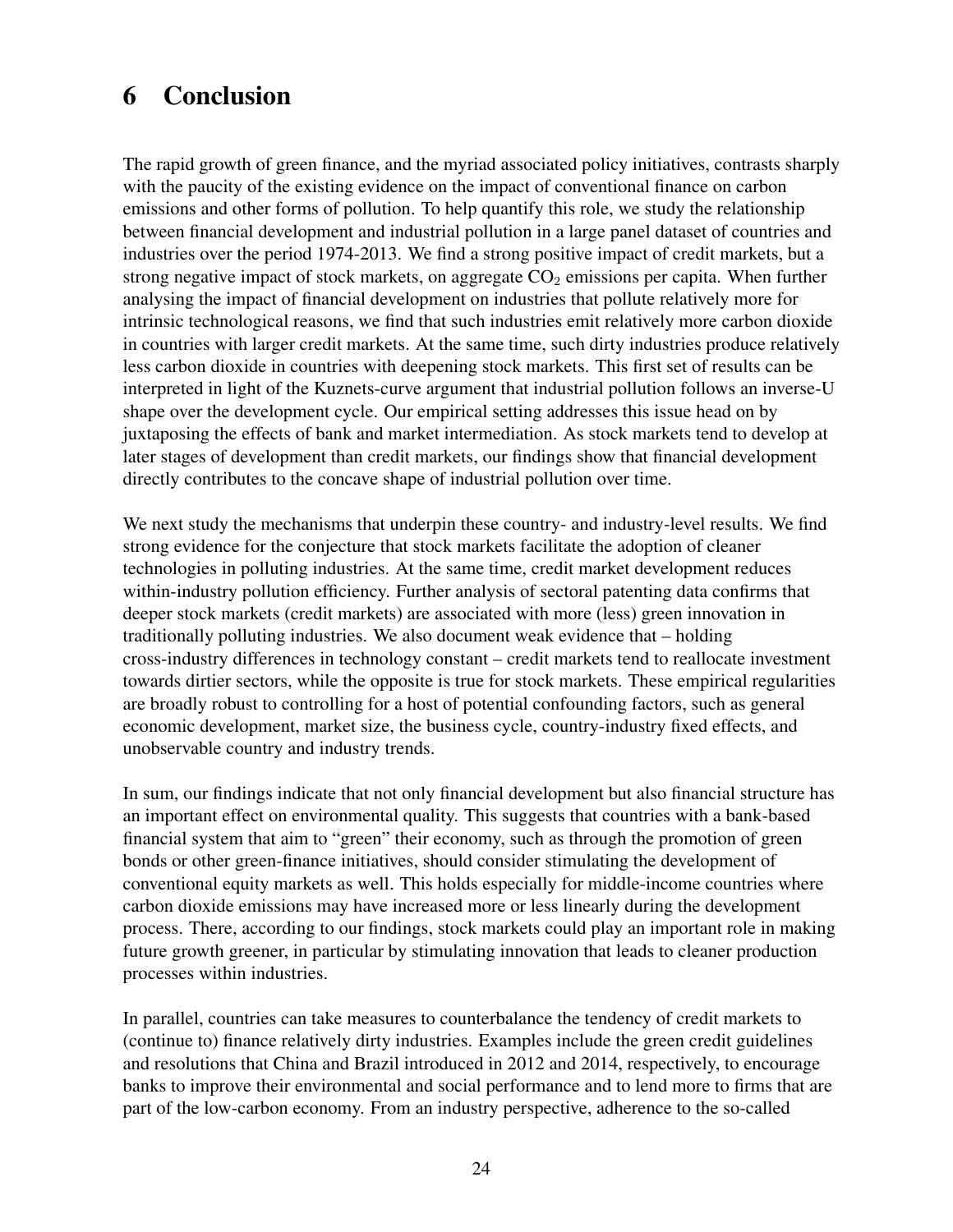Carbon Principles, Climate Principles and Equator Principles should also contribute to a gradual greening of bank lending.<sup>19</sup> Strict adherence to these principles can also make governmental climate change policies more effective by accelerating capital reallocation and investment towards lower-carbon technologies.

<sup>&</sup>lt;sup>19</sup>The Carbon Principles are guidelines to assess the climate change risks of financing electric power projects. The Climate Principles comprise a similar but broader framework. Lastly, the Equator Principles are a risk management framework to assess and manage environmental and social risk in large projects. Equator Principle banks commit not to lend to borrowers that do not comply with their environmental and social policies and procedures, and to require borrowers with greenhouse gas emissions above a certain threshold to implement measures to reduce such emissions.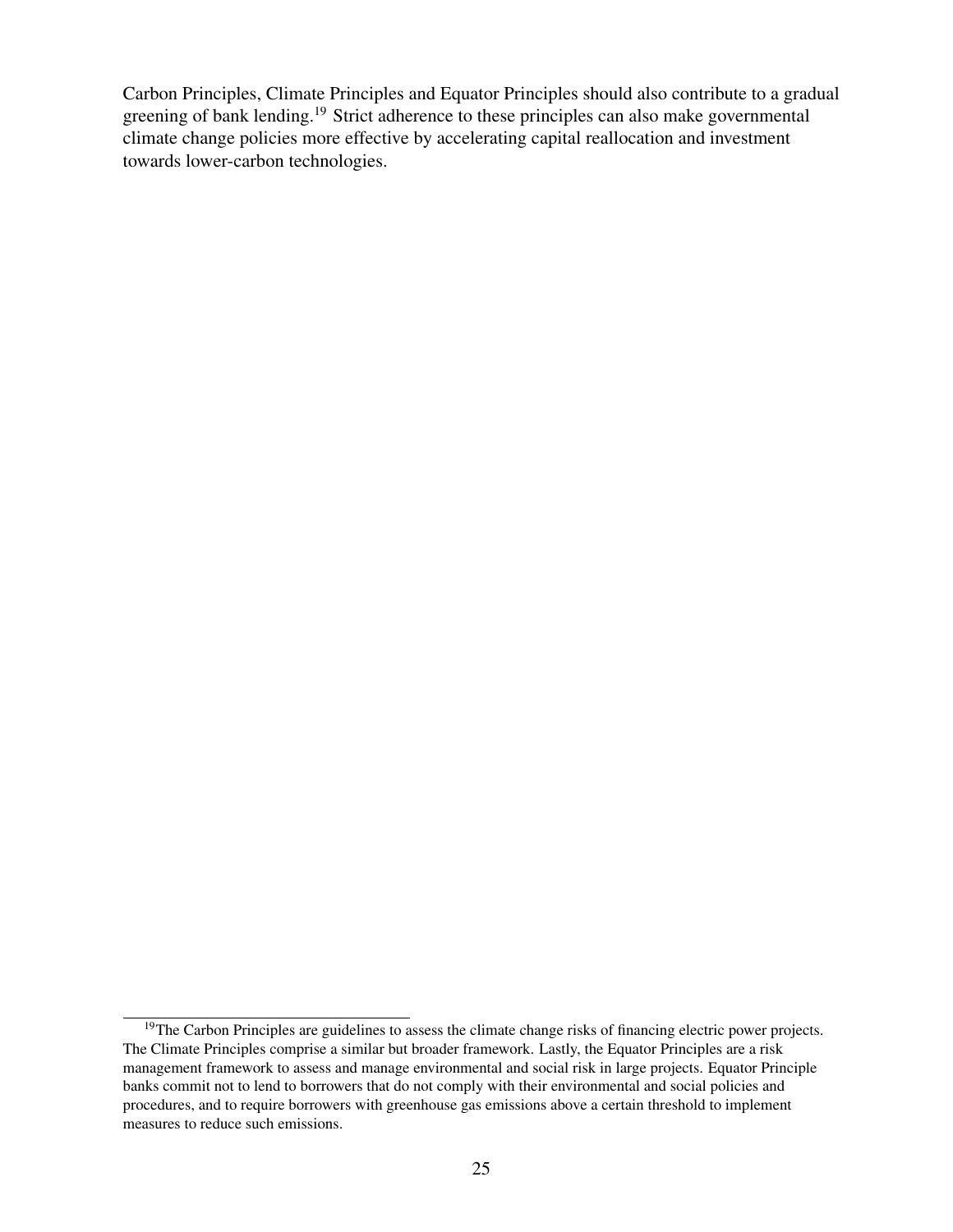# References

- D. Acemoglu, P. Aghion, L. Bursztyn, and D. Hemous (2012), "The environment and directed technical change", *American Economic Review*, *102*(1), 131–166.
- D. Acemoglu, U. Akcigit, D. Hanley, and W. Kerr (2016), "Transition to clean technology", *Journal of Political Economy*, *124*(1), 52–104.
- P. Aghion, A. Dechezleprêtre, D. Hemous, R. Martin, and J. Van Reenen (2016), "Carbon taxes, path dependency, and directed technical change: Evidence from the auto industry", *Journal of Political Economy*, *124*(1), 1–51.
- P. Aghion, P. Howitt, and D. Mayer-Foulkes (2005), "The effect of financial development on convergence: Theory and evidence", *The Quarterly Journal of Economics*, *120*(1), 173–222.
- J. Asker, J. Farre-Mensa, and A. Ljungqvist (2014), "Corporate investment and stock market listing: A puzzle?", *The Review of Financial Studies*, *28*(2), 342–390.
- O. Attanasio and S. J. Davis (1996), "Relative wage movements and the distribution of consumption", *Journal of Political Economy*, *104*, 1227–1262.
- T. Beck (2008), "The econometrics of finance and growth", Policy Research Working Paper No. 4608, World Bank.
- T. Beck, A. Demirguç-Kunt, and R. Levine (2016), "A new database on financial development and structure (updated)", *World Bank Economic Review*, *14*, 597–605.
- T. Beck and R. Levine (2002), "Industry growth and capital allocation: Does having a market-or bank-based system matter?", *Journal of Financial Economics*, *64*, 147–180.
- M. Braun (2003), "Financial contractibility and assets hardness: Industrial composition and growth", Harvard University mimeo.
- J. R. Brown, G. Martinsson, and B. C. Petersen (2017), "Stock markets, credit markets, and technology-led growth", *Journal of Financial Intermediation*, *32*, 45–59.
- M. Burke, M. Craxton, C. Kolstad, C. Onda, H. Allcott, E. Baker, L. Barrage, R. Carson, K. Gillingham, J. Graff-Zivin, M. Greenstone, S. Hallegatte, W. Hanemann, G. Heal, S. Hsiang, B. Jones, D. Kelly, R. Kopp, M. Kotchen, R. Mendelsohn, K. Meng, G. Metcalf, J. Moreno-Cruz, R. Pindyck, S. Rose, I. Rudik, J. Stock, and R. Tol (2016), "Opportunities for advances in climate change economics", *Science*, *352*(6283), 292–293.
- R. Caballero and M. Hammour (1994), "The cleansing effect of recessions", *American Economic Review*, *84*, 1350–1368.
- M. Campello, J. R. Graham, and C. R. Harvey (2010), "The real effects of financial constraints: Evidence from a financial crisis", *Journal of Financial Economics*, *97*(3), 470–487.
- R. Carpenter and B. Petersen (2002), "Capital market imperfections, high-tech investment, and new equity financing", *Economic Journal*, *112*, F54–F72.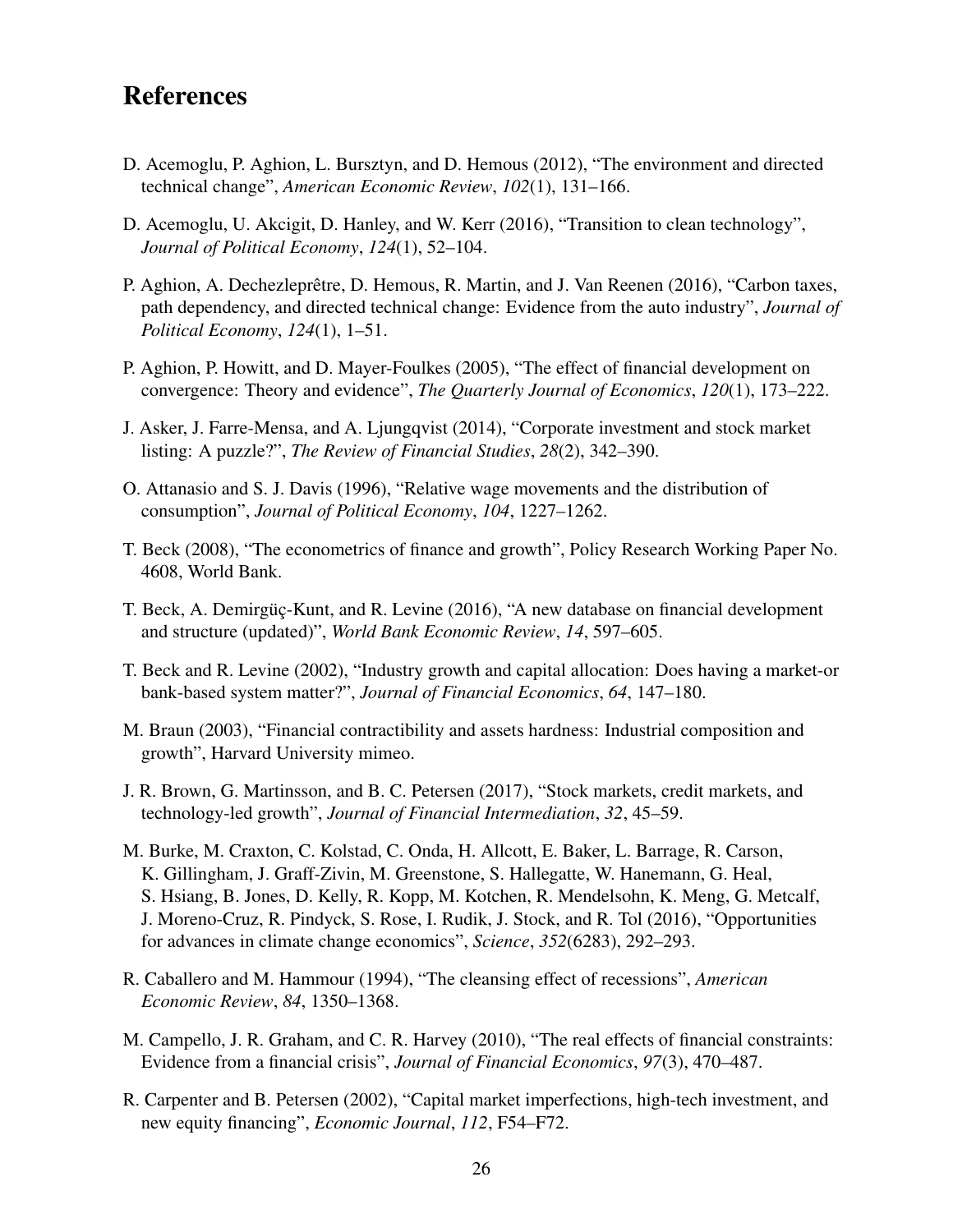- S. Chava (2014), "Environmental externalities and cost of capital", *Management Science*, *60*(9), 2223–2247.
- S. Dasgupta, B. Laplante, H. Wang, and D. Wheeler (2002), "Confronting the environmental Kuznets curve", *Journal of Economic Perspectives*, *16*(1), 147–168.
- A. Demirguc-Kunt, E. Feyen, and R. Levine (2013), "The evolving importance of banks and securities markets", *World Bank Economic Review*, *27*(3), 476–490.
- B. Duygan-Bump, A. Levkov, and J. Montoriol-Garriga (2015), "Financing constraints and unemployment: Evidence from the Great Recession", *Journal of Monetary Economics*, *75*, 89–105.
- Financial Times (2017), "Exxonmobil bows to shareholder pressure on climate reporting", December 12.
- R. Fisman and I. Love (2007), "Financial dependence and growth revisited", *Journal of the European Economic Association*, *5*, 470–479.
- J. Gali and M. Hammour (1991), "Long-run effects of business cycles", Columbia University Graduate School of Business Working Paper No. 92-26.
- L. Gambacorta, J. Yang, and K. Tsatseronis (2014), "Financial structure and growth", *BIS Quarterly Review*, *March*, 21–35.
- M. Goetz (2018), "Financial constraints and pollution: Evidence from a (unconventional) monetary policy shock", mimeo.
- G. M. Grossman and A. B. Krueger (1995), "Economic growth and the environment", *The Quarterly Journal of Economics*, *110*, 353–377.
- B. H. Hall and J. Lerner (2010), "The financing of R&D and innovation", in B. Hall, and N. Rosenberg (Eds.), *Handbook of the Economics of Innovation*, 609–639, Elsevier.
- R. Heinkel, A. Kraus, and J. Zechner (2001), "The impact of green investment on corporate behavior", *Journal of Financial and Quantitative Analysis*, *36*, 431–449.
- H. Hettige, R. E. Lucas, and D. Wheeler (1992), "The toxic intensity of industrial production: Global patterns, trends, and trade policy", *The American Economic Review Papers & Proceedings*, *82*, 478–481.
- H. Hettige, M. Mani, and D. Wheeler (2000), "Industrial pollution in economic development: the environmental Kuznets curve revisited", *Journal of Development Economics*, *62*, 445–476.
- D. Holtz-Eakin and T. M. Selden (1995), "Stoking the fires?  $CO_2$  emissions and economic growth", *Journal of Public Economics*, *57*, 85–101.
- P.-H. Hsu, X. Tian, and Y. Xu (2014), "Financial development and innovation: Cross-country evidence", *Journal of Financial Economics*, *112*, 116–135.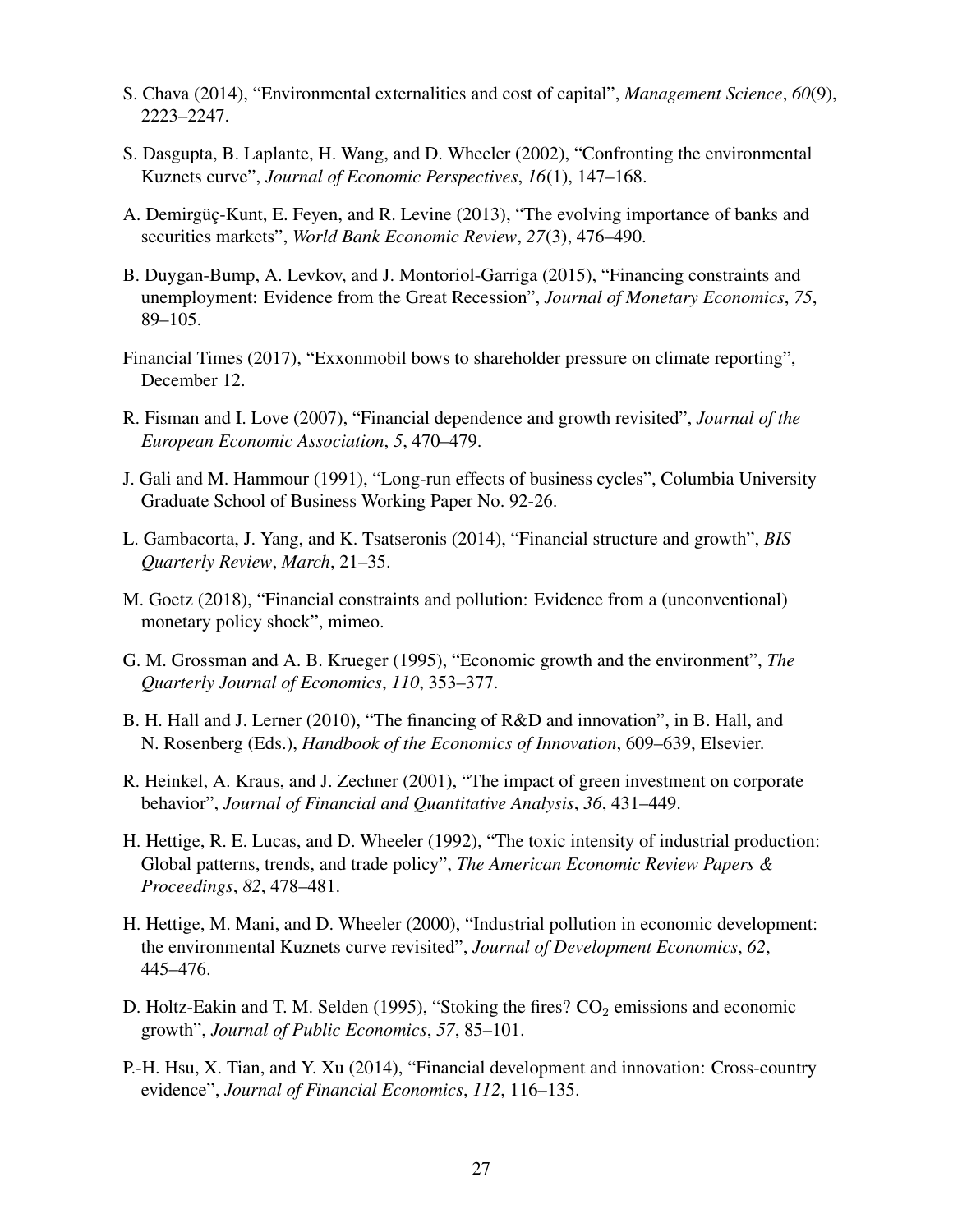- Intergovernmental Panel on Climate Change (IPCC) (1990), *Climate Change: The IPCC Scientific Assessment*, Cambridge University Press.
- Intergovernmental Panel on Climate Change (IPCC) (2007), *Climate Change 2007: The Physical Science Basis*, Cambridge University Press.
- W. Kim and M. S. Weisbach (2008), "Motivations for public equity offers: An international perspective", *Journal of Financial Economics*, *87*, 281–307.
- R. D. Klassen and C. P. McLaughlin (1996), "The impact of environmental management on firm performance", *Management Science*, *42*(8), 1199–1214.
- L. Laeven and F. Valencia (2013), "Systemic banking crises database", *IMF Economic Review*, *61*(2), 225–270.
- R. Levine (2005), "Finance and growth: Theory, evidence, and mechanisms", in P. Aghion, and S. Durlauf (Eds.), *The Handbook of Economic Growth*, North-Holland.
- R. Levine, C. Lin, Z. Wang, and W. Xie (2018), "Bank liquidity, credit supply, and the environment", NBER Working Paper No. 34275.
- T. J. Lybbert and N. J. Zolas (2014), "Getting patents and economic data to speak to each other: An algorithmic links with probabilities approach for joint analyses of patenting and economic activity", *Research Policy*, *43*(3), 530–542.
- R. Martin, L. B. De Preux, and U. J. Wagner (2014), "The impact of a carbon tax on manufacturing: Evidence from microdata", *Journal of Public Economics*, *117*, 1–14.
- R. Minetti (2010), "Informed finance and technological conservatism", *Review of Finance*, *15*, 633–692.
- M. Narayanan (1985), "Managerial incentives for short-term results", *The Journal of Finance*, *40*, 1469–1484.
- R. Newell, A. Jaffe, and R. Stavins (1999), "The induced innovation hypothesis and energy-saving technological change", *Quarterly Journal of Economics*, *114*, 941–975.
- S. Ongena, M. Delis, and K. de Greiff (2018), "Being stranded on the carbon bubble? Climate policy risk and the pricing of bank loans", CEPR Discussion Paper No. 12928.
- W. Pepper, J. Leggett, R. Swarf, J. Wasson, J. Edmonds, and I. Mintzer (1992), *Emission Scenarios for the IPCC. An Update: Assumptions, Methodology, and Results*, mimeo, U.S. Environmental Protection Agency.
- A. Popov (2017), "Evidence on finance and economic growth", mimeo, European Central Bank.
- R. Rajan and L. Zingales (1998), "Financial dependence and growth", *American Economic Review*, *88*, 559–586.
- M. Salinger (1992), "Value event studies", *The Review of Economic Studies*, *74*, 671–677.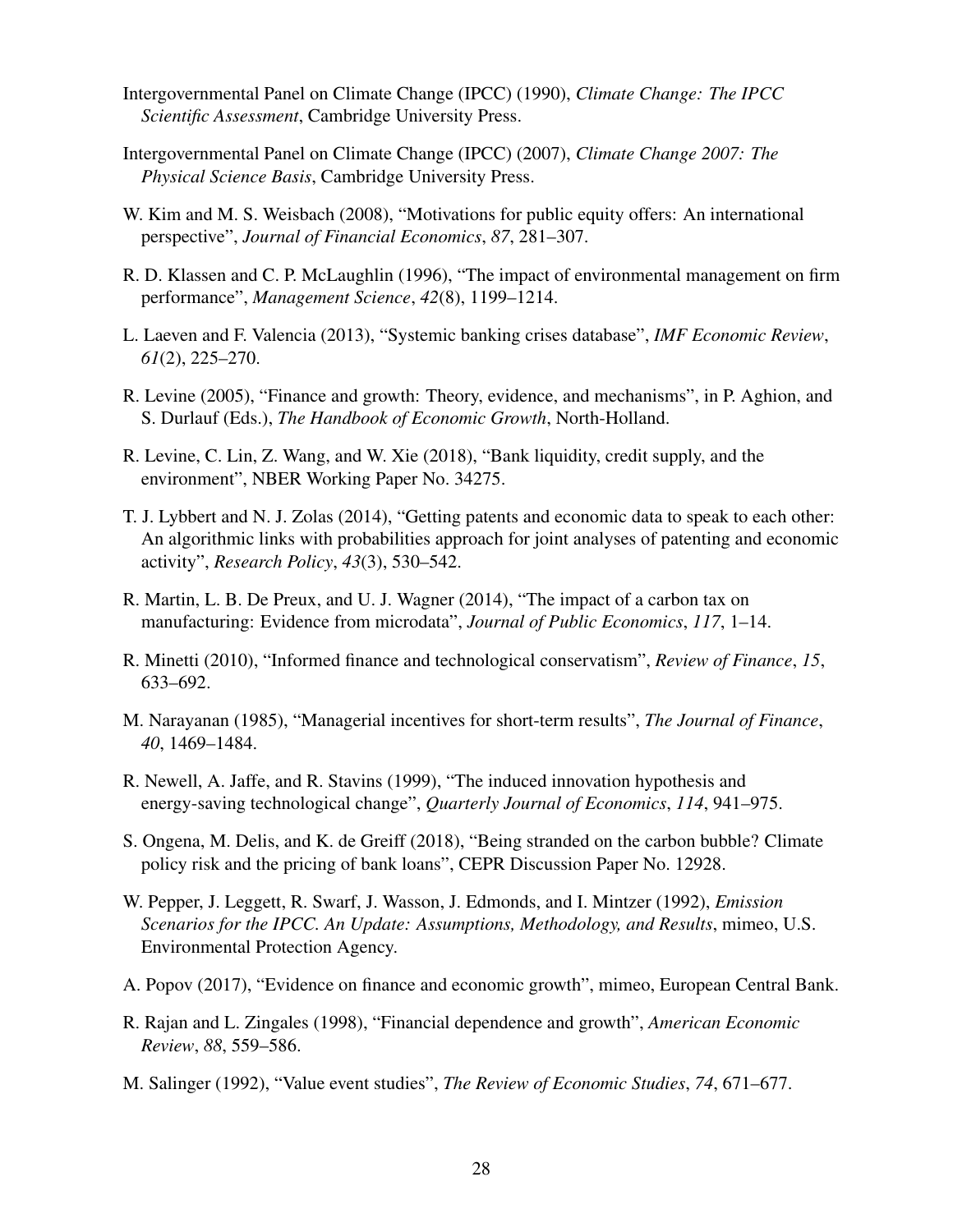- R. Schmalensee, T. M. Stoker, and R. A. Judson (1998), "World carbon dioxide emissions: 1950–2050", *Review of Economics and Statistics*, *80*(1), 15–27.
- J. Schumpeter (1912), *The Theory of Economic Development*, Harvard University Press.
- M. Ueda (2004), "Banks versus venture capital: Project evaluation, screening, and expropriation", *The Journal of Finance*, *59*, 601–621.
- United Nations Environment Programme (UNEP) (2011), *Towards a Green Economy: Pathways to Sustainable Development and Poverty Eradication*, United Nations Environment Programme.
- J. Wurgler (2000), "Financial markets and the allocation of capital", *Journal of Financial Economics*, *58*, 187–214.
- T. J. Zeller (2010), "Banks grow wary of environmental risks", New York Times, August 30. http://www.nytimes.com/2010/08/31/business/energy-environment/31coal.html.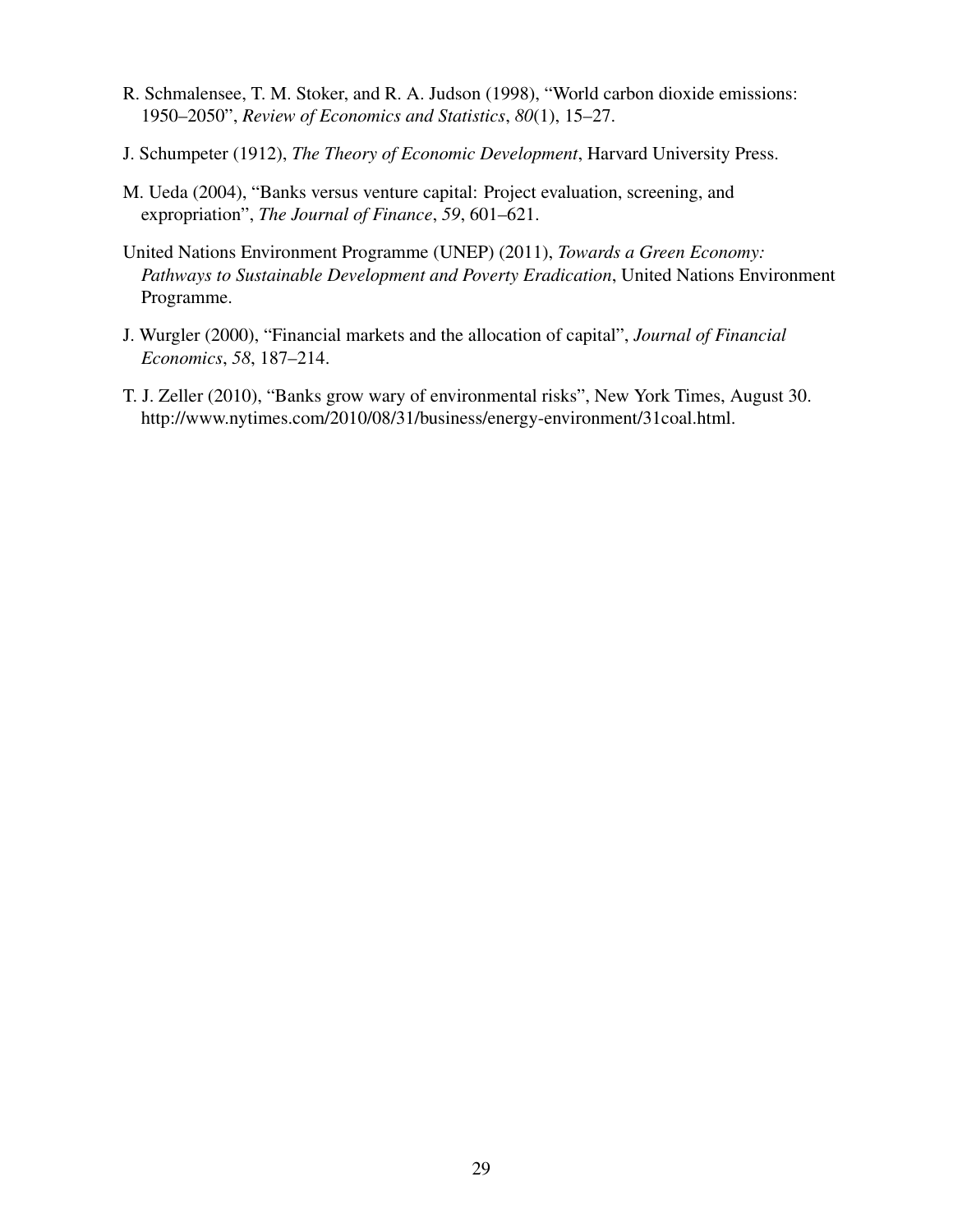# **Tables and charts**

### **Table 1: Summary statistics**

| Variable                        | Mean   | Median | St. dev. | Min      | Max       |
|---------------------------------|--------|--------|----------|----------|-----------|
| Country-level                   |        |        |          |          |           |
| $CO2$ per capita                | 6.872  | 6.289  | 5.288    | 0.105    | 45.036    |
| Credit/GDP                      | 0.608  | 0.505  | 0.433    | 0.009    | 2.129     |
| Stock/GDP                       | 0.481  | 0.339  | 0.454    | 0.001    | 2.651     |
| GDP per capita                  | 20,731 | 13,221 | 19,665   | 366      | 110,001   |
| Population (mln.)               | 73.793 | 16.282 | 197.712  | 0.355    | 1,357.380 |
| Inflation                       | 0.028  | 0.023  | 0.027    | $-0.047$ | 0.382     |
| Recession                       | 0.209  | 0.000  | 0.407    | 0.000    | 1.000     |
| <b>Banking crisis</b>           | 0.128  | 0.000  | 0.334    | 0.000    | 1.000     |
| Industry-level (UNIDO)          |        |        |          |          |           |
| $CO2$ emissions per capita      | 0.439  | 0.078  | 1.187    | 0.000    | 29.264    |
| $CO2$ emissions per value added | 0.002  | 0.001  | 0.006    | $-0.052$ | 0.257     |
| Growth in value added           | 0.010  | 0.012  | 0.175    | $-1.000$ | 1.000     |
| Total patents per capita        | 1.980  | 0.000  | 11.953   | 0.000    | 275.901   |
| Green patents per capita        | 0.099  | 0.000  | 0.618    | 0.000    | 21.131    |
| Green patents per capita        | 0.078  | 0.000  | 0.528    | 0.000    | 20.850    |
| (excl. transport and waste)     |        |        |          |          |           |
| Green patents per capita        | 0.034  | 0.000  | 0.203    | 0.000    | 10.487    |
| (energy intensive sectors)      |        |        |          |          |           |
| Industry share                  | 0.061  | 0.048  | 0.056    | 0.000    | 0.783     |
| Industry-level (OECD)           |        |        |          |          |           |
| $CO2$ emissions per capita      | 0.562  | 0.119  | 1.379    | 0.000    | 29.264    |
| $CO2$ emissions per value added | 0.001  | 0.001  | 0.005    | $-0.023$ | 0.217     |
| Growth in value added           | 0.008  | 0.011  | 0.126    | $-1.000$ | 1.000     |
| Total patents per capita        | 3.290  | 0.000  | 15.330   | 0.000    | 275.901   |
| Green patents per capita        | 0.162  | 0.000  | 0.788    | 0.000    | 21.131    |
| Green patents per capita        | 0.129  | 0.000  | 0.678    | 0.000    | 20.850    |
| (excl. transport and waste)     |        |        |          |          |           |
| Green patents per capita        | 0.057  | 0.000  | 0.260    | 0.000    | 10.487    |
| (energy intensive sectors)      |        |        |          |          |           |
| Industry share                  | 0.074  | 0.036  | 0.105    | 0.001    | 0.897     |

Sources: See Appendix Table A1.

Notes: This table summarises the data used in the paper. Appendix Table A1 contains all variable definitions and data sources.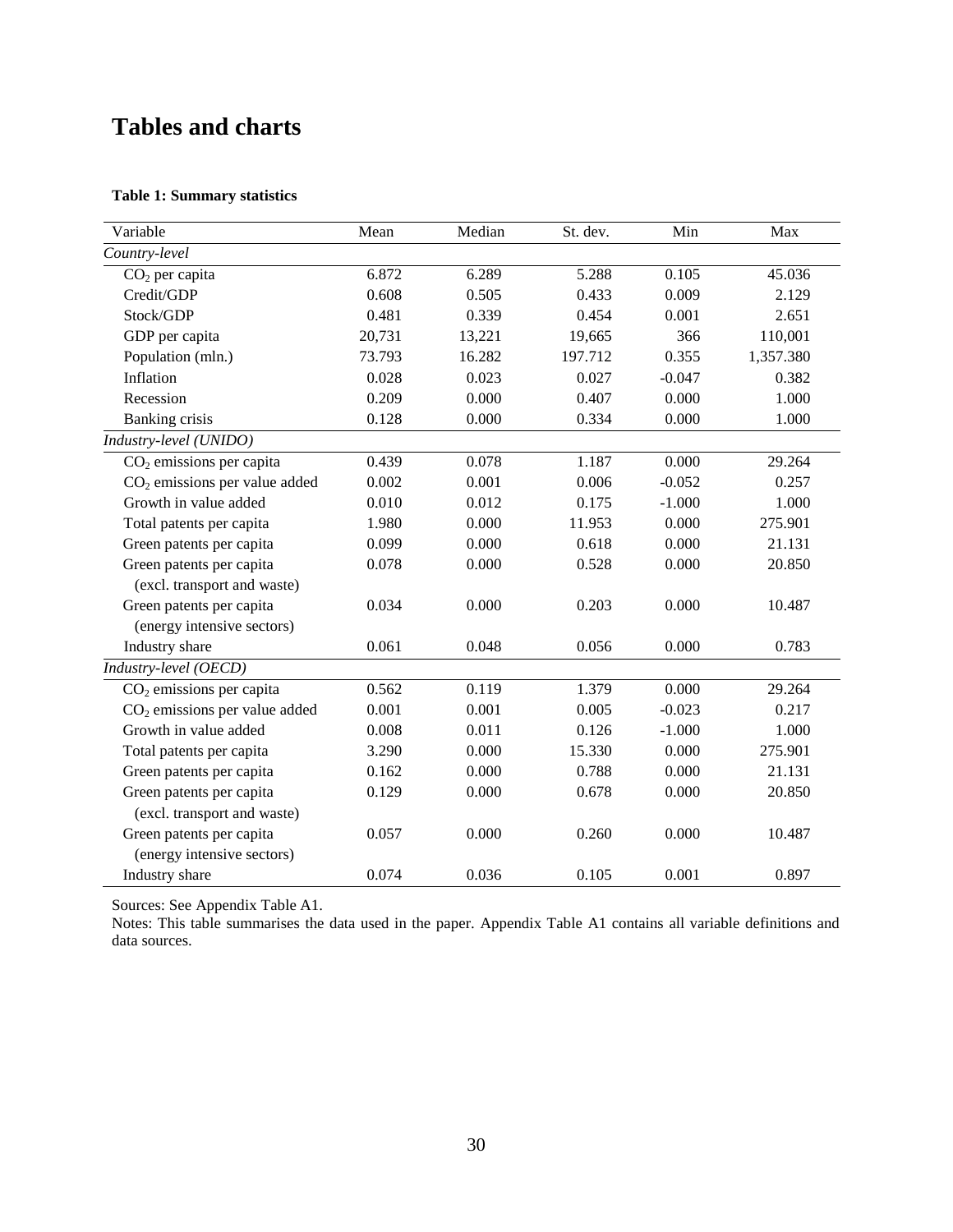|  |  | <b>Table 2: Industry benchmarks</b> |
|--|--|-------------------------------------|
|--|--|-------------------------------------|

| ISIC code | Industry name                                        | Pollution intensity | External dependence |
|-----------|------------------------------------------------------|---------------------|---------------------|
|           |                                                      |                     |                     |
| $01 - 05$ | Agriculture, hunting, forestry and fishing           | 0.218               | $-1.430$            |
| $10 - 14$ | Mining and quarrying                                 | 0.129               | 0.193               |
| $15 - 16$ | Food products, beverages and tobacco                 | 0.202               | $-0.309$            |
| $17 - 19$ | Textiles, textile products, leather and footwear     | 0.128               | $-0.028$            |
| 20        | Wood and products of wood and cork                   | 0.115               | $-0.023$            |
| $21 - 22$ | Pulp, paper, paper products, printing and publishing | 0.229               | $-0.016$            |
| $23 - 25$ | Chemical, rubber, plastics and fuel products         | 0.525               | 0.106               |
| 26        | Other non-metallic mineral products                  | 1.134               | $-0.960$            |
| 27        | Basic metals                                         | 1.712               | $-0.067$            |
| $28 - 33$ | Fabricated metal products, machinery and equipment   | 0.040               | $-0.058$            |
| $34 - 35$ | Transport equipment                                  | 0.068               | $-0.108$            |
| $40 - 41$ | Electricity, gas and water supply                    | 8.083               | 0.240               |
| 45        | Construction                                         | 0.037               | 0.570               |
| 60        | Land transport – transport via pipelines             | 3.000               | 1.000               |
| 61        | Water transport                                      | 7.320               | 0.670               |
| 62        | Air transport                                        | 3.845               | 0.480               |

Sources: See Appendix Table A1.

Notes: This table summarises, by industry, the main benchmarks used in the paper. "Pollution intensity" denotes the average value, over the entire sample period, of each industry's  $CO_2$  emissions per value added in the global sample. "External dependence" denotes the industry's reliance on external finance in the United States.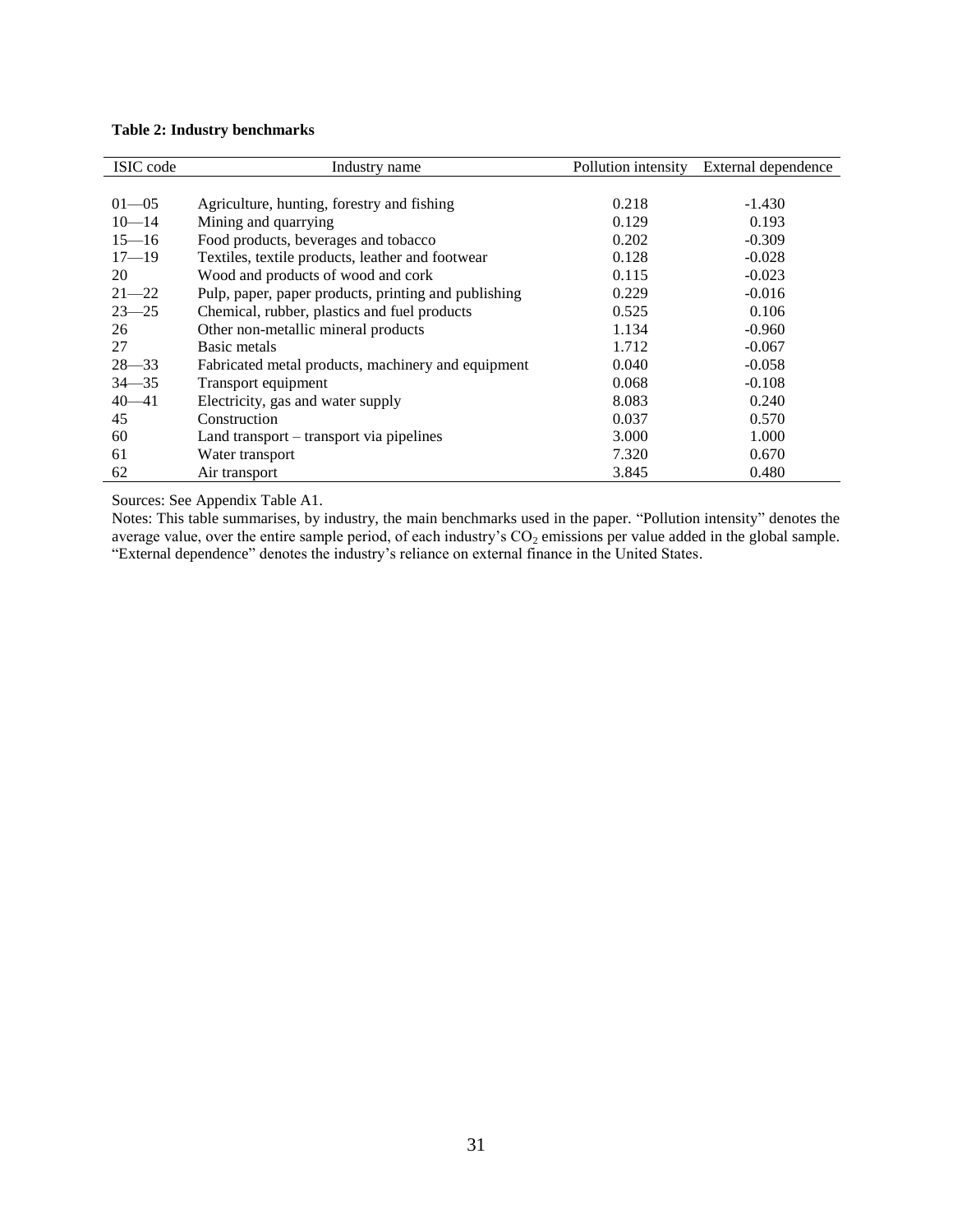### **Table 3: Financial development and aggregate pollution**

|                            | $CO2$ emissions per capita |                         |                         |                         |                           |  |  |
|----------------------------|----------------------------|-------------------------|-------------------------|-------------------------|---------------------------|--|--|
|                            | (1)                        | (2)                     | (3)                     | (4)                     | (5)                       |  |  |
| Credit/GDP                 | $0.0004***$<br>(0.0001)    |                         | $0.0005**$<br>(0.0002)  | $0.0006***$<br>(0.0002) | $0.0013***$<br>(0.0002)   |  |  |
| Stocks/GDP                 |                            | $-0.0003**$<br>(0.0001) | $-0.0003**$<br>(0.0001) | $-0.0002**$<br>(0.0001) | $-0.0006$ ***<br>(0.0002) |  |  |
| Log GDP per capita         |                            |                         |                         | $0.0025***$<br>(0.0004) | $0.0137***$<br>(0.0027)   |  |  |
| Log GDP per capita squared |                            |                         |                         |                         | $-0.0006$ ***<br>(0.0002) |  |  |
| Log Population             |                            |                         |                         |                         | $-0.0014$<br>(0.0010)     |  |  |
| Inflation                  |                            |                         |                         |                         | 0.0008<br>(0.0009)        |  |  |
| Recession                  |                            |                         |                         |                         | $-0.0002**$<br>(0.0001)   |  |  |
| <b>Banking crisis</b>      |                            |                         |                         |                         | $-0.0006$ ***<br>(0.0001) |  |  |
| Country dummies            | Yes                        | Yes                     | Yes                     | Yes                     | Yes                       |  |  |
| Year dummies               | Yes                        | Yes                     | Yes                     | Yes                     | Yes                       |  |  |
| No. observations           | 2,184                      | 1,608                   | 1,571                   | 1,571                   | 1,451                     |  |  |
| R-squared                  | 0.95                       | 0.95                    | 0.95                    | 0.96                    | 0.96                      |  |  |

Sources: See Appendix Table A1.

Notes: This table reports estimates from OLS regressions. The dependent variable is " $CO<sub>2</sub>$  emissions per capita" which denotes aggregate emissions of carbon dioxide, in tonnes. All regressions include fixed effects as specified. Robust standard errors are included in parentheses, where \*\*\*, \*\*, and \* indicate significance at the 1, 5, and 10 per cent statistical level, respectively. Appendix Table A1 contains all variable definitions and data sources.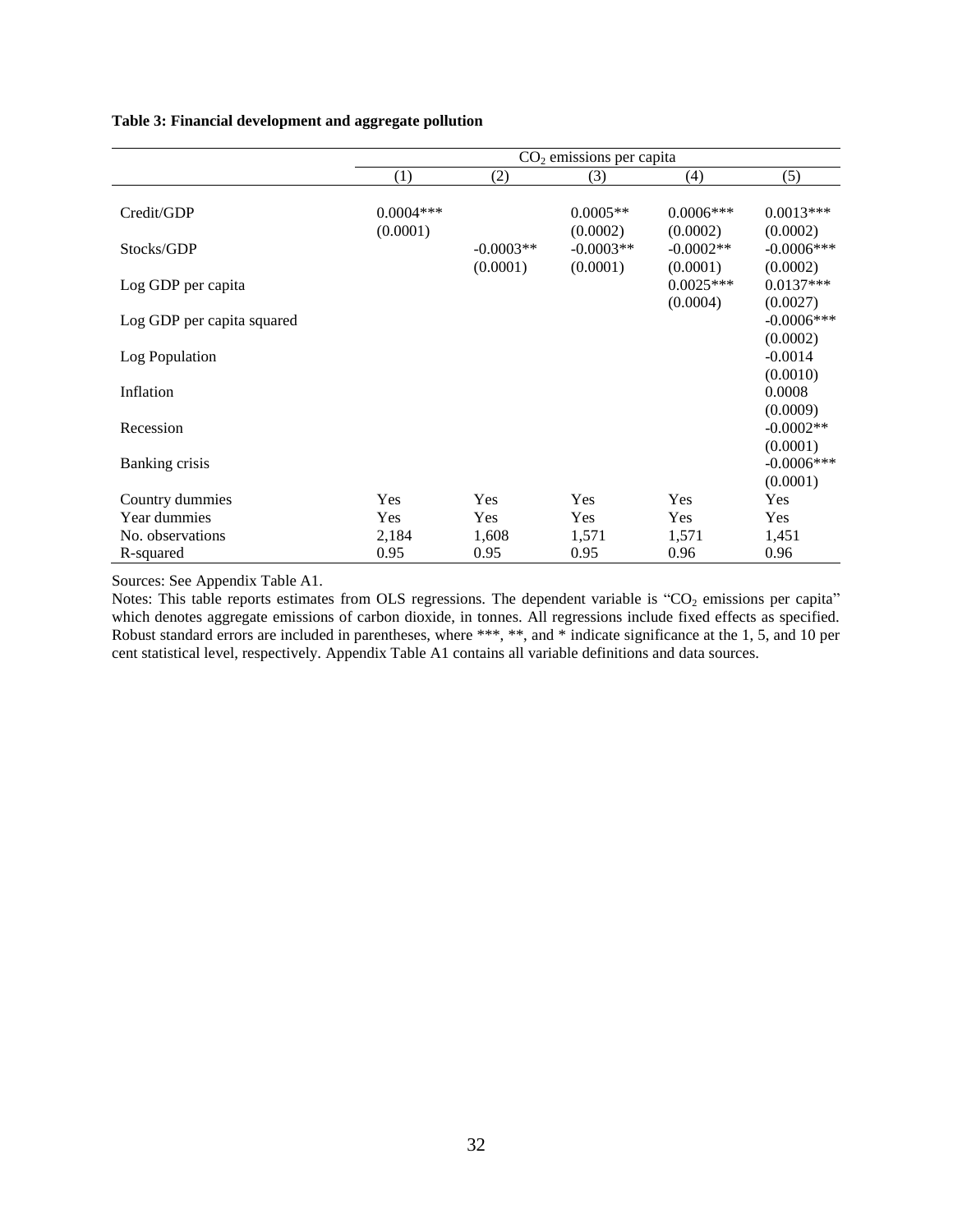#### **Table 4: Financial development and industry-level pollution per capita**

|                                         | $CO2$ emissions per capita |              |             |  |  |
|-----------------------------------------|----------------------------|--------------|-------------|--|--|
|                                         | (1)                        | (2)          | (3)         |  |  |
|                                         |                            |              |             |  |  |
| $Credit/GDP \times Pollution$ intensity | $0.1286***$                |              | $0.2065***$ |  |  |
|                                         | (0.0390)                   |              | (0.0487)    |  |  |
| $Stocks/GDP \times Pollution$ intensity |                            | $-0.1411***$ | $-0.1167**$ |  |  |
|                                         |                            | (0.0484)     | (0.0457)    |  |  |
| Industry share                          | $0.0082***$                | $0.0159***$  | $0.0146***$ |  |  |
|                                         | (0.0026)                   | (0.0052)     | (0.0048)    |  |  |
| Country $\times$ Industry dummies       | <b>Yes</b>                 | Yes          | <b>Yes</b>  |  |  |
| Country $\times$ Year dummies           | <b>Yes</b>                 | Yes          | Yes         |  |  |
| Industry $\times$ Year dummies          | <b>Yes</b>                 | Yes          | Yes         |  |  |
| No. observations                        | 9,806                      | 8,309        | 8,124       |  |  |
| R-squared                               | 0.764                      | 0.761        | 0.773       |  |  |

Sources: See Appendix Table A1.

Notes: The table reports estimates from OLS regressions. The dependent variable is " $CO<sub>2</sub>$  emissions per capita" which denotes industry-specific emissions of carbon dioxide, in tonnes, per capita. All regressions include fixed effects as specified. Standard errors clustered at the country-year level are included in parentheses, where \*\*\*, \*\*, and \* indicate significance at the 1, 5, and 10 per cent statistical level, respectively. Appendix Table A1 contains all variable definitions and data sources.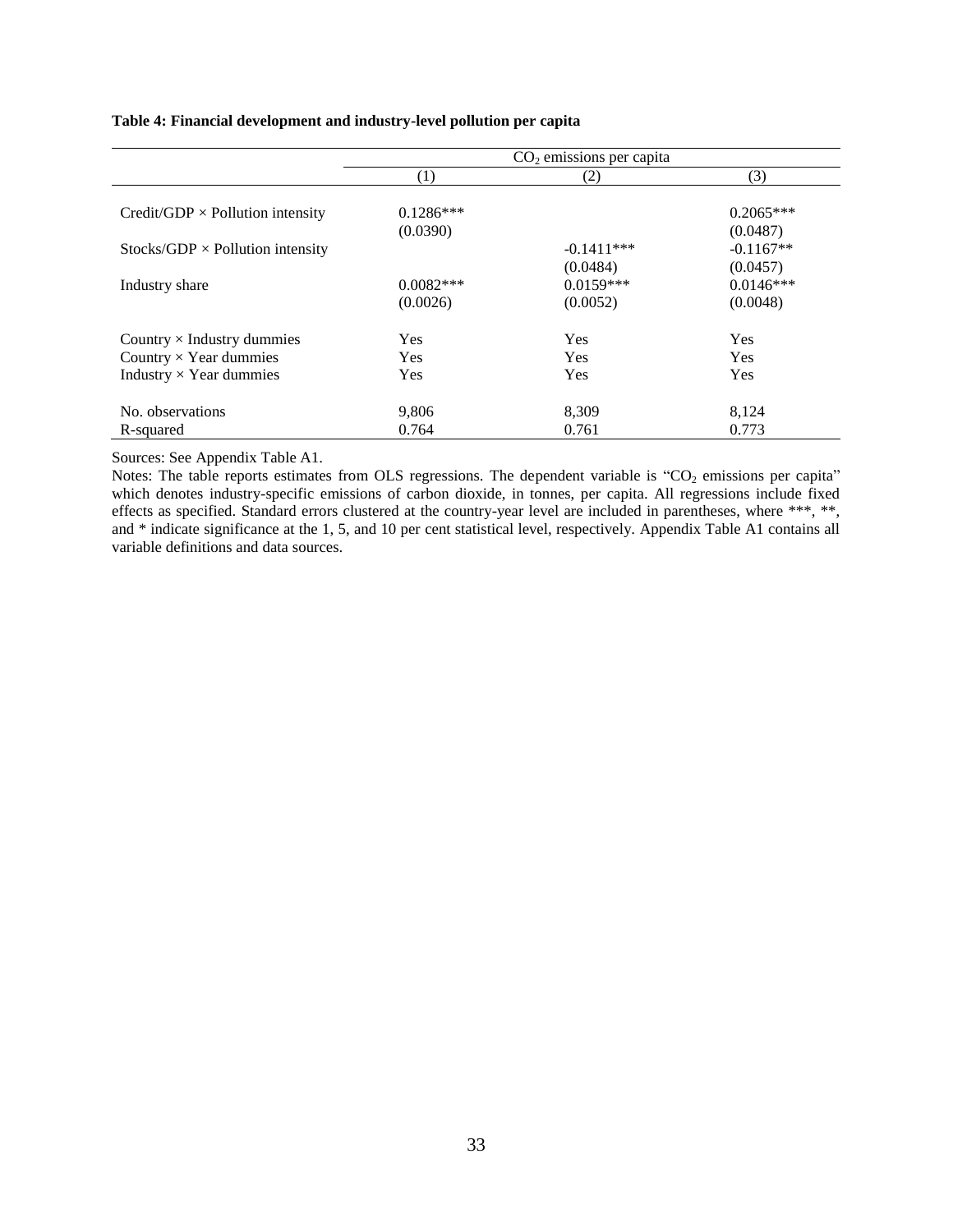### **Table 5: Financial development and cross-industry reallocation**

|                                         | Growth in value added |              |              |  |  |
|-----------------------------------------|-----------------------|--------------|--------------|--|--|
|                                         | (1)                   | (2)          | (3)          |  |  |
| $Credit/GDP \times Pollution$ intensity | 0.1917                |              | $0.2402*$    |  |  |
|                                         | (0.1654)              |              | (0.1694)     |  |  |
| $Stocks/GDP \times Pollution$ intensity |                       | $-0.2448*$   | $-0.2346*$   |  |  |
|                                         |                       | (0.1445)     | (0.1477)     |  |  |
| Industry share                          | $-0.0705***$          | $-0.0951***$ | $-0.0975***$ |  |  |
|                                         | (0.0087)              | (0.0144)     | (0.0147)     |  |  |
| Country $\times$ Industry dummies       | <b>Yes</b>            | Yes          | <b>Yes</b>   |  |  |
| Country $\times$ Year dummies           | <b>Yes</b>            | Yes          | Yes          |  |  |
| Industry $\times$ Year dummies          | <b>Yes</b>            | Yes          | Yes          |  |  |
| No. observations                        | 10,216                | 8,371        | 8,188        |  |  |
| R-squared                               | 0.510                 | 0.547        | 0.548        |  |  |

Sources: See Appendix Table A1.

Notes: The table reports estimates from OLS regressions. The dependent variable is "Growth in value added" which denotes industry-specific growth in value added. All regressions include fixed effects as specified. Standard errors clustered at the country-year level are included in parentheses, where \*\*\*, \*\*, and \* indicate significance at the 1, 5, and 10 per cent statistical level, respectively. Appendix Table A1 contains all variable definitions and data sources.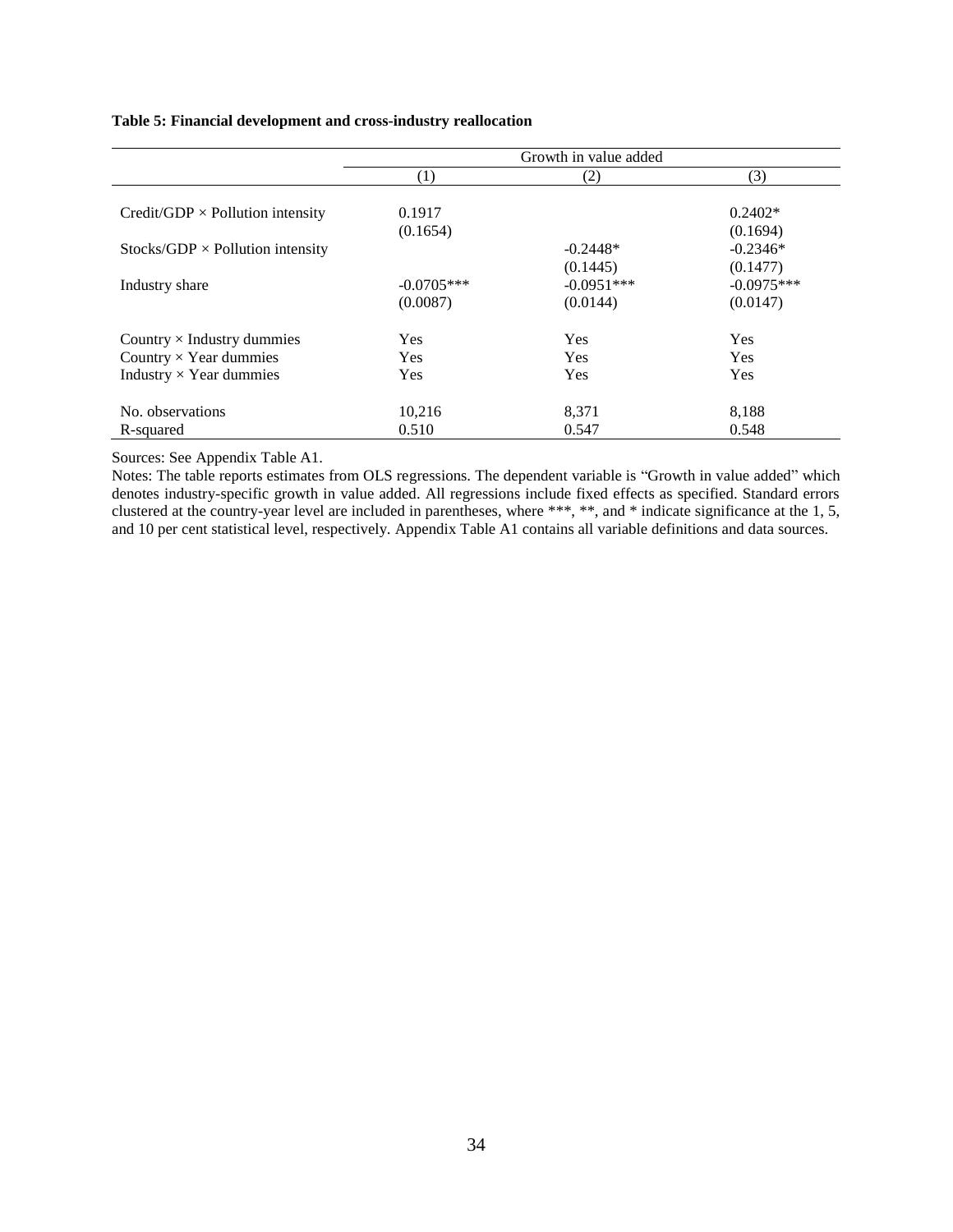|                                         | $CO2$ emissions per value added |              |              |  |  |
|-----------------------------------------|---------------------------------|--------------|--------------|--|--|
|                                         | (1)                             | (2)          | (3)          |  |  |
| Credit/GDP $\times$ Pollution intensity | $0.8583**$                      |              | $0.5180*$    |  |  |
|                                         | (0.3443)                        |              | (0.2979)     |  |  |
| $Stocks/GDP \times Pollution$ intensity |                                 | $-1.1267***$ | $-1.1415***$ |  |  |
|                                         |                                 | (0.2379)     | (0.2415)     |  |  |
| Industry share                          | $-0.0069$                       | 0.0041       | 0.0006       |  |  |
|                                         | (0.0052)                        | (0.0069)     | (0.0072)     |  |  |
| Country $\times$ Industry dummies       | <b>Yes</b>                      | Yes          | <b>Yes</b>   |  |  |
| Country $\times$ Year dummies           | Yes                             | Yes          | Yes          |  |  |
| Industry $\times$ Year dummies          | <b>Yes</b>                      | Yes          | Yes          |  |  |
| No. observations                        | 9.338                           | 7,875        | 7,702        |  |  |
| R-squared                               | 0.836                           | 0.843        | 0.844        |  |  |

#### **Table 6: Financial development and industry-level pollution per unit of output**

Sources: See Appendix Table A1.

Notes: The table reports estimates from OLS regressions. The dependent variable is " $CO<sub>2</sub>$  emissions per value added" which denotes industry-specific emissions of carbon dioxide, in tonnes, per unit of value added. All regressions include fixed effects as specified. Standard errors clustered at the country-year level are included in parentheses, where \*\*\*, \*\*, and \* indicate significance at the 1, 5, and 10 per cent statistical level, respectively. Appendix Table A1 contains all variable definitions and data sources.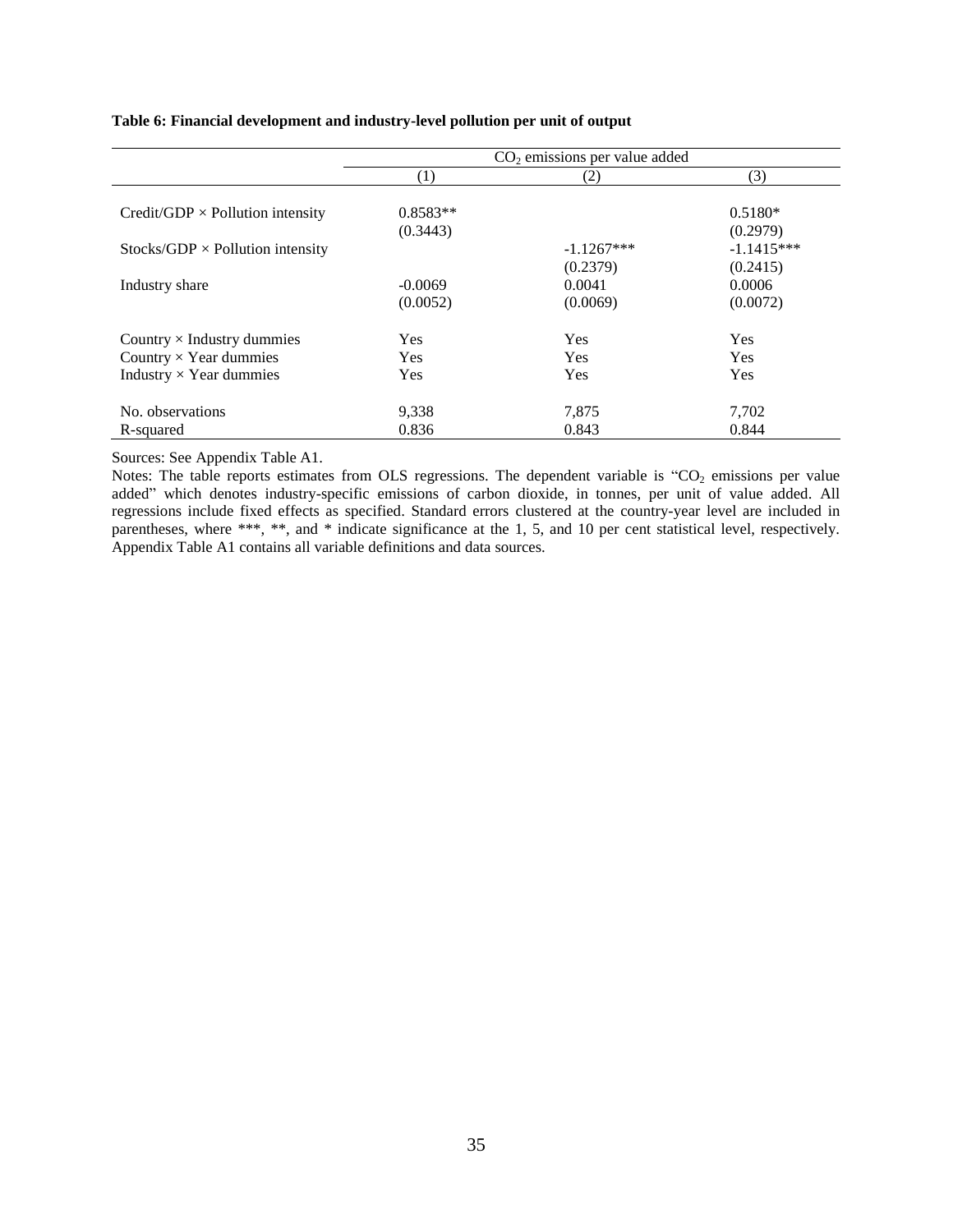#### **Table 7: Financial development and industry-level pollution: additional controls**

|                                                 | CO <sub>2</sub> emissions per capital |                          |                          | Growth in value added |                       |                       | CO <sub>2</sub> emissions per unit of value added |                    |                          |
|-------------------------------------------------|---------------------------------------|--------------------------|--------------------------|-----------------------|-----------------------|-----------------------|---------------------------------------------------|--------------------|--------------------------|
|                                                 | (1)                                   | (2)                      | (3)                      | (4)                   | (5)                   | (6)                   | (7)                                               | (8)                | (9)                      |
|                                                 |                                       |                          |                          |                       |                       |                       |                                                   |                    |                          |
| $Credit/GDP \times Pollution$ intensity         | $0.3202***$                           | $0.2449***$              | $0.2195***$              | 0.2345                | 0.1611                | 0.1443                | 0.2299                                            | 0.1621             | 0.1482                   |
|                                                 | (0.0735)                              | (0.0559)                 | (0.0492)                 | (0.2154)              | (0.1896)              | (0.1847)              | (0.3547)                                          | (0.3111)           | (0.2871)                 |
| $Stocks/GDP \times Pollution$ intensity         | $-0.1445**$                           | $-0.1004**$              | $-0.0921**$              | $-0.2716*$            | $-0.1660$             | $-0.0802$             | $-0.8093***$                                      | $-0.8524***$       | $-0.8551***$             |
|                                                 | (0.0589)                              | (0.0424)                 | (0.0372)                 | (0.1839)              | (0.1558)              | (0.1444)              | (0.2561)                                          | (0.2322)           | (0.2356)                 |
| $Credit/GDP \times External$ dependence         | $0.0004***$                           |                          |                          | 0.0004                |                       |                       | 0.0004                                            |                    |                          |
|                                                 | (0.0001)                              |                          |                          | (0.0003)              |                       |                       | (0.0004)                                          |                    |                          |
| $Stocks/GDP \times External$ dependence         | $-0.0002**$                           |                          |                          | $-0.0005$             |                       |                       | 0.0003                                            |                    |                          |
|                                                 | (0.0001)                              |                          |                          | (0.0003)              |                       |                       | (0.0003)                                          |                    |                          |
| Credit/GDP $\times$ Growth opportunities        |                                       | $-0.0048***$             |                          |                       | 0.0044                |                       |                                                   | $-0.0039$          |                          |
|                                                 |                                       | (0.0012)                 |                          |                       | (0.0063)              |                       |                                                   | (0.0029)           |                          |
| $Stocks/GDP \times Growth$ opportunities        |                                       | $0.0023**$               |                          |                       | 0.0048                |                       |                                                   | $0.0079***$        |                          |
|                                                 |                                       | (0.0010)                 |                          |                       | (0.0047)              |                       |                                                   | (0.0030)           |                          |
| $Credit/GDP \times Asset\,$ tangibility         |                                       |                          | $0.0007***$              |                       |                       | 0.0003                |                                                   |                    | 0.0005                   |
|                                                 |                                       |                          | (0.0002)                 |                       |                       | (0.0013)              |                                                   |                    | (0.0009)                 |
| $Stocks/GDP \times Asset\,$ tangibility         |                                       |                          | $-0.0003*$               |                       |                       | $-0.0019**$           |                                                   |                    | $-0.0003$                |
|                                                 | $-0.0004**$                           | $-0.0004**$              | (0.0002)<br>$-0.0004**$  | $-0.0005$             | $-0.0006$             | (0.0009)<br>$-0.0005$ | $-0.0038***$                                      | $-0.0038***$       | (0.0007)<br>$-0.0038***$ |
| Log GDP per capita $\times$ Pollution intensity |                                       |                          |                          |                       |                       |                       |                                                   |                    |                          |
|                                                 | (0.0002)<br>$-0.0008***$              | (0.0002)<br>$-0.0008***$ | (0.0002)<br>$-0.0008***$ | (0.0005)<br>$-0.0002$ | (0.0005)<br>$-0.0002$ | (0.0005)<br>$-0.0002$ | (0.0012)<br>0.0035                                | (0.0012)<br>0.0035 | (0.0012)<br>0.0035       |
| Log Population $\times$ Pollution intensity     | (0.0002)                              | (0.0002)                 | (0.0002)                 | (0.0008)              | (0.0008)              | (0.0008)              | (0.0025)                                          | (0.0025)           | (0.0025)                 |
| Inflation $\times$ Pollution intensity          | $0.0006***$                           | $0.0006***$              | $0.0006***$              | 0.0003                | 0.0004                | 0.0003                | 0.0003                                            | 0.0003             | 0.0003                   |
|                                                 | (0.0002)                              | (0.0002)                 | (0.0002)                 | (0.0021)              | (0.0021)              | (0.0021)              | (0.0049)                                          | (0.0049)           | (0.0049)                 |
| Recession $\times$ Pollution intensity          | $-0.0001***$                          | $-0.0001***$             | $-0.0001***$             | 0.0000                | 0.0000                | 0.0000                | 0.0002                                            | 0.0002             | 0.0002                   |
|                                                 | (0.0000)                              | (0.0000)                 | (0.0000)                 | (0.0001)              | (0.0001)              | (0.0001)              | (0.0002)                                          | (0.0002)           | (0.0002)                 |
| Banking crisis $\times$ Pollution intensity     | $-0.0001***$                          | $-0.0001***$             | $-0.0001***$             | 0.0002                | 0.0002                | 0.0002                | $-0.0000$                                         | $-0.0000$          | $-0.0000$                |
|                                                 | (0.0000)                              | (0.0000)                 | (0.0000)                 | (0.0001)              | (0.0001)              | (0.0001)              | (0.0003)                                          | (0.0003)           | (0.0003)                 |
| Industry share                                  | $0.0171***$                           | $0.0170***$              | $0.0168***$              | $-0.1179***$          | $-0.1182***$          | $-0.1192***$          | $-0.0082$                                         | $-0.0084$          | $-0.0086$                |
|                                                 | (0.0060)                              | (0.0060)                 | (0.0059)                 | (0.0176)              | (0.0176)              | (0.0177)              | (0.0073)                                          | (0.0073)           | (0.0074)                 |
|                                                 |                                       |                          |                          |                       |                       |                       |                                                   |                    |                          |
| Country $\times$ Industry dummies               | Yes                                   | Yes                      | Yes                      | Yes                   | Yes                   | Yes                   | Yes                                               | Yes                | Yes                      |
| Country $\times$ Year dummies                   | Yes                                   | Yes                      | Yes                      | Yes                   | Yes                   | Yes                   | Yes                                               | Yes                | Yes                      |
| Industry $\times$ Year dummies                  | Yes                                   | Yes                      | Yes                      | Yes                   | Yes                   | Yes                   | Yes                                               | Yes                | Yes                      |
|                                                 |                                       |                          |                          |                       |                       |                       |                                                   |                    |                          |
| No. observations                                | 7,751                                 | 7,751                    | 7,751                    | 7,780                 | 7,780                 | 7,780                 | 7,353                                             | 7,353              | 7,353                    |
| R-squared                                       | 0.781                                 | 0.778                    | 0.778                    | 0.544                 | 0.544                 | 0.544                 | 0.837                                             | 0.837              | 0.837                    |
|                                                 |                                       |                          |                          |                       |                       |                       |                                                   |                    |                          |

Sources: See Appendix Table A1.<br>Notes: The table reports OLS regression estimates. All regressions include fixed effects as specified. Standard errors clustered at the industry level are included in parentheses,<br>where \*\*\*,

39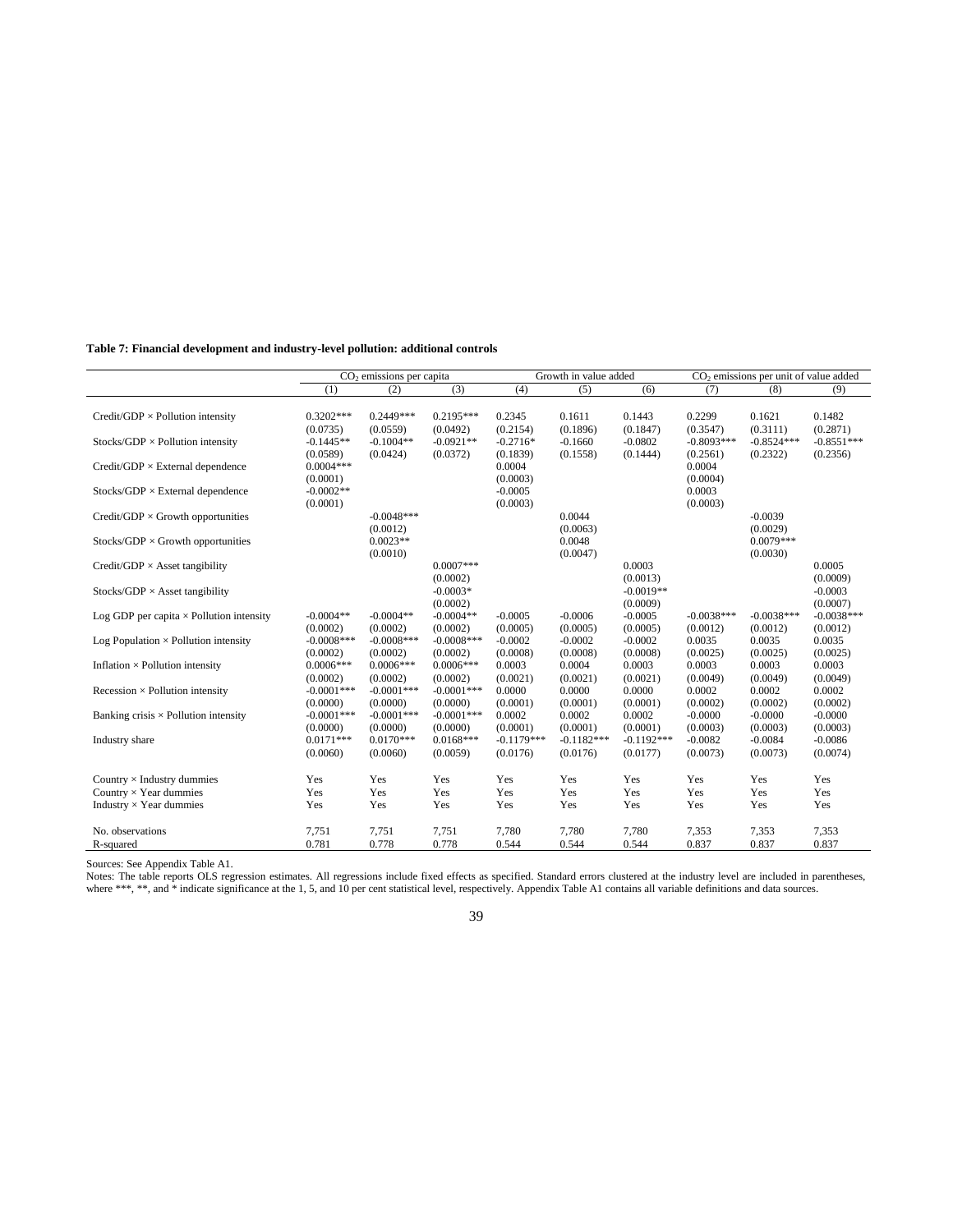#### **Table 8: Alternative benchmarks for pollution intensity**

|                                              | $CO2$ emissions per capita |                          | Growth in value added |                    | CO <sub>2</sub> emissions per value added |                       |
|----------------------------------------------|----------------------------|--------------------------|-----------------------|--------------------|-------------------------------------------|-----------------------|
|                                              | (1)                        | (2)                      | (3)                   | (4)                | (5)                                       | (6)                   |
| $Credit/GDP \times Pollution$ intensity (US) | $0.2620***$                |                          | 0.2852                |                    | 0.5918*                                   |                       |
|                                              | (0.0618)                   |                          | (0.2219)              |                    | (0.3842)                                  |                       |
| Stocks/GDP $\times$ Pollution intensity (US) | $-0.1522**$                |                          | $-0.3301*$            |                    | $-1.4694***$                              |                       |
|                                              | (0.0595)                   |                          | (0.1939)              |                    | (0.3098)                                  |                       |
| $Credit/GDP \times Pollution$ intensity (WB) |                            | $0.0001$ ***<br>(0.0000) |                       | 0.0001<br>(0.0002) |                                           | $0.0002*$<br>(0.0001) |
| Stocks/GDP $\times$ Pollution intensity (WB) |                            | $-0.0001**$              |                       | $-0.0001$          |                                           | $-0.0008***$          |
|                                              |                            | (0.0000)                 |                       | (0.0002)           |                                           | (0.0002)              |
| Industry share                               | $0.0151***$                | $0.0153***$              | $-0.1029***$          | $-0.0968***$       | $-0.0004$                                 | 0.0031                |
|                                              | (0.0051)                   | (0.0051)                 | (0.0155)              | (0.0148)           | (0.0076)                                  | (0.0072)              |
| Country $\times$ Industry dummies            | Yes                        | Yes                      | Yes                   | Yes                | Yes                                       | Yes                   |
| Country $\times$ Year dummies                | Yes                        | Yes                      | Yes                   | Yes                | Yes                                       | Yes                   |
| Industry $\times$ Year dummies               | Yes                        | Yes                      | Yes                   | Yes                | Yes                                       | Yes                   |
| No. observations                             | 7.811                      | 8,124                    | 7.901                 | 8.188              | 7.415                                     | 7,702                 |
| R-squared                                    | 0.773                      | 0.769                    | 0.549                 | 0.548              | 0.843                                     | 0.842                 |

Sources: See Appendix Table A1.

Notes: The table reports estimates from OLS regressions. The dependent variable is the industry's emissions of carbon dioxide, in tonnes, per capita (columns  $(1)$ –(2)); the industry's annual growth in value added (columns  $(3)$ – $(4)$ ); and the industry's emissions of carbon dioxide, in tonnes, per unit of value added (columns (5)–(6)). All regressions include fixed effects as specified. Standard errors clustered at the country-year level are included in parentheses, where \*\*\*, \*\*, and \* indicate significance at the 1, 5, and 10 per cent statistical level, respectively. Appendix Table A1 contains all variable definitions and data sources.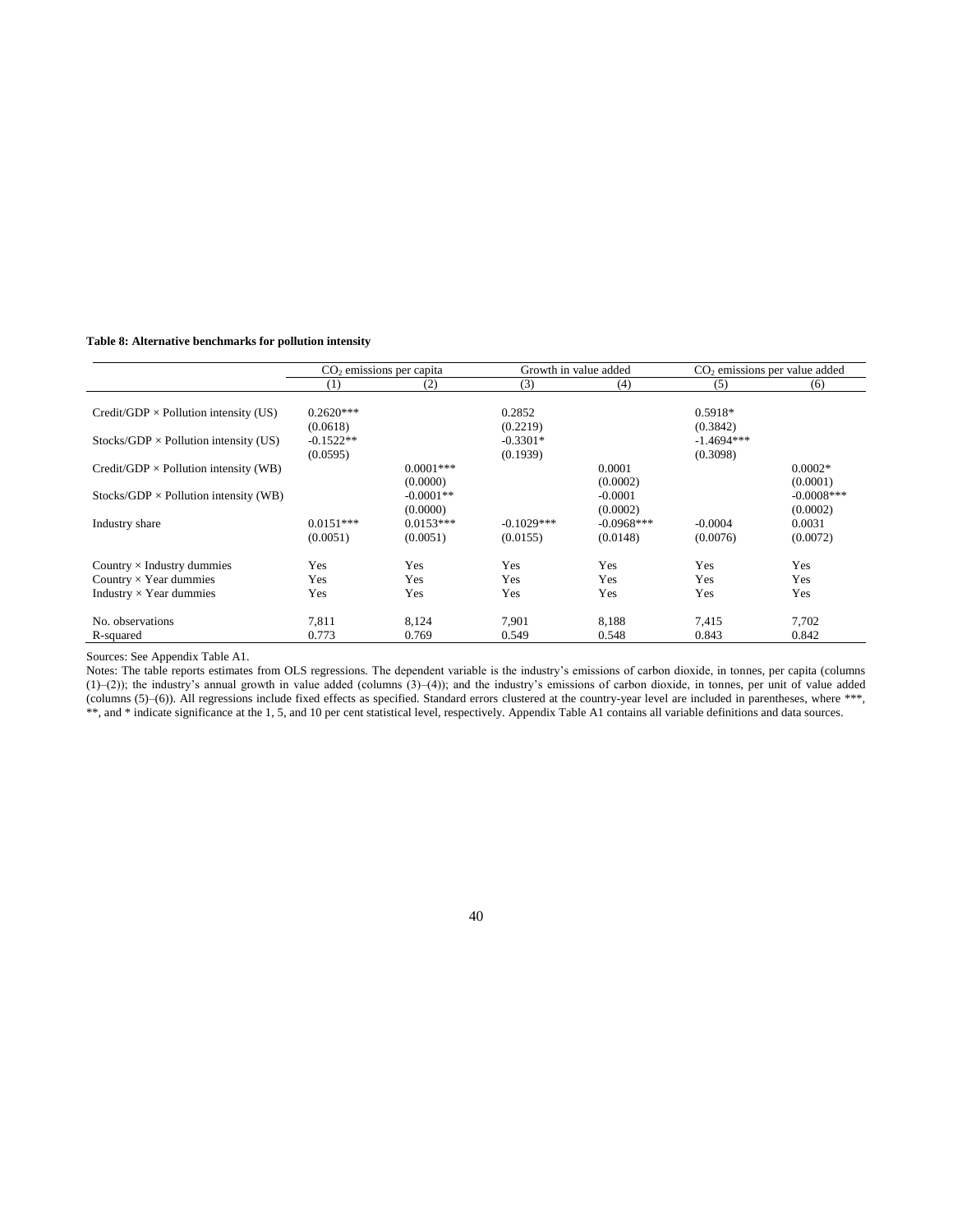#### **Table 9: Finance and industry-level pollution at later stages of financial development**

|                                         | $CO2$ emissions<br>per capita | Growth in value<br>added | $CO2$ emissions<br>per value added | $CO2$ emissions<br>per capita | Growth in value<br>added | $CO2$ emissions<br>per value added |
|-----------------------------------------|-------------------------------|--------------------------|------------------------------------|-------------------------------|--------------------------|------------------------------------|
|                                         |                               | Full sample              |                                    |                               | OECD sample              |                                    |
|                                         | (1)                           | (2)                      | (3)                                | (4)                           | (5)                      | (6)                                |
|                                         |                               |                          |                                    |                               |                          |                                    |
| $Credit/GDP \times Pollution$ intensity | $0.2967***$                   | 0.0150                   | $0.8306**$                         | $-0.0423**$                   | $-0.0656*$               | 0.1444                             |
|                                         | (0.0760)                      | (0.2037)                 | (0.3605)                           | (0.0169)                      | (0.0341)                 | (0.1343)                           |
| $Stocks/GDP \times Pollution$ intensity | $-0.1089**$                   | $-0.3750**$              | $-0.9731***$                       | $-0.0188*$                    | 0.0018                   | $-0.0955*$                         |
|                                         | (0.0538)                      | (0.1697)                 | (0.3298)                           | (0.0117)                      | (0.0270)                 | (0.0597)                           |
| Industry share                          | $0.0179***$                   | $-0.0938***$             | $-0.0011$                          | $0.0113***$                   | $-0.0341***$             | $-0.0102***$                       |
|                                         | (0.0066)                      | (0.0207)                 | (0.0085)                           | (0.0034)                      | (0.0039)                 | (0.0030)                           |
| Country $\times$ Industry dummies       | Yes                           | Yes                      | Yes                                | Yes                           | Yes                      | Yes                                |
| Country $\times$ Year dummies           | Yes                           | Yes                      | Yes                                | Yes                           | Yes                      | Yes                                |
| Industry $\times$ Year dummies          | Yes                           | Yes                      | Yes                                | Yes                           | Yes                      | Yes                                |
| No. observations                        | 5,452                         | 5,415                    | 5,122                              | 6.857                         | 6,755                    | 6,146                              |
| R-squared                               | 0.767                         | 0.587                    | 0.803                              | 0.950                         | 0.449                    | 0.757                              |

Sources: See Appendix Table A1.

Notes: The table reports estimates from OLS regressions. The dependent variable is the ratio of the industry's total emissions of carbon dioxide to its value added (columns (1) and (4)); the industry's annual growth in value added (columns (2) and (5)); and the industry's emissions of carbon dioxide, in tonnes, per unit of value added (columns (3) and (6)). All regressions include fixed effects as specified. Standard errors clustered at the country-year level are included in parentheses, where \*\*\*, \*\*, and \* indicate significance at the 1, 5, and 10 per cent statistical level, respectively. Appendix Table A1 contains all variable definitions and data sources.

#### 41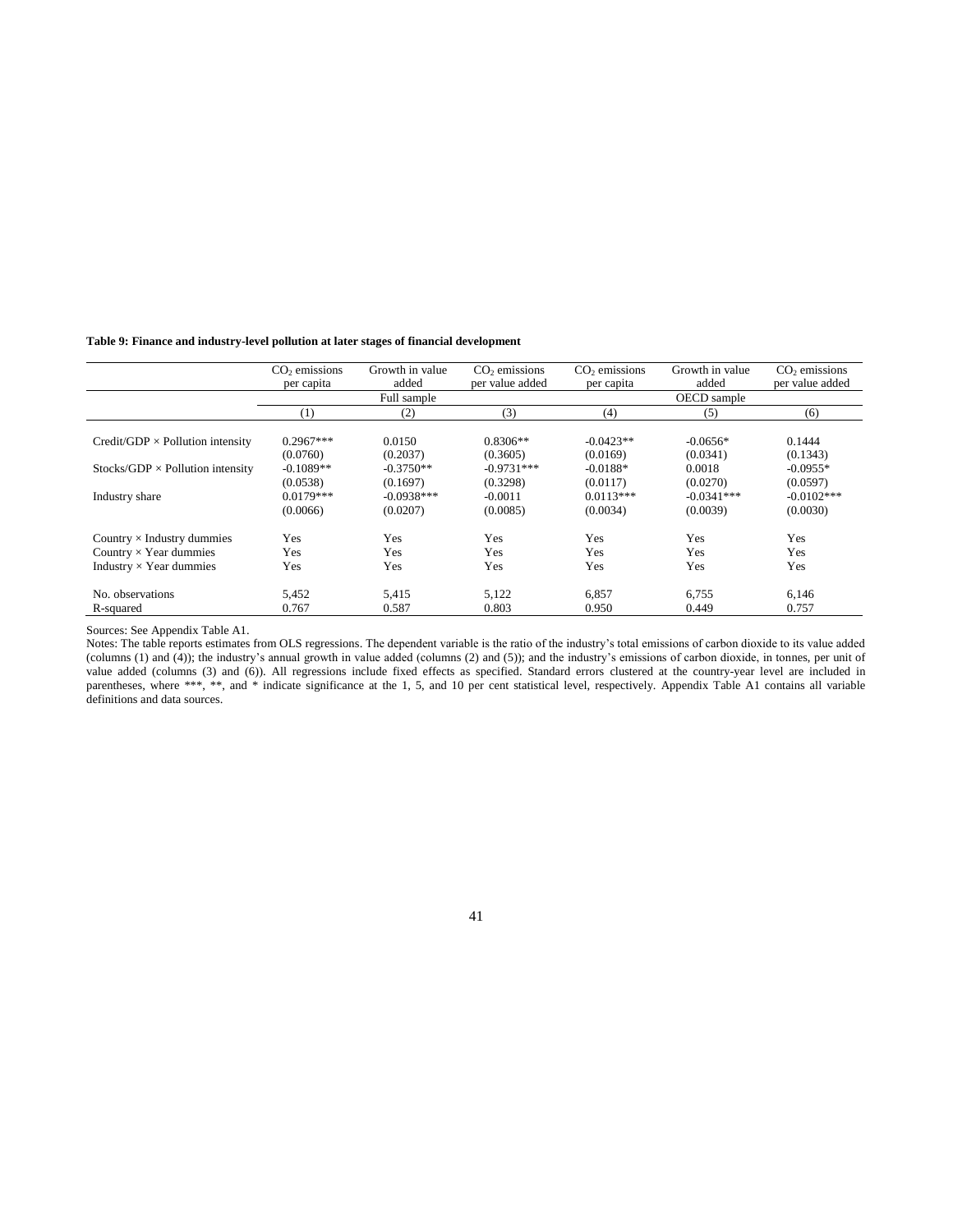#### **Table 10: Financial development and green innovation**

|                                         | Total patents<br>per capita         | Green patents<br>per capita       | Green patents<br>per capita<br>(excl. transport<br>and waste) | Green patents<br>per capita<br>(energy-intensive<br>sectors) |
|-----------------------------------------|-------------------------------------|-----------------------------------|---------------------------------------------------------------|--------------------------------------------------------------|
|                                         | (1)                                 | (2)                               | (3)                                                           | (4)                                                          |
| $Credit/GDP \times$ Pollution intensity | $-0.0011**$<br>(0.0005)             | $-0.3339***$<br>(0.1162)          | $-0.3814***$<br>(0.1159)                                      | $-0.0955***$<br>(0.0289)                                     |
| $Stocks/GDP \times Pollution$ intensity | $-0.0003$                           | $0.0529*$                         | $0.0499*$                                                     | $0.0381*$                                                    |
| Industry share                          | (0.0006)<br>$0.0002***$<br>(0.0001) | (0.0382)<br>$0.0083*$<br>(0.0045) | (0.0329)<br>$0.0103**$<br>(0.0042)                            | (0.0268)<br>0.0024<br>(0.0024)                               |
| Country $\times$ Industry dummies       | Yes                                 | <b>Yes</b>                        | <b>Yes</b>                                                    | <b>Yes</b>                                                   |
| Country $\times$ Year dummies           | <b>Yes</b>                          | <b>Yes</b>                        | <b>Yes</b>                                                    | Yes                                                          |
| Industry $\times$ Year dummies          | Yes                                 | <b>Yes</b>                        | <b>Yes</b>                                                    | Yes                                                          |
| No. observations<br>R-squared           | 8,640<br>0.907                      | 8,640<br>0.762                    | 8,640<br>0.720                                                | 8,640<br>0.688                                               |

Sources: See Appendix Table A1.

Notes: The table reports estimates from OLS regressions. The dependent variable is the number of total patents in a country-industry-year, per 1 million population (column (1)); the number of green patents in a country-industryyear, per 1 million population (column (2)); the number of patents in the most climate-change-intensive technologies in a country-industry-year, per 1 million population, excluding patents related to transportation and to wastewater treatment and waste management (column (3)); and the number of patents in energy-intensive sectors in a countryindustry-year, per 1 million population (column (4)). All regressions include fixed effects as specified. Standard errors clustered at the country-year level are included in parentheses, where \*\*\*, \*\*, and \* indicate significance at the 1, 5, and 10 per cent statistical level, respectively. Appendix Table A1 contains all variable definitions and data sources.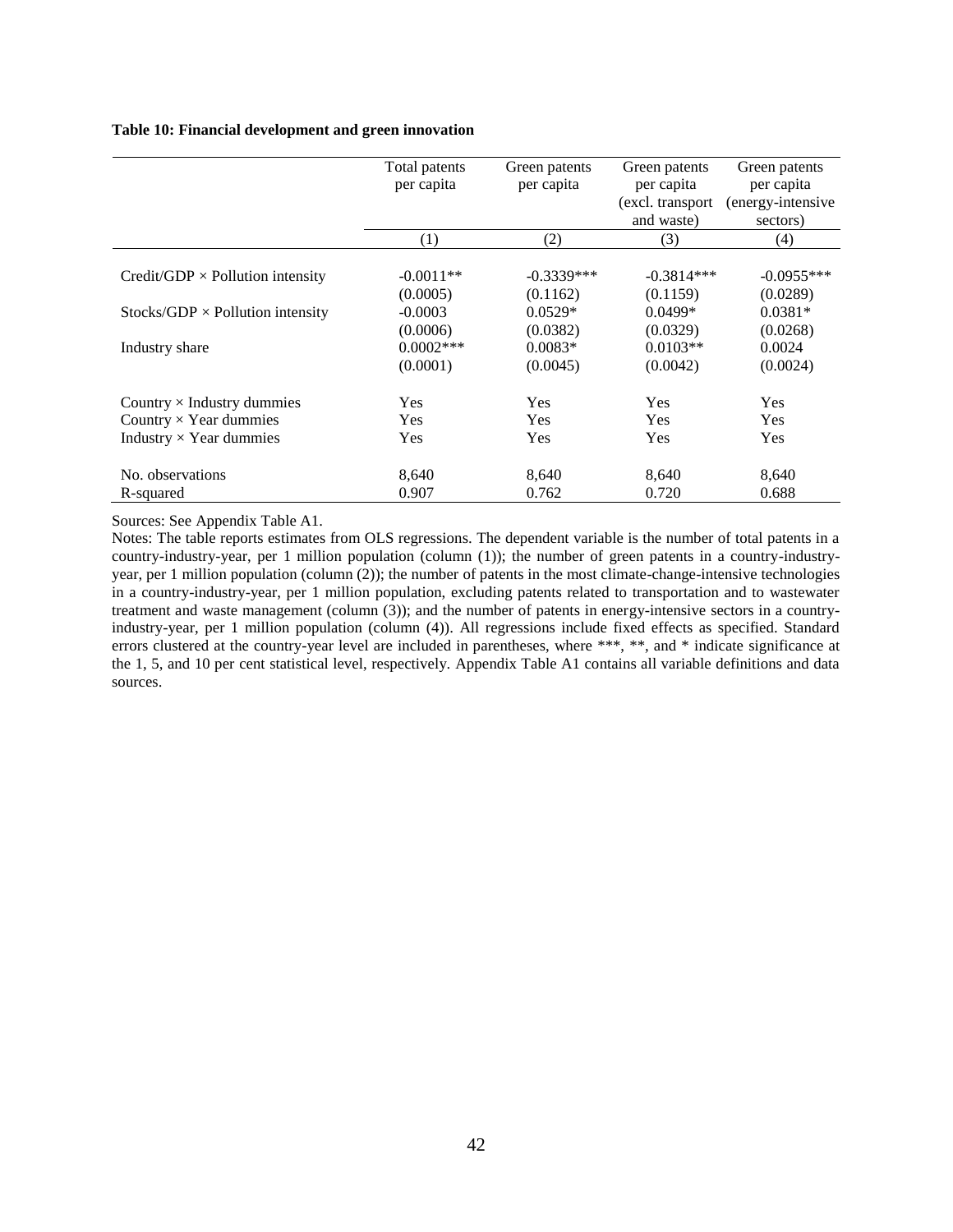**Chart 1: Credit markets and stock markets over time**



Sources: See Appendix Table A1.

Notes: The chart plots sample-average "Credit / GDP" and "Stock / GDP" between 1974 and 2013. Appendix Table A1 contains all variable definitions and data sources.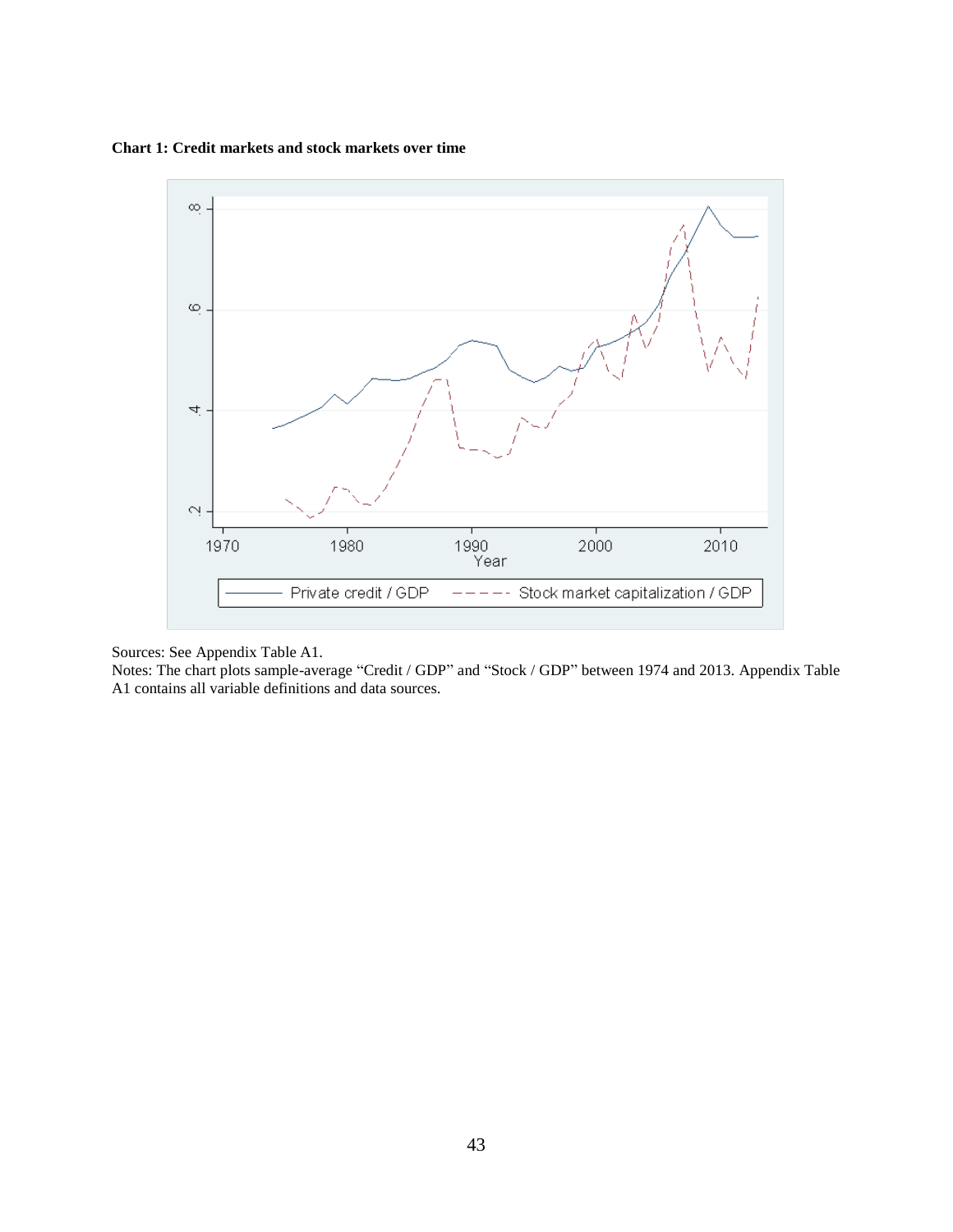# **Appendix**

| Variable                   | Definition                                                                                                               | Data source                  |
|----------------------------|--------------------------------------------------------------------------------------------------------------------------|------------------------------|
| $CO2$ emissions per capita | Country or industry-level emissions of carbon dioxide, in<br>tonnes, divided by the country's population                 | IEA; WDI                     |
| $CO2$ emissions per value  | Country or industry-level emissions of carbon dioxide, in                                                                | IEA; UNIDO;                  |
| added                      | tonnes, divided by value added                                                                                           | <b>STAN</b>                  |
| Growth in value added      | Industry-specific growth in value added                                                                                  | <b>UNIDO; STAN</b>           |
| Industry share             | One-period lagged value added of the industry as a share of<br>the whole economy                                         | <b>UNIDO</b>                 |
| Pollution intensity        | Average value, over the sample period, of an industry's $CO2$                                                            | IEA; UNIDO;                  |
|                            | emissions per value added, for all countries in the sample                                                               | <b>STAN</b>                  |
| Pollution intensity (US)   | Average value, over the sample period, of an industry's $CO2$                                                            | IEA; UNIDO;                  |
|                            | emissions per value added in the United States                                                                           | <b>STAN</b>                  |
| Pollution intensity (WB)   | Per-output emissions of $SO_2$ , $NO_2$ , $CO$ , volatile organic<br>compounds, and particulates in an industry          | <b>IPPS</b>                  |
| External dependence        | An industry's capital expenditures minus cash flow from<br>operations divided by capital expenditures (in United States) | Duygan-Bump et<br>al. (2015) |
| Growth opportunity         | Sales growth of industry in United States (sample average)                                                               | <b>STAN</b>                  |
| Asset tangibility          | Average ratio of tangible assets to total assets in an industry                                                          | Braun (2003)                 |
| Credit/GDP                 | One-period lagged ratio of private-sector credit to GDP                                                                  | Beck et al. (2016)           |
| Stock/GDP                  | One-period lagged ratio of value of all listed stocks to GDP                                                             | Beck et al. (2016)           |
| Log GDP per capita         | Gross Domestic Product per capita of a country (log)                                                                     | <b>WDI</b>                   |
| Log population (mln.)      | Country's population, in millions of inhabitants (log)                                                                   | <b>WDI</b>                   |
| Inflation                  | One-period lagged annual change in consumer price inflation                                                              | <b>WDI</b>                   |
| Recession                  | Dummy=1 if the country is experiencing negative GDP                                                                      | <b>WDI</b>                   |
|                            | growth in a given year; 0 otherwise (one-period lagged)                                                                  |                              |
| <b>Banking crisis</b>      | Dummy=1 if the country is experiencing a systemic banking                                                                | Laeven and                   |
|                            | crisis in a given year; 0 otherwise (one-period lagged)                                                                  | Valencia (2013)              |
| Total patents per capita   | No. of patents in a country-industry-year, per 1 million<br>population                                                   | <b>PATSTAT</b>               |
| Green patents per capita   | No. of green patents in a country-industry-year, per 1 million<br>population                                             | <b>PATSTAT</b>               |
| Green patents per capita   | No. of patents in the most climate-change-intensive                                                                      | <b>PATSTAT</b>               |
| (excl. transport and       | technologies in a country-industry-year, per 1 million                                                                   |                              |
| waste)                     | population, excluding patents related to transportation and to                                                           |                              |
|                            | wastewater treatment and waste management                                                                                |                              |
| Green patents per capita   | No. of patents in energy-intensive sectors in a country-                                                                 | <b>PATSTAT</b>               |
| (energy-intensive sectors) | industry-year, per 1 million population.                                                                                 |                              |

**Table A1: Variable definitions and sources**

Notes: This table provides definitions and data sources for all variables used in the paper. WDI: World Development Indicators. IPPS: Industrial Pollution Projection System (World Bank). IEA: International Energy Agency. STAN: STAN Dataset for Structural Analysis (OECD).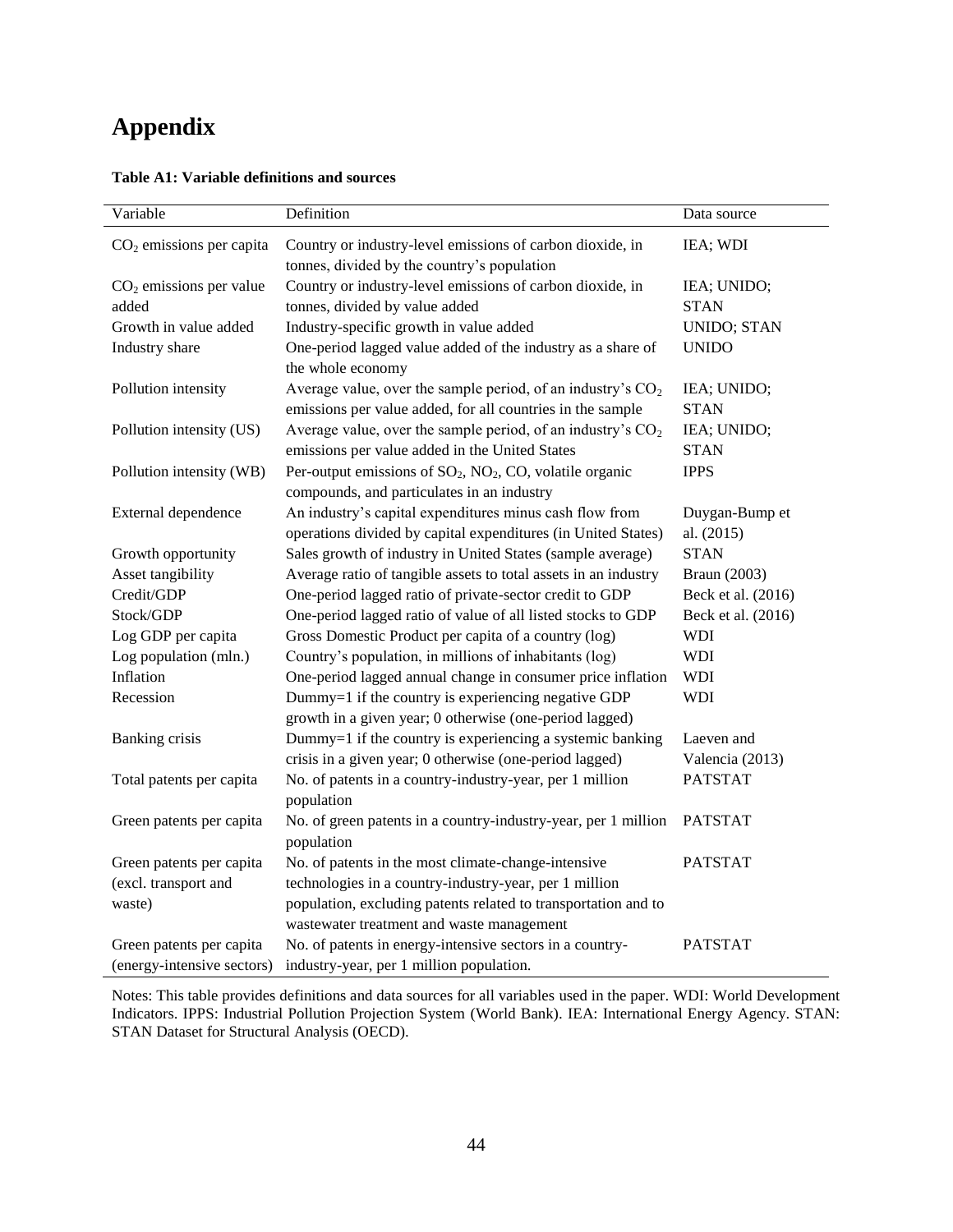| Country                   | Credit / GDP | Stock / GDP | $CO2$ per capita |
|---------------------------|--------------|-------------|------------------|
|                           |              |             |                  |
| Albania                   | 0.161        | n.a.        | 1.513            |
| Argentina                 | 0.149        | 0.094       | 3.541            |
| Australia                 | 0.660        | 0.731       | 15.682           |
| Austria                   | 0.817        | 0.156       | 7.535            |
| Azerbaijan                | 0.085        | 0.001       | 3.811            |
| <b>Belarus</b>            | 0.152        | n.a.        | 6.240            |
| Belgium                   | 0.468        | 0.403       | 10.769           |
| <b>Brazil</b>             | 0.352        | 0.334       | 1.468            |
| Bulgaria                  | 0.429        | 0.092       | 6.141            |
| Canada                    | 0.969        | 0.976       | 15.848           |
| Chile                     | 0.558        | 0.904       | 2.681            |
| Colombia                  | 0.290        | 0.254       | 1.309            |
| Costa Rica                | 0.245        | 0.075       | 1.092            |
| Croatia                   | 0.468        | 0.294       | 3.946            |
| Czech Republic            | 0.479        | 0.180       | 11.643           |
| Denmark                   | 0.792        | 0.356       | 10.396           |
| Estonia                   | 0.495        | 0.231       | 12.256           |
| <b>FYR</b> Macedonia      | 0.296        | 0.067       | 4.345            |
| Finland                   | 0.630        | 0.656       | 10.693           |
| France                    | 0.768        | 0.403       | 6.296            |
| Germany                   | 0.917        | 0.282       | 11.188           |
| Greece                    | 0.487        | 0.369       | 6.556            |
| Hungary                   | 0.368        | 0.186       | 6.104            |
| India                     | 0.276        | 0.445       | 0.734            |
| Indonesia                 | 0.279        | 0.246       | 0.944            |
| Ireland                   | 0.737        | 0.518       | 8.835            |
| Italy                     | 0.629        | 0.306       | 6.689            |
| Japan                     | 1.610        | 0.646       | 8.402            |
| Kazakhstan                | 0.238        | 0.152       | 11.404           |
| Lithuania                 | 0.278        | 0.152       | 4.159            |
| Luxembourg                | 0.922        | 1.027       | 25.911           |
| Mexico                    | 0.192        | 0.198       | 3.349            |
| Morocco                   | 0.329        | 0.354       | 0.954            |
| Netherlands               | 0.845        | 0.614       | 9.950            |
| New Zealand               | 0.684        | 0.386       | 6.638            |
| Norway                    | 0.679        | 0.349       | 7.018            |
| China                     | 0.936        | 0.329       | 3.247            |
| Philippines               | 0.324        | 0.482       | 0.739            |
| Poland                    | 0.346        | 0.193       | 9.292            |
| Portugal                  | 0.856        | 0.302       | 3.926            |
| <b>Russian Federation</b> | 0.229        | 0.363       | 10.908           |
| Slovak Republic           | 0.417        | 0.567       | 8.160            |
| Slovenia                  | 0.454        | 0.190       | 7.307            |
| South Africa              | 0.991        | 1.420       | 7.249            |
| Spain                     | 0.951        | 0.666       | 5.622            |
| Sweden                    | 0.949        | 0.607       | 6.072            |
|                           |              |             |                  |

# **Table A2: List of countries with average financial development and pollution intensity**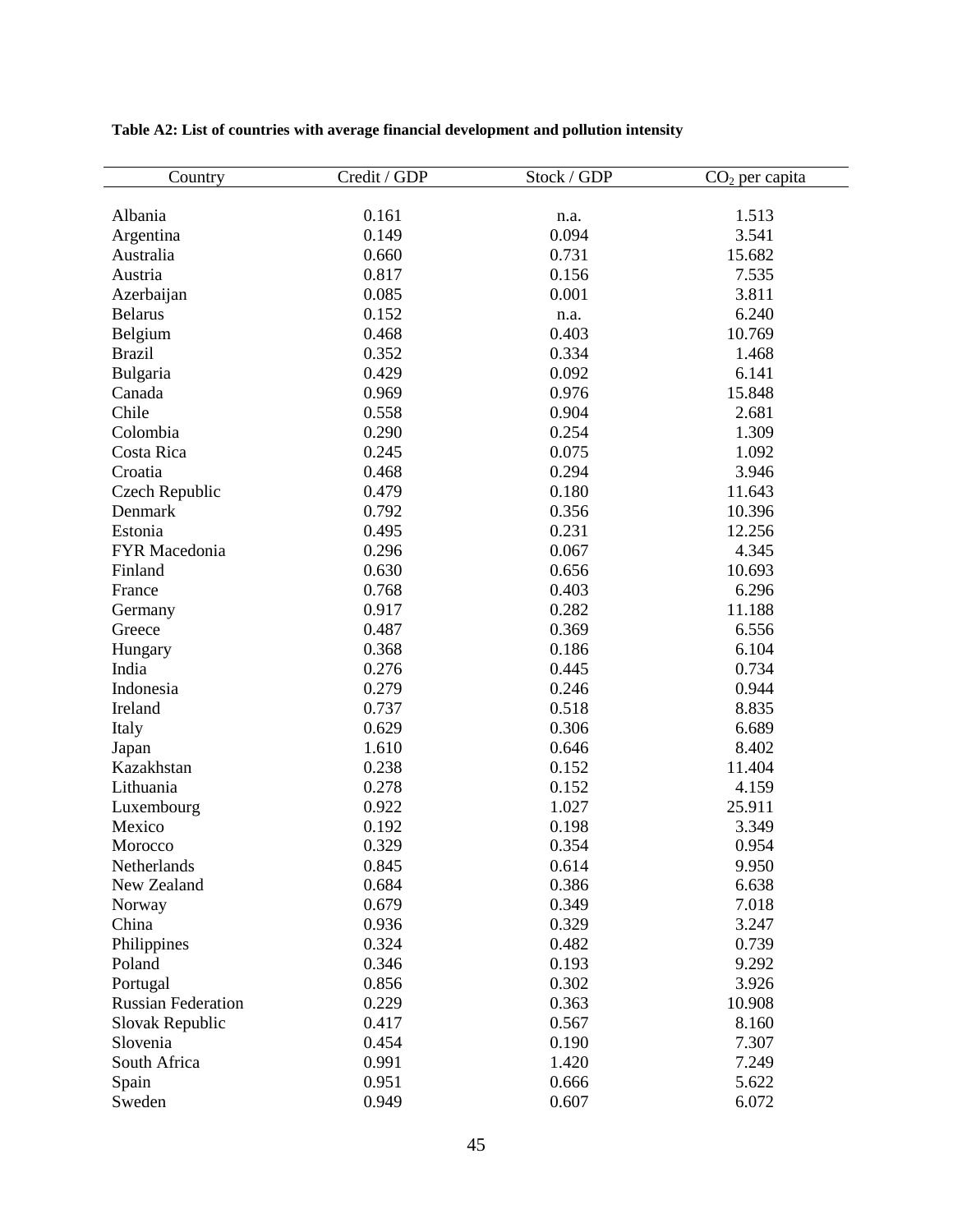| Switzerland          | 1.336 | 1.392 | 5.889  |
|----------------------|-------|-------|--------|
| Thailand             | 0.855 | 0.542 | 1.892  |
| Turkey               | 0.200 | 0.206 | 2.582  |
| Ukraine              | 0.288 | 0.173 | 7.237  |
| United Kingdom       | 0.969 | 0.890 | 9.165  |
| <b>United States</b> | 1.315 | 0.829 | 19.189 |
| Zambia               | 0.078 | 0.122 | 0.332  |

Notes: This table provides the names of all the countries in our sample as well as the size of their banking sector and stock market as a percentage of GDP (averaged over the sample period) as well as  $CO<sub>2</sub>$  emissions per capita (averaged over the sample period).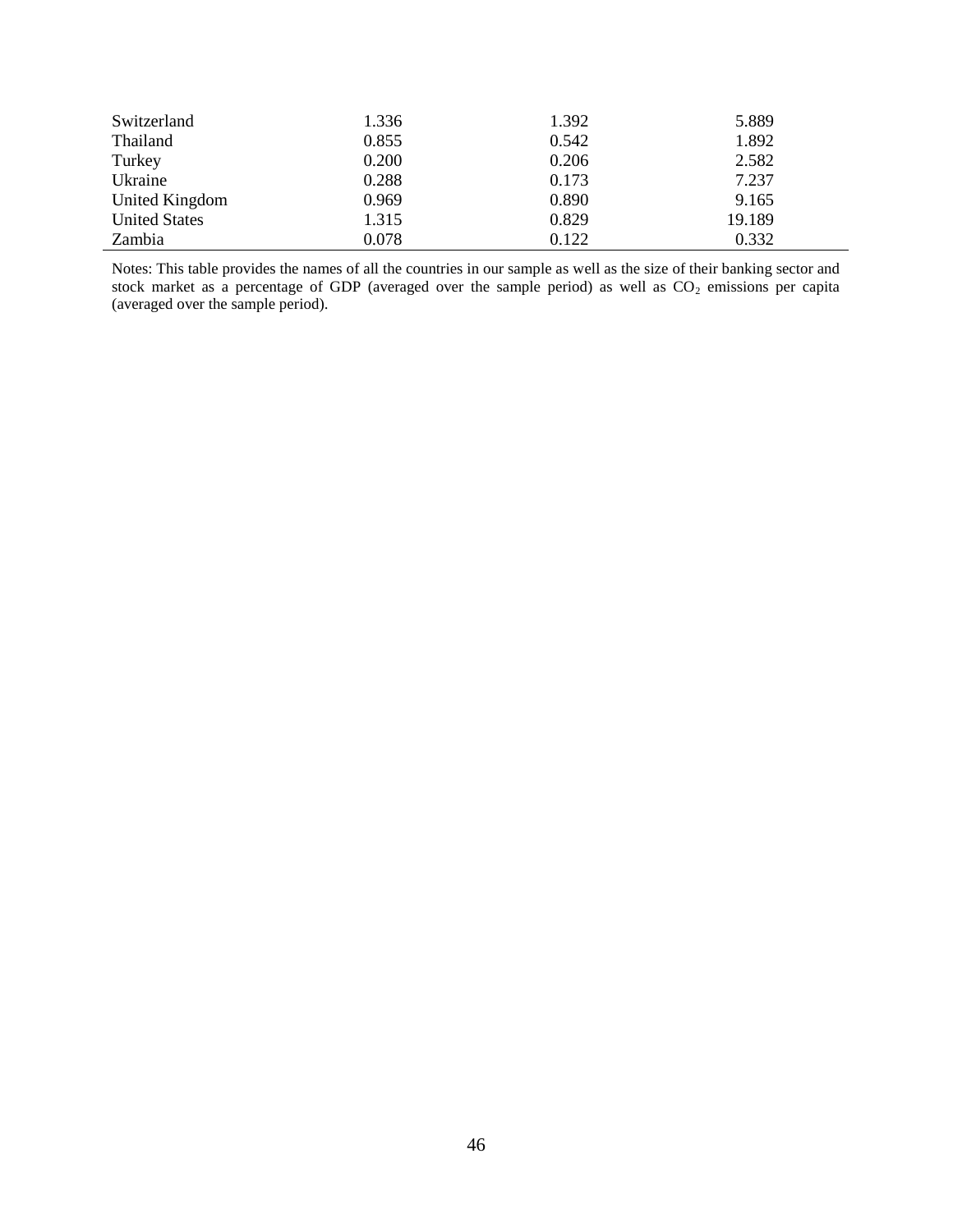#### **Table A3: Financial structure and industry-level pollution**

|                                                        | $CO2$ emissions per | Growth in value | $CO2$ emissions |
|--------------------------------------------------------|---------------------|-----------------|-----------------|
|                                                        | capita              | added           | per value added |
|                                                        | (1)                 | (2)             | (3)             |
|                                                        |                     |                 |                 |
| $Log ((Credit+Stocks)/GDP) \times Pollution$ intensity | $0.1026***$         | 0.1484          | $-0.1845$       |
|                                                        | (0.0242)            | (0.1850)        | (0.2015)        |
| Log (Stocks / Credit) $\times$ Pollution intensity     | $-0.0197**$         | $-0.0609$       | $-0.4960**$     |
|                                                        | (0.0083)            | (0.0631)        | (0.1476)        |
| Industry share                                         | $0.0146***$         | $-0.0932***$    | $-0.0004$       |
|                                                        | (0.0048)            | (0.0135)        | (0.0068)        |
| Country $\times$ Industry dummies                      | <b>Yes</b>          | Yes             | <b>Yes</b>      |
| Country $\times$ Year dummies                          | Yes                 | <b>Yes</b>      | Yes             |
| Industry $\times$ Year dummies                         | Yes                 | Yes             | Yes             |
| No. observations                                       | 8,288               | 8,382           | 7,867           |
| R-squared                                              | 0.771               | 0.549           | 0.850           |

#### Sources: See Appendix Table A1.

Notes: The table reports estimates from OLS regressions. The dependent variable is the ratio of the industry's total emissions of carbon dioxide to its value added (column (1)); the industry's annual growth in value added (column (2)); and the industry's emissions of carbon dioxide, in tonnes, per unit of value added (column (3)). All regressions include fixed effects as specified. Standard errors clustered at the country-year level are included in parentheses, where \*\*\*, \*\*, and \* indicate significance at the 1, 5, and 10 per cent statistical level, respectively. Appendix Table A1 contains all variable definitions and data sources.